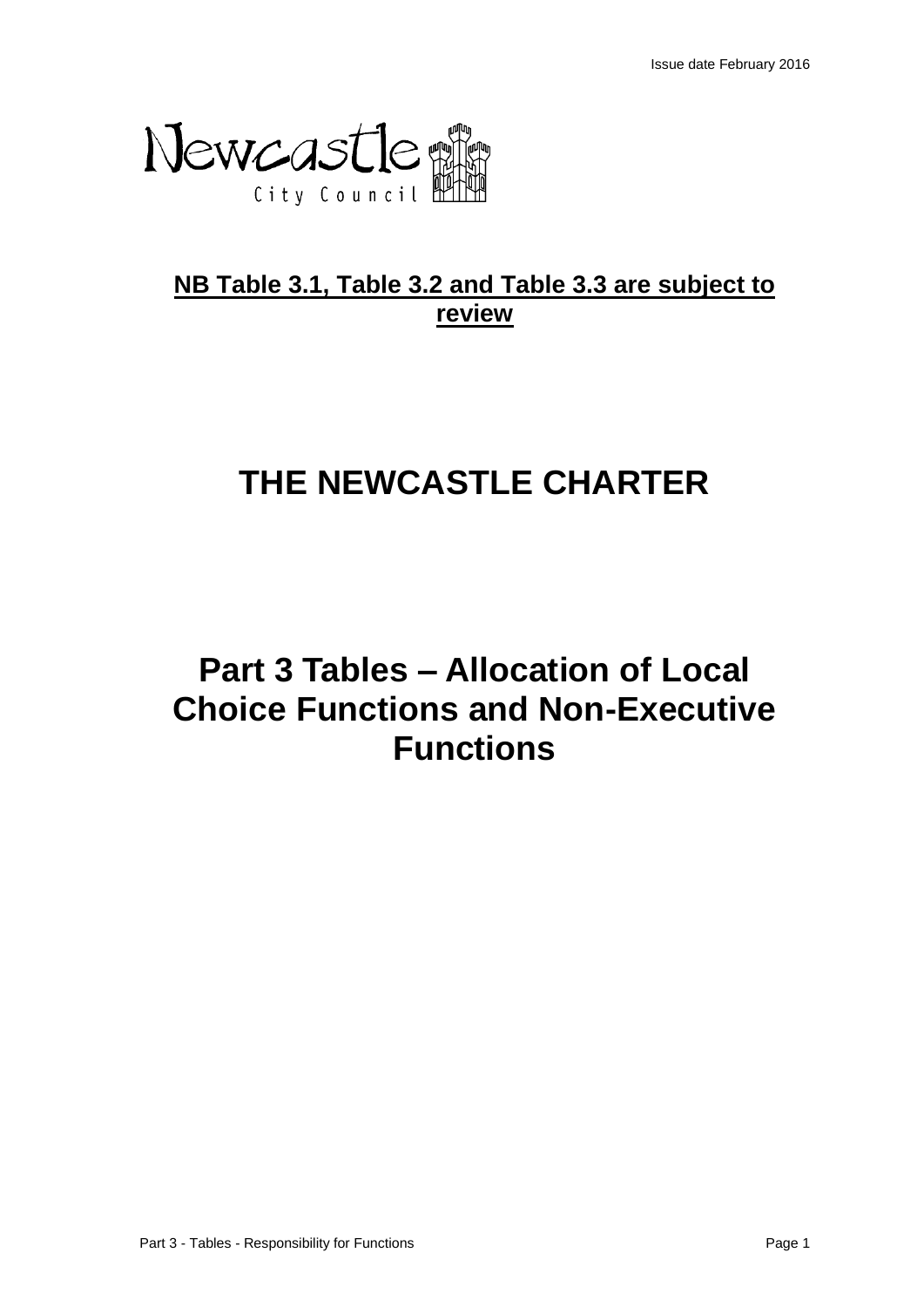# **Notes:-**

### **The Local Government Act 2000 makes a distinction between executive functions and non-executive functions.**

"Executive Functions" are the responsibility of the Leader or (where the Leader decides to delegate them) full Cabinet, Cabinet Committees, individual members of Cabinet, Joint Committees, Area Forums and Delegated Officers. If such decisions are not in accordance with the budget and policy framework, the decisions must be referred to City Council. That is the only situation when the City Council can make executive decisions.

"Non-Executive Functions" are the responsibility of City Council, or if City Council decides to delegate them, Council Committees, Joint Committees and Area Committees. They can also be delegated to Council Sub-Committees and Delegated Officers.

There are some non-executive functions that can only be the responsibility of City Council. They cannot be delegated to another body. These are identified in Article 4.

By virtue of section 9D of the 2000 Act, every function is an executive function unless a statute says differently or the function is identified in regulations made by the Secretary of State.

**Local Choice Functions** - Some functions are "local choice functions". That means that the City Council can decide whether the function is executive or non-executive.

**Table 3.1** identifies these local choice functions and designates them as executive, nonexecutive or both.

In the case of non-executive functions, it identifies whether they are full Council functions or delegates them to Council Committees, and without prejudice to other provisions of this Constitution, identifies the most appropriate Delegated Officer.

**Non-Executive Functions** - **Table 3.2** identifies the non-executive functions, whether they are full Council functions or delegated to Council Committees, and without prejudice to other provisions of this Constitution, identifies the most appropriate Delegated Officer.

**Table 3.3** - This table consolidates Tables 3.1 and 3.2

## **Statutory Sources**

Local Government Act 2000, s. 9D

The Local Authorities (Functions and Responsibilities) (England) Regulations 2000 [SI 2000 No 2853] as amended by subsequent Statutory Instruments.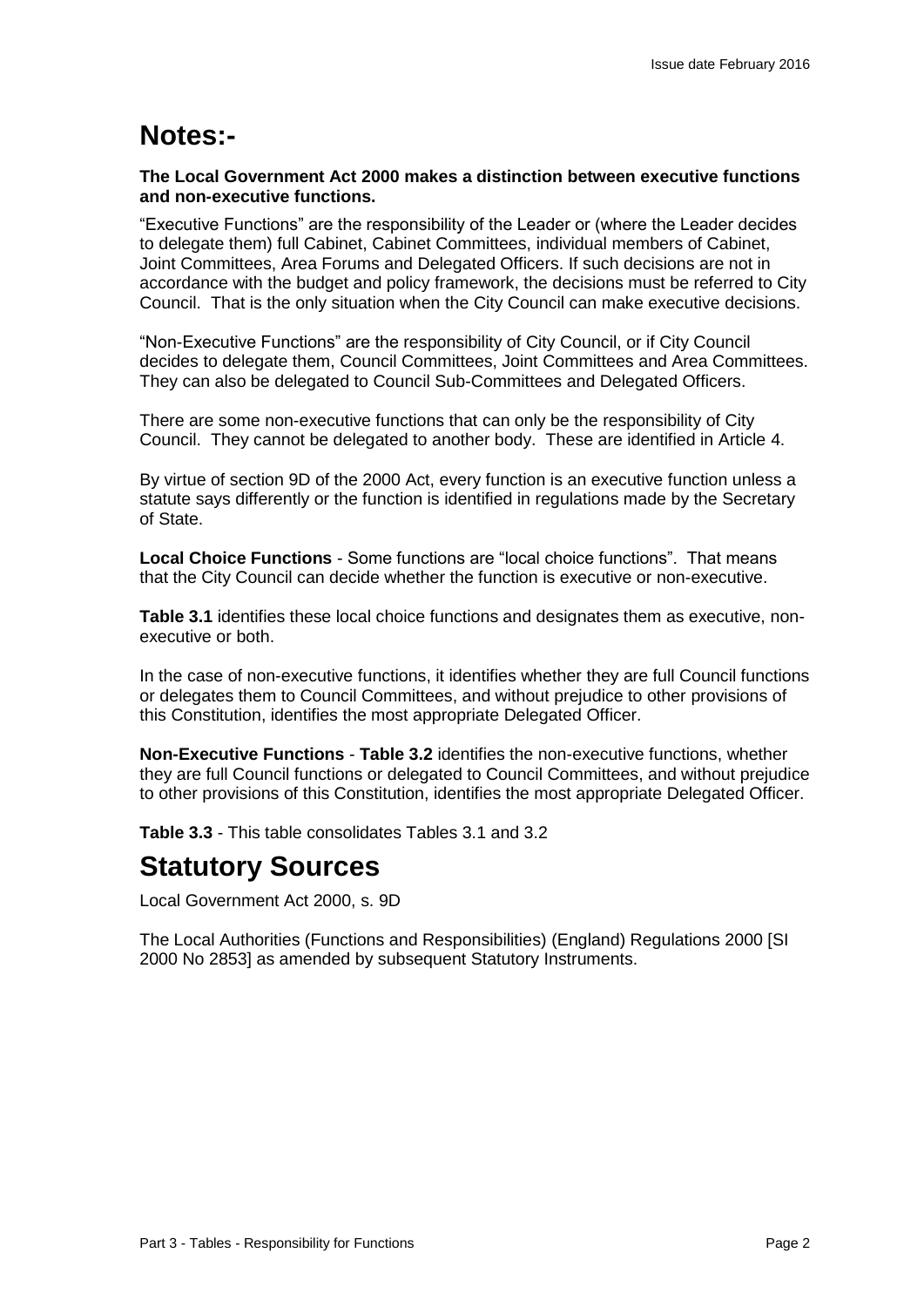## **Table 3.1 - LOCAL CHOICE FUNCTIONS**

| <b>Function</b>                                                                                                                                                                                                                                      | <b>EX or NX</b>                                                    | <b>Committee</b><br>(if NX) | <b>Officer</b><br>(if NX) |
|------------------------------------------------------------------------------------------------------------------------------------------------------------------------------------------------------------------------------------------------------|--------------------------------------------------------------------|-----------------------------|---------------------------|
| 1. Any function under a local Act other than<br>functions specified or referred to in<br>regulations.                                                                                                                                                |                                                                    |                             |                           |
| Tyne and Wear Acts 1976 and 1980                                                                                                                                                                                                                     | <b>EX</b>                                                          |                             |                           |
| <b>Newcastle upon Tyne Town Moor</b><br><b>Act 1988</b>                                                                                                                                                                                              | <b>EX</b> (except the<br>responsibilities<br>of the Lord<br>Mayor) |                             |                           |
| <b>City of Newcastle upon Tyne Act</b><br>2000                                                                                                                                                                                                       | <b>NX</b>                                                          | R                           | <b>DRSPP</b>              |
| 2. The determination of an appeal against any<br>decision made by or on behalf of the<br>authority.                                                                                                                                                  | <b>NX</b>                                                          | $\mathsf{R}$                |                           |
| 3. The appointment of review boards under<br>regulations under subsection (4) of section 34<br>(determination of claims and reviews) of the<br>Social Security Act 1998.                                                                             | <b>NX</b>                                                          | <b>Const</b>                | <b>HODS</b>               |
| 4. The making of arrangements in relation to<br>appeals against the exclusion of pupils from<br>maintained schools pursuant to section 67(1)<br>of, and Schedule 18 to, the School Standards<br>and Framework Act 1998.                              | <b>NX</b>                                                          | <b>Const</b>                | <b>HODS</b>               |
| 5. The making of arrangements pursuant to<br>section 94(1), (1A) and (4) of the School<br>Standards and Framework Act 1998<br>(admissions appeals).                                                                                                  | <b>NX</b>                                                          | <b>Const</b>                | <b>HODS</b>               |
| 6. The making of arrangements pursuant to<br>section 95(2) of the School Standards and<br>Framework Act 1998 (children to whom<br>section 87 applies: appeals by governing<br>bodies).                                                               | <b>NX</b>                                                          | <b>Const</b>                | <b>HODS</b>               |
| 7. The making of arrangements under section<br>20 (questions on police matters at council<br>meetings) of the Police Act 1996 for enabling<br>questions to be put on the discharge of the<br>functions of a police authority.                        | <b>NX</b>                                                          | <b>Council/Const</b>        |                           |
| 8. The making of appointments under<br>paragraphs 2 to 4 (appointment of members<br>by relevant councils) of Schedule 2 (police<br>authorities established under section 3) to the<br>Police Act 1996.<br>9. [This function was removed by Statutory | <b>NX</b>                                                          | <b>Council/Const</b>        |                           |
| Instrument No. 516 of 2008]<br>10. Any function relating to contaminated                                                                                                                                                                             | <b>NX</b>                                                          | <b>Const</b>                | <b>DRSPP</b>              |
| land.<br>11. The discharge of any function relating to                                                                                                                                                                                               | <b>NX</b>                                                          | <b>Const</b>                | <b>DRSPP</b>              |
| the control of pollution or the management of<br>air quality.                                                                                                                                                                                        |                                                                    |                             |                           |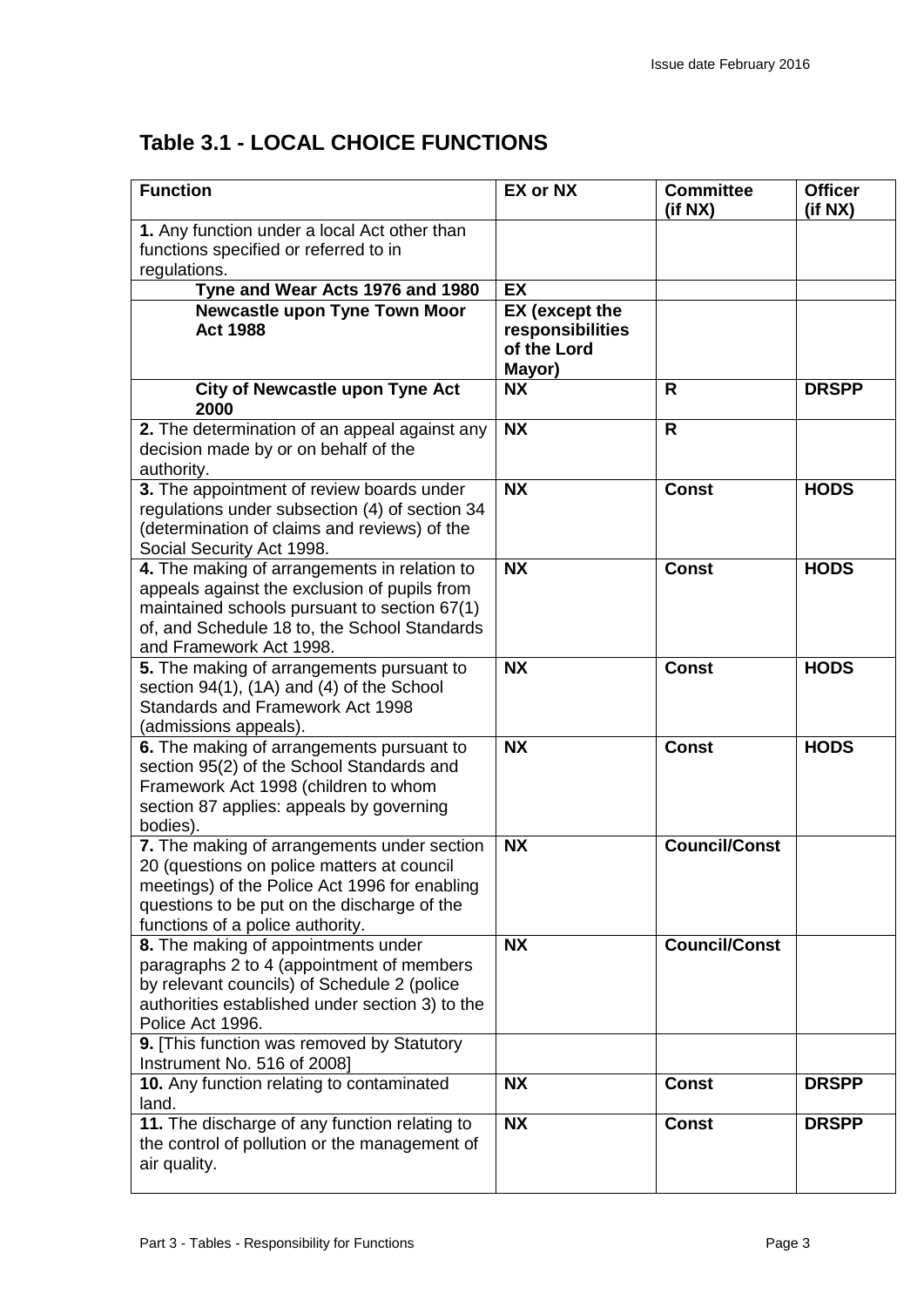| 12. The service of an abatement notice in<br>respect of a statutory nuisance.                                                                            | <b>NX</b>                                                                                               | <b>Const</b>         | <b>DRSPP</b>   |
|----------------------------------------------------------------------------------------------------------------------------------------------------------|---------------------------------------------------------------------------------------------------------|----------------------|----------------|
| 13. The passing of a resolution that Schedule<br>2 to the Noise and Statutory Nuisance Act<br>1993 should apply in the authority's area.                 | <b>NX</b>                                                                                               | <b>Const</b>         | <b>DRSPP</b>   |
| 14. The inspection of the authority's area to<br>detect any statutory nuisance.                                                                          | <b>NX</b>                                                                                               | <b>Const</b>         | <b>DRSPP</b>   |
| 15. The investigation of any complaint as to<br>the existence of a statutory nuisance.                                                                   | <b>NX</b>                                                                                               | <b>Const</b>         | <b>DRSPP</b>   |
| 16. The obtaining of information under section<br>330 of the Town and Country Planning Act<br>1990 as to interests in land.                              | <b>Both</b>                                                                                             | All                  | All            |
| 17. The obtaining of particulars of persons<br>interested in land under section 16 of the<br>Local Government (Miscellaneous Provisions)<br>Act 1976.    | <b>Both</b>                                                                                             | All                  | <b>All</b>     |
| 18A. The making of agreements under<br>section 278 Highways Act 1980 for the<br>execution of highways works.                                             | <b>Both</b>                                                                                             | P or Cab             | <b>P&amp;T</b> |
| 18B. The making of agreements under<br>section 38 Highways Act 1980 for works<br>relating to the adoption of highways                                    | <b>Both</b>                                                                                             | P or Cab             | <b>DTS</b>     |
| 19. The appointment of any individual -                                                                                                                  | <b>NX</b>                                                                                               | <b>Council/Const</b> |                |
| (a) to any office other than an office in<br>which he is employed by the authority;                                                                      |                                                                                                         |                      |                |
| (b) to any body other than -                                                                                                                             |                                                                                                         |                      |                |
| (i) the authority;                                                                                                                                       |                                                                                                         |                      |                |
| (ii) a joint committee of two or more<br>authorities; or                                                                                                 |                                                                                                         |                      |                |
| (c) to any committee or sub-committee of<br>such a body,                                                                                                 |                                                                                                         |                      |                |
| and the revocation of any such appointment.                                                                                                              |                                                                                                         |                      |                |
| 20. The making of agreements with other<br>local authorities for the placing of staff at the<br>disposal of those other authorities                      | <b>Both</b>                                                                                             | All                  | All            |
| 21. Any function of a local authority as a<br>harbour authority (to the extent that the<br>function is not a local act function)                         | N/A                                                                                                     |                      |                |
| 22. Functions under sections 106, 110, 111<br>and 113 Local Government and Public<br>Involvement in Health Act 2007 relating to<br>Local Area Agreements | <b>EX</b> (except<br><b>Council to</b><br>approve draft<br><b>LAA and any</b><br>revision<br>proposals) |                      |                |

| Key:        |                           |       |                                       |             |                                     |
|-------------|---------------------------|-------|---------------------------------------|-------------|-------------------------------------|
| EX          | <b>Executive Function</b> | AP    | Appeal Panel                          | <b>HODS</b> | Service Manager Democratic Services |
| <b>NX</b>   | Non-Executive Function    | P     | <b>Planning Committee</b>             | P&T         | Director of Housing, Planning and   |
| <b>Both</b> | Both an Executive and     |       | DRSPP Director of Regulatory Services |             | Transportation                      |
|             | Non-Executive Function    |       | and Public Protection                 | <b>DTS</b>  | Director of Technical Services      |
|             |                           | Const | <b>Constitutional Committee</b>       |             |                                     |
|             |                           | R     | Regulatory and Appeals                |             |                                     |
|             |                           |       | Committee                             |             |                                     |
|             |                           | Cab   | Cabinet                               |             |                                     |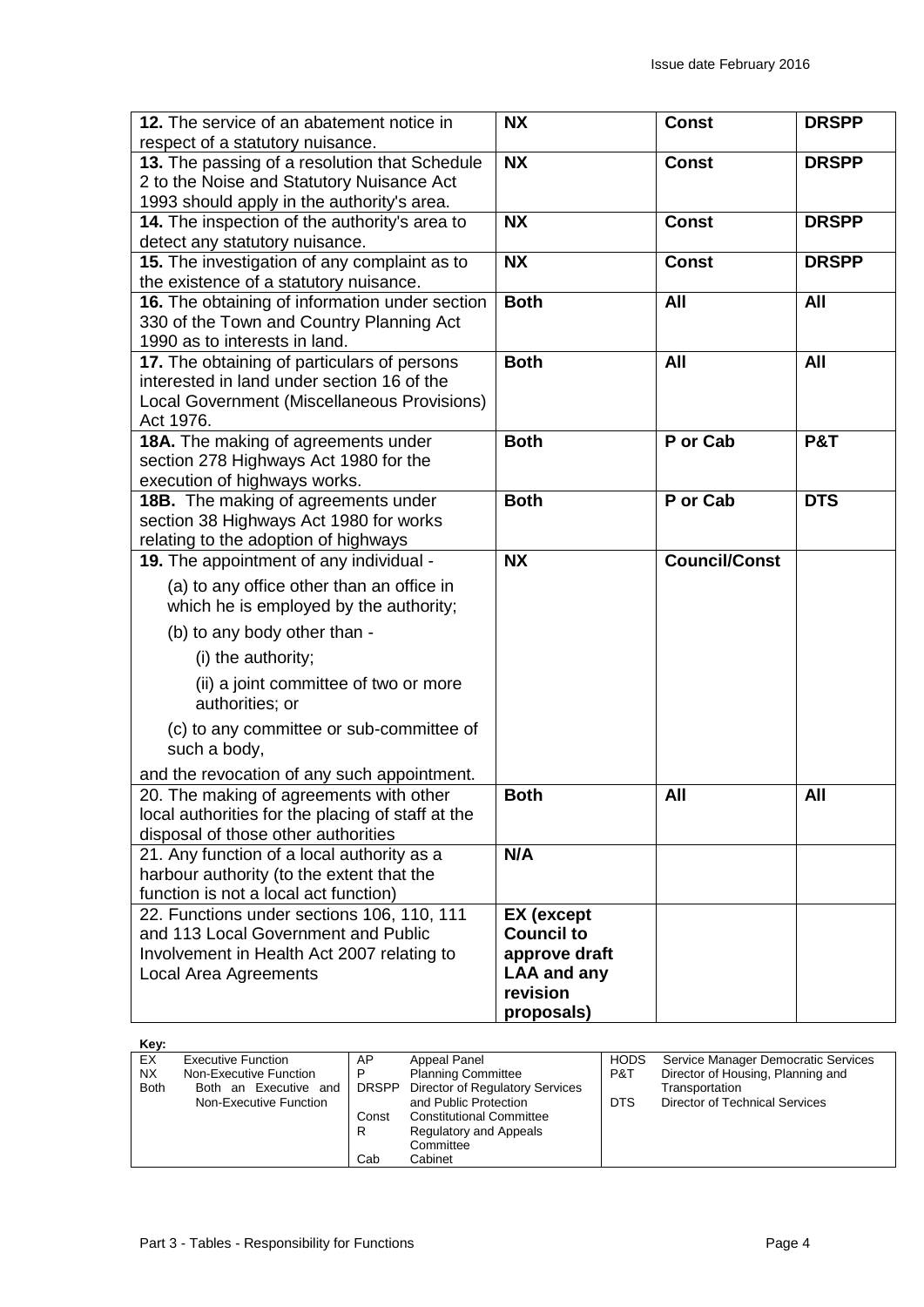## **Table 3.2 - FUNCTIONS NOT TO BE THE RESPONSIBILITY OF AN AUTHORITY'S EXECUTIVE**

### Introductory Note:

In respect of all the non-executive functions set out in the following Table, the following ancillary matters are also non-executive functions:-

- 1. The functions of
	- (a) imposing any condition, limitation or other restriction on an approval, consent, licence, permission or registration granted
	- (b) determining any other terms to which any such approval, consent, licence, permission or registration is subject.
- 2. The function of determining whether, and in what manner, to enforce
	- (a) any failure to comply with such approval, consent, licence, permission or
	- (b) any failure to comply with a condition, limitation or term to which any such approval, consent, licence, permission or registration is subject.
- 3. The function of
	- (a) amending, modifying or varying any such approval, consent, licence, permission or registration, or any condition, limitation or term to which it is subject; or
	- (b) revoking any such approval, consent, licence, permission or registration.
	- (c) refusing any application for any approval, consent, licence, permission or registration where there is a statutory discretion to do so.
- 4. Whether a charge should be made and the amount of the charge (where one is to be made) for any such approval, consent, licence, permit or registration.

#### **In the following Table, these abbreviations for officers and legislation are used:**

| P            | - Planning Committee                           | <b>HoDM</b><br>- Head of Development              |
|--------------|------------------------------------------------|---------------------------------------------------|
|              |                                                | Management                                        |
| <b>Const</b> | - Constitutional Committee                     | <b>HODS</b><br>- Service Manager Democratic       |
|              |                                                | <b>Services</b>                                   |
| R            | - Regulatory and Appeals                       | - Assistant Director Legal<br><b>CLO</b>          |
|              | Committee                                      | <b>Services</b>                                   |
|              | - Licensing Committee                          | HR & OI - Head of HR and Organisational           |
|              |                                                | Improvement                                       |
|              | <b>DoF&amp;R</b> - Director of Finance and     | - Director of Housing, Planning<br>P&T            |
|              | Resources                                      | and Transportation                                |
| <b>CX</b>    | - Chief Executive                              | - Director of Technical Services<br><b>DTS</b>    |
|              | <b>DRSPP</b> - Director of Regulatory Services | <b>EDCS</b><br>- Executive Director of Children's |
|              | and Public Protection                          | <b>Services</b>                                   |

| <b>1972 Act - Local Government Act 1972</b> | <b>1989 Act - Local Government and Housing</b> |
|---------------------------------------------|------------------------------------------------|
|                                             | Act 1989                                       |
| 1992 Act - Local Government Act 1992        | 2000 Act - Local Government Act 2000           |
| 2007 Act - Local Government and Public      |                                                |
| Involvement in Health Act 2007              |                                                |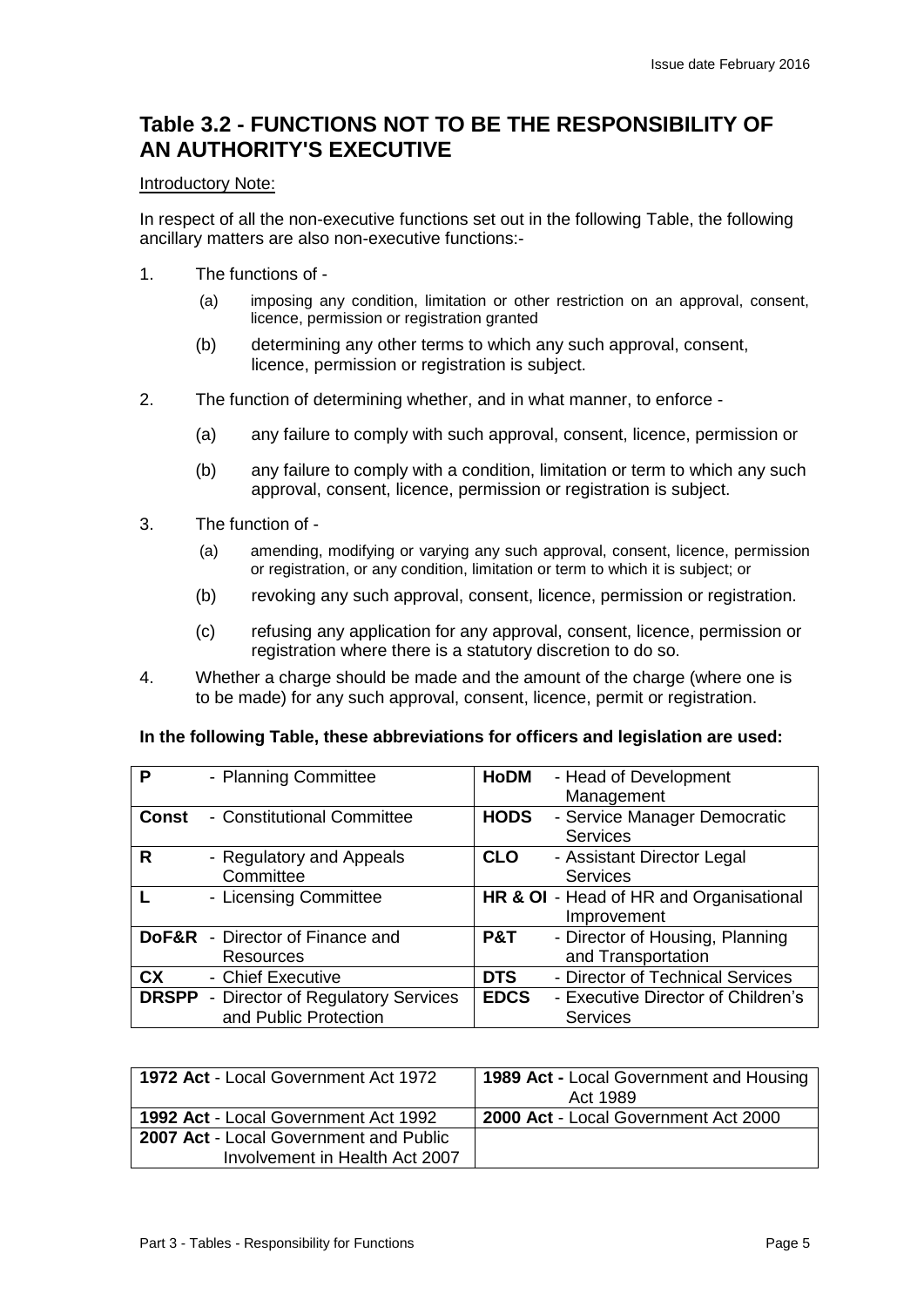| <b>Function</b>                                                                                                                                     | <b>Provision of Act or</b><br><b>Statutory Instrument</b>                                                                                                                                                                                                                                 | <b>Committee</b> | <b>Officer</b> |
|-----------------------------------------------------------------------------------------------------------------------------------------------------|-------------------------------------------------------------------------------------------------------------------------------------------------------------------------------------------------------------------------------------------------------------------------------------------|------------------|----------------|
| A. Functions relating to town and<br>country planning and development<br>control                                                                    |                                                                                                                                                                                                                                                                                           |                  |                |
| <b>1-4.</b> [These functions were removed by<br>Statutory Instrument No. 929 of 2005]                                                               |                                                                                                                                                                                                                                                                                           |                  |                |
| 5. Power to determine application for<br>planning permission.                                                                                       | Sections $70(1)$ (a) and (b)<br>and 72 of the Town and<br>Country Planning Act 1990<br>(c.8).                                                                                                                                                                                             | P                | HoDM           |
| 6. Power to determine applications to<br>develop land without compliance with<br>conditions previously attached.                                    | Section 73 of the Town and<br>Country Planning Act 1990.                                                                                                                                                                                                                                  | P                | <b>HoDM</b>    |
| 7. Power to grant planning permission<br>for development already carried out.                                                                       | Section 73A of the Town<br>and Country Planning Act<br>1990.                                                                                                                                                                                                                              | P                | <b>HoDM</b>    |
| 8. Power to decline to determine<br>application for planning permission.                                                                            | Section 70A of the Town<br>and Country Planning Act<br>1990.                                                                                                                                                                                                                              | P                | <b>HoDM</b>    |
| 9. Duties relating to the making of<br>determinations of planning<br>applications.                                                                  | Sections 69, 76 and 92 of<br>the Town and Country<br>Planning Act 1990 and<br>Articles 8, 10 to 13, 15 to<br>22 and 25 and 26 of the<br><b>Town and Country</b><br><b>Planning (General</b><br>Development Procedure)<br>Order 1995 (S.I. 1995/419)<br>and directions made<br>thereunder. | P                | HoDM           |
| <b>10.</b> Power to determine application for<br>planning permission made by a local<br>authority, alone or jointly with another<br>person.         | Section 316 of the Town<br>and Country Planning Act<br>1990 and the Town and<br><b>Country Planning General</b><br><b>Regulations 1992</b><br>(S.I. 1992/1492).                                                                                                                           | P                | <b>HoDM</b>    |
| 11. Power to make determinations,<br>give approvals and agree certain other<br>matters relating to the exercise of<br>permitted development rights. | Parts 6, 7, 11, 17, 19, 20,<br>21 to 24, 26, 30 and 31 of<br>Schedule 2 to the Town<br>and Country Planning<br>(General Permitted<br>Development) Order 1995<br>(S.I. 1995/418).                                                                                                          | P                | HoDM           |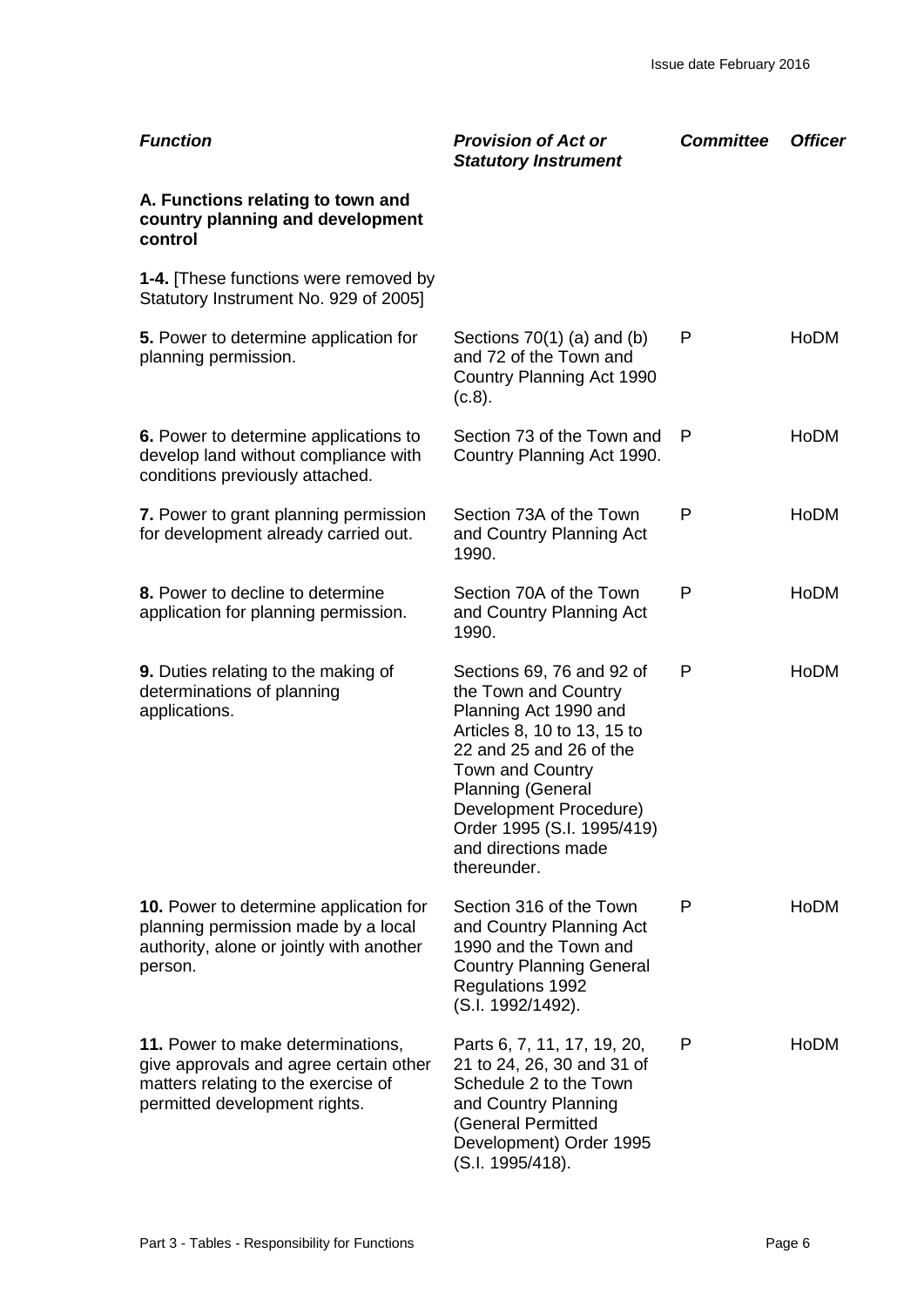| 12. Power to enter into agreement<br>regulating development or use of land.                                                                                                                                                                                        | Section 106 of the Town<br>and Country Planning Act<br>1990.                                                                                                                                                                                | P | <b>HoDM</b> |
|--------------------------------------------------------------------------------------------------------------------------------------------------------------------------------------------------------------------------------------------------------------------|---------------------------------------------------------------------------------------------------------------------------------------------------------------------------------------------------------------------------------------------|---|-------------|
| 13. Power to issue a certificate of<br>existing or proposed lawful use or<br>development.                                                                                                                                                                          | Sections 191(4) and 192(2)<br>of the Town and Country<br>Planning Act 1990.                                                                                                                                                                 | P | <b>HoDM</b> |
| <b>14.</b> Power to serve a completion<br>notice.                                                                                                                                                                                                                  | Section 94(2) of the Town<br>and Country Planning Act<br>1990.                                                                                                                                                                              | P |             |
| <b>15.</b> Power to grant consent for the<br>display of advertisements.                                                                                                                                                                                            | Section 220 of the Town<br>and Country Planning Act<br>1990 and the Town and<br><b>Country Planning (Control</b><br>of Advertisements)<br>Regulations 1992.                                                                                 | P | <b>HoDM</b> |
| 16. Power to authorise entry onto land.                                                                                                                                                                                                                            | Section 196A of the Town<br>and Country Planning Act<br>1990.                                                                                                                                                                               | P | <b>HoDM</b> |
| 17. Power to require the<br>discontinuance of a use of land.                                                                                                                                                                                                       | Section 102 of the Town<br>and Country Planning Act<br>1990.                                                                                                                                                                                | P |             |
| 18. Power to serve a planning<br>contravention notice, breach of<br>condition notice or stop notice.                                                                                                                                                               | Sections 171C, 187A and<br>183(1) of the Town and<br>Country Planning Act 1990.                                                                                                                                                             | P | <b>HoDM</b> |
| <b>18A</b> Power to issue a temporary stop<br>notice                                                                                                                                                                                                               | Section 171E Town and<br>Country Planning Act 1990                                                                                                                                                                                          | P | <b>HoDM</b> |
| <b>19.</b> Power to issue an enforcement<br>notice.                                                                                                                                                                                                                | Section 172 of the Town<br>and Country Planning Act<br>1990.                                                                                                                                                                                | P | <b>HoDM</b> |
| <b>20.</b> Power to apply for an injunction<br>restraining a breach of planning<br>control.                                                                                                                                                                        | Section 187B of the Town<br>and Country Planning Act<br>1990.                                                                                                                                                                               | P | <b>HoDM</b> |
| 21. Power to determine applications for<br>hazardous substances consent, and<br>related powers.                                                                                                                                                                    | Sections 9(1) and 10 of the<br>Planning (Hazardous<br>Substances) Act 1990<br>(c. 10).                                                                                                                                                      | P | <b>HoDM</b> |
| 22. Duty to determine conditions to<br>which old mining permissions, relevant<br>planning permissions relating to<br>dormant sites or active Phase I or II<br>sites, or mineral permissions relating to<br>mining sites, as the case may be, are<br>to be subject. | Sections 13(1) and 14(1)<br>and (4) Planning (Listed<br>Buildings and Buildings in<br><b>Conservation Areas) Act</b><br>1990 and Regulations 3-6<br>and 13 of the Town and<br><b>Country Planning (Listed</b><br>Buildings and Buildings in | P |             |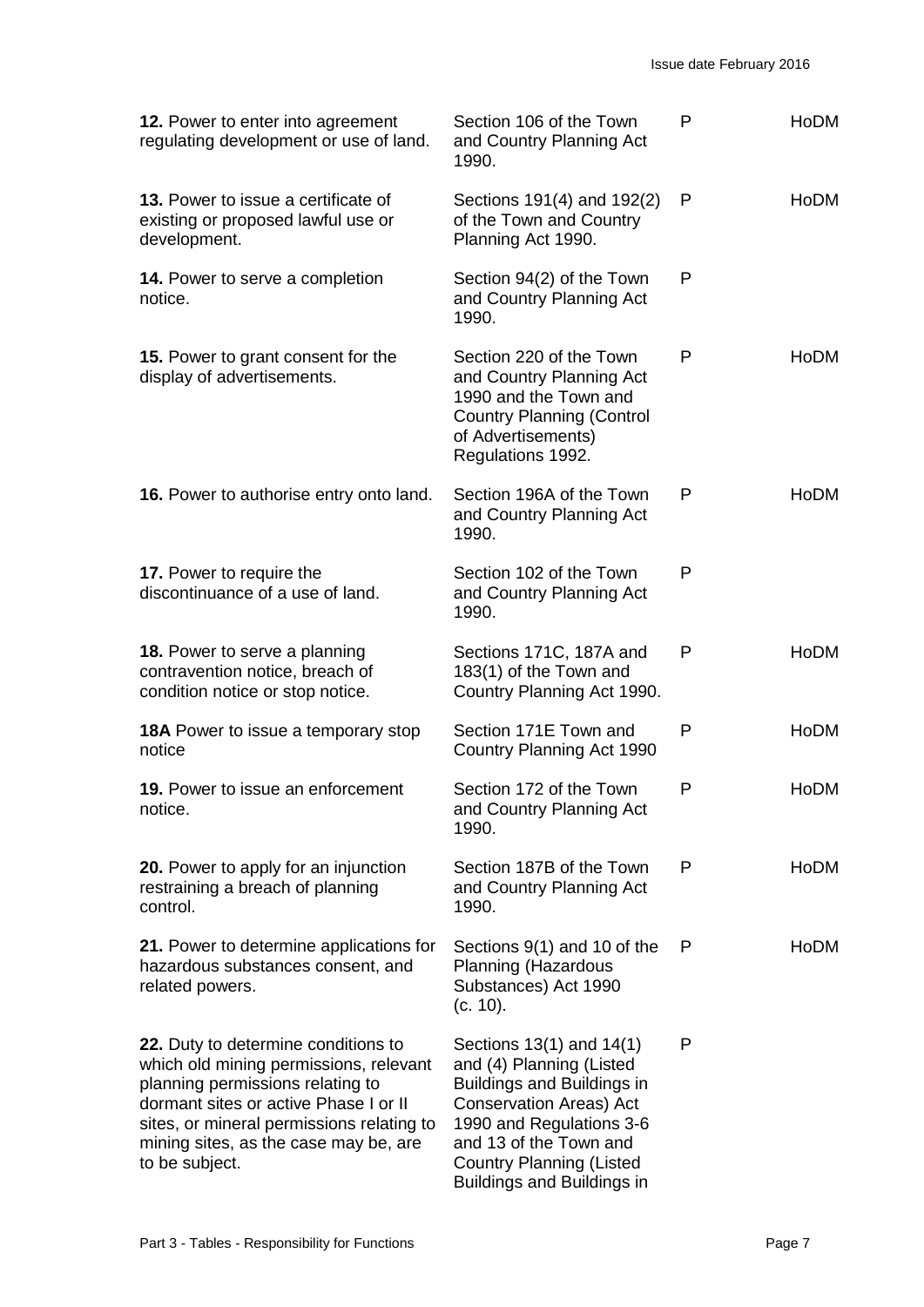|                                                                                                                | Conservation Areas)<br>Regulations 1990 and<br>paragraphs 8, 15 and 22 of<br>Department of Environment<br>Circular 14/97.                                                                                                                                                                                     |   |                       |
|----------------------------------------------------------------------------------------------------------------|---------------------------------------------------------------------------------------------------------------------------------------------------------------------------------------------------------------------------------------------------------------------------------------------------------------|---|-----------------------|
| 23. Power to require proper<br>maintenance of land.                                                            | Section 215(1) of the Town<br>and Country Planning Act<br>1990.                                                                                                                                                                                                                                               | P | HoDM/<br><b>DRSPP</b> |
| 24. Power to determine application for<br>listed building consent, and related<br>powers.                      | Sections 16(1) and (2), 17,<br>and 33(1) of the Planning<br>(Listed Buildings and<br><b>Conservation Areas) Act</b><br>1990.                                                                                                                                                                                  | P | HoDM                  |
| 25. Power to determine applications for<br>conservation area consent.                                          | Section 16(1) of the<br><b>Planning (Listed Buildings</b><br>and Conservation Areas)<br>Act 1990, as applied by<br>section 74(3) of that Act.                                                                                                                                                                 | P | HoDM                  |
| 26. Duties relating to applications for<br>listed building consent and<br>conservation area consent.           | Sections 13(1) and 14(1)<br>and (4) of the Planning<br>(Listed Buildings and<br><b>Conservation Areas) Act</b><br>1990 and Regulations 3-6<br>and 13 of the Planning<br>(Listed Buildings and<br><b>Conservation Areas)</b><br>Regulations 1990 and<br>paragraphs 8, 15 and 26 of<br>the DETR Circular 01/01. | P | <b>HoDM</b>           |
| 27. Power to serve a building<br>preservation notice, and related<br>powers.                                   | Sections $3(1)$ and $4(1)$ of<br>the Planning (Listed<br><b>Buildings and Conservation</b><br>Areas) Act 1990.                                                                                                                                                                                                | P |                       |
| 28. Power to issue enforcement notice<br>in relation to demolition of listed<br>building in conservation area. | Section 38 of the Planning<br>(Listed Buildings and<br><b>Conservation Areas) Act</b><br>1990.                                                                                                                                                                                                                | P | HoDM                  |
| 29. Powers to acquire a listed building<br>in need of repair and to serve a repairs<br>notice.                 | Sections 47 and 48 of the<br><b>Planning (Listed Buildings</b><br>and Conservation Areas)<br>Act 1990.                                                                                                                                                                                                        | P |                       |
| <b>30.</b> Power to apply for an injunction in<br>relation to a listed building.                               | Section 44A of the<br><b>Planning (Listed Buildings</b><br>and Conservation Areas)<br>Act 1990.                                                                                                                                                                                                               | P | <b>HoDM</b>           |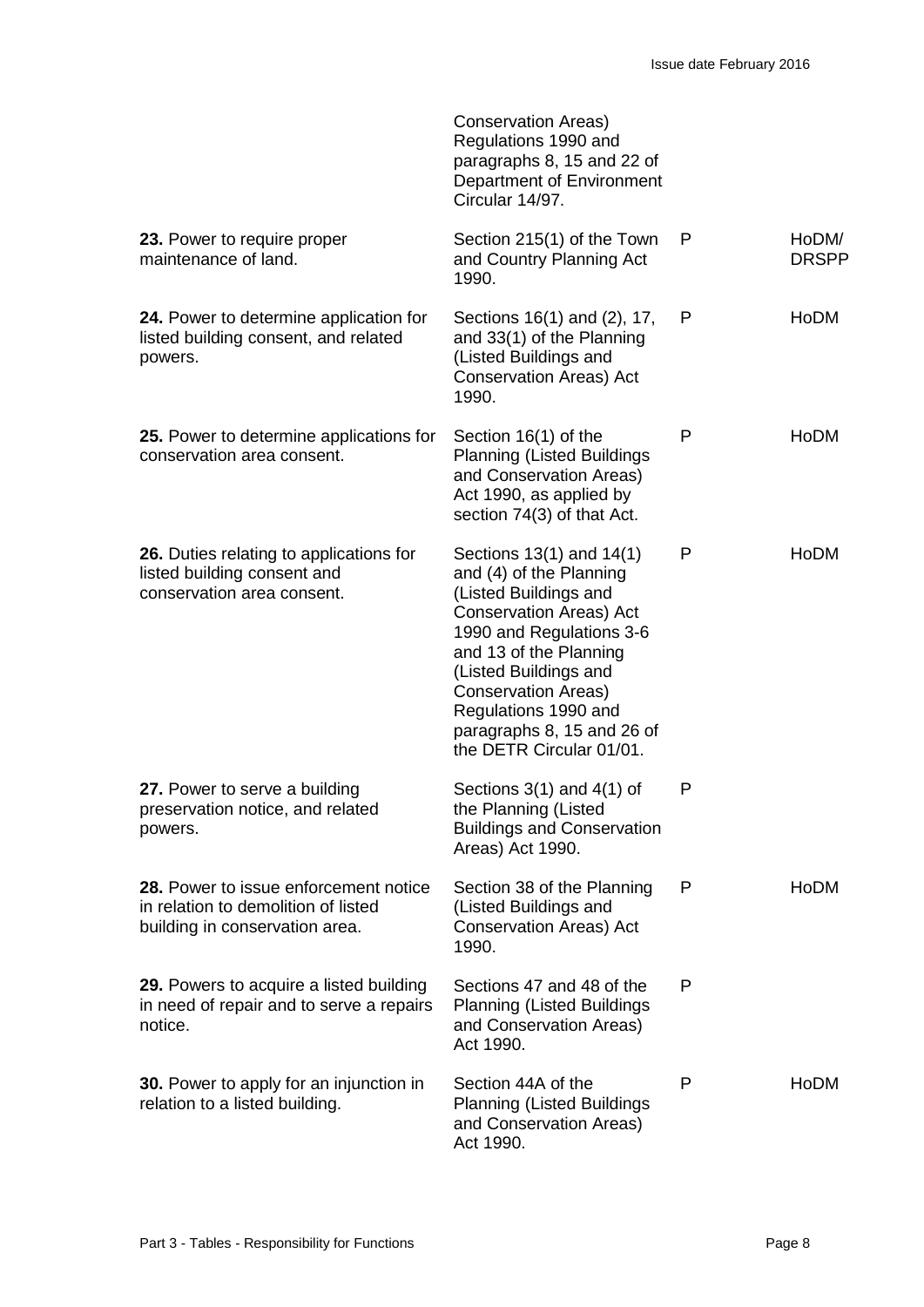| 31. Power to execute urgent works.                                                                                         | Section 54 of the Planning<br>(Listed Buildings and<br><b>Conservation Areas) Act</b><br>1990.                                                                                                                                                                                                                                                                            | P  | HoDM         |
|----------------------------------------------------------------------------------------------------------------------------|---------------------------------------------------------------------------------------------------------------------------------------------------------------------------------------------------------------------------------------------------------------------------------------------------------------------------------------------------------------------------|----|--------------|
| <b>B. Licensing and registration</b><br>functions (in so far as not covered<br>by any other paragraph of this<br>Schedule) |                                                                                                                                                                                                                                                                                                                                                                           |    |              |
| 1. Power to issue licences authorising<br>the use of land as a caravan site ("site<br>licences").                          | Section 3(3) of the Caravan<br>Sites and Control of<br>Development Act 1960<br>(c. 62).                                                                                                                                                                                                                                                                                   | R  | <b>DRSPP</b> |
| 2. Power to license the use of<br>moveable dwellings and camping sites.                                                    | Section 269(1) of the Public<br>Health Act 1936 (c.49).                                                                                                                                                                                                                                                                                                                   | R  | <b>DRSPP</b> |
| 3. Power to license hackney carriages<br>and private hire vehicles.                                                        | (a) as to hackney<br>carriages, the Town Police<br>Clauses Act 1847 (10 & 11<br>Vict. c. 89), as extended by<br>section 171 of the Public<br>Health Act 1875 (38 & 39<br>Vict. c. 55), and section 15<br>of the Transport Act 1985<br>(c. 67); and sections 47,<br>57, 58, 60 and 79 of the<br><b>Local Government</b><br>(Miscellaneous Provisions)<br>Act 1976 (c. 57); | R  | <b>DRSPP</b> |
|                                                                                                                            | (b) as to private hire<br>vehicles, sections 48, 57,<br>58, 60 and 79 of the Local<br>Government<br>(Miscellaneous Provisions)<br>Act 1976.                                                                                                                                                                                                                               |    |              |
| 4. Power to license drivers of hackney<br>carriages and private hire vehicles.                                             | Sections 51, 53, 54, 59, 61<br>and 79 of the Local<br>Government<br>(Miscellaneous Provisions)<br>Act 1976.                                                                                                                                                                                                                                                               | R. | <b>DRSPP</b> |
| 5. Power to license operators of<br>hackney carriages and private hire<br>vehicles.                                        | Sections 55 to 58, 62 and<br>79 of the Local<br>Government<br>(Miscellaneous Provisions)<br>Act 1976.                                                                                                                                                                                                                                                                     | R. | <b>DRSPP</b> |
| 6. Power to register pool promoters.                                                                                       | Schedule 2 to the Betting,<br>Gaming and Lotteries Act                                                                                                                                                                                                                                                                                                                    | R  | <b>DRSPP</b> |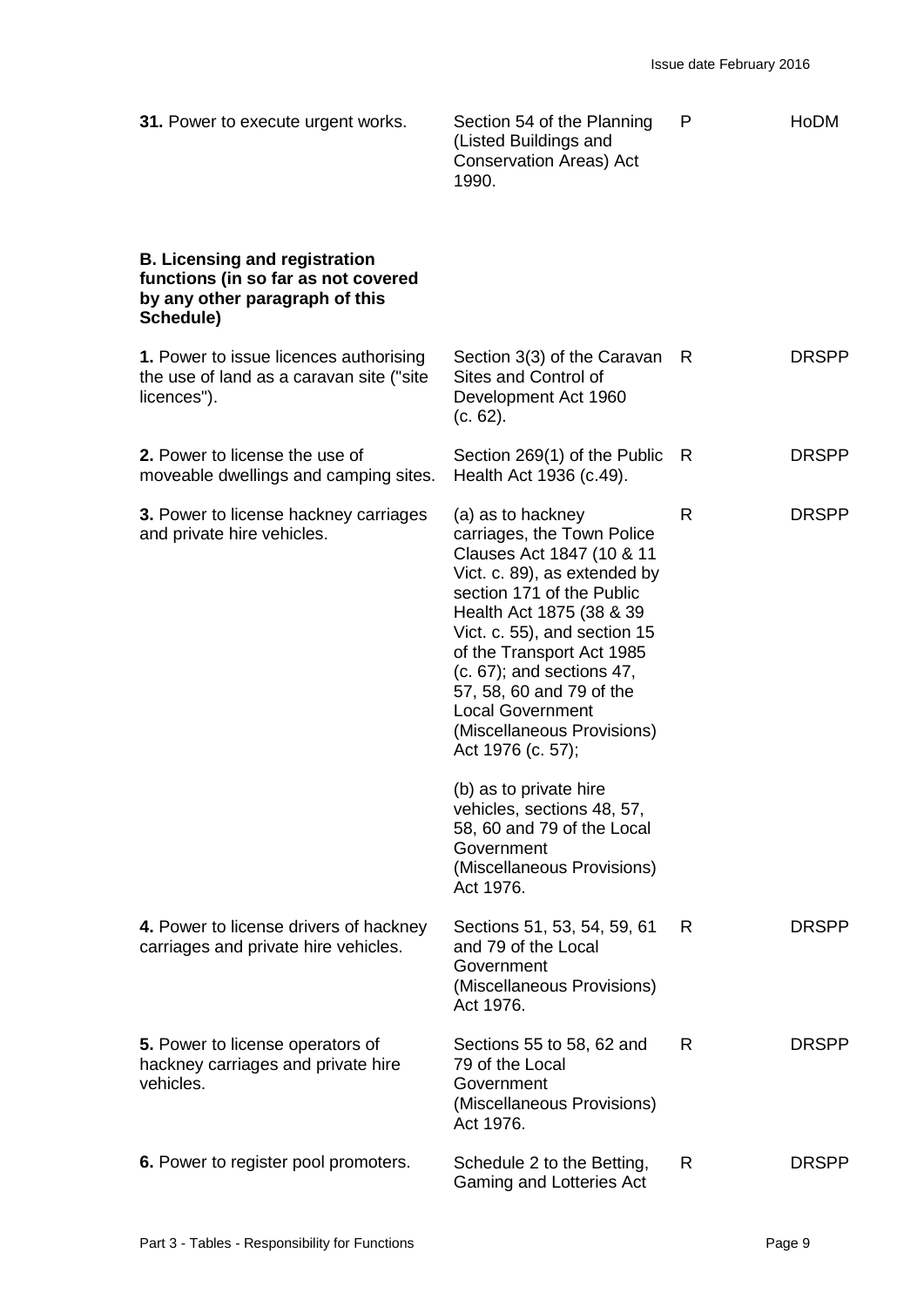|                                                                                                    | 1963 (c. $2$ ) as saved for<br>certain purposes by Article<br>3(3)(c) of the Gambling Act<br>Order (i.e. SI 2006/3272)                                                                                                                                                                                 |   |              |
|----------------------------------------------------------------------------------------------------|--------------------------------------------------------------------------------------------------------------------------------------------------------------------------------------------------------------------------------------------------------------------------------------------------------|---|--------------|
| 7. Power to grant track betting<br>licences.                                                       | Schedule 3 to the Betting,<br>Gaming and Lotteries Act<br>1963 as saved for certain<br>purposes by Article 3(3)(d)<br>and (4) of the Gambling Act<br>Order.                                                                                                                                            | R | <b>DRSPP</b> |
| 8. Power to license inter-track betting<br>schemes.                                                | Schedules 5ZA to the<br>Betting, Gaming and<br>Lotteries Act 1963 as<br>saved for certain purposes<br>by Article $3(3)(e)$ of the<br>Gambling Act Order.                                                                                                                                               | R | <b>DRSPP</b> |
| <b>9.</b> Power to grant permits in respect of<br>premises with amusement machines.                | Schedule 9 to the Gaming<br>Act 1968 (c. 65) as saved<br>for certain purposes by<br>Article $4(2)(I)$ and $(m)$ of the<br>Gambling Act Order.                                                                                                                                                          | R | <b>DRSPP</b> |
| 10. Power to register societies wishing<br>to promote lotteries.                                   | Schedule 1 to the Lotteries<br>and Amusements Act 1976<br>(c. 32) as saved for certain<br>purposes by Article 5(2)(a)<br>and (3) of the Gambling Act<br>Order.                                                                                                                                         | R | <b>DRSPP</b> |
| 11. Power to grant permits in respect<br>of premises where amusements with<br>prizes are provided. | Schedule 3 to the Lotteries<br>and Amusements Act 1976<br>as saved for certain<br>purposes by Article 5(2)(d)<br>and (5) of the Gambling Act<br>Order.                                                                                                                                                 | R | <b>DRSPP</b> |
| 12. Power to issue cinema and cinema<br>club licences.                                             | Section 1 of the Cinema<br>Act 1985 (c. 13).                                                                                                                                                                                                                                                           | R | <b>DRSPP</b> |
| 13. Power to issue theatre licences.                                                               | Sections 12 to 14 of the<br>Theatres Act 1968 (c. 54).                                                                                                                                                                                                                                                 | R | <b>DRSPP</b> |
| <b>14. Power to issue entertainments</b><br>licences.                                              | Section 12 of the Children<br>and Young Persons Act<br>1933 (c. 12), section 52 of,<br>and Schedule 12 to, the<br><b>London Government Act</b><br>1963 (c. 33), section 79 of<br>the Licensing Act 1964 (c.<br>26), sections 1 to 5 and 7<br>of, and Parts I and II of the<br>Schedule to, the Private | R | <b>DRSPP</b> |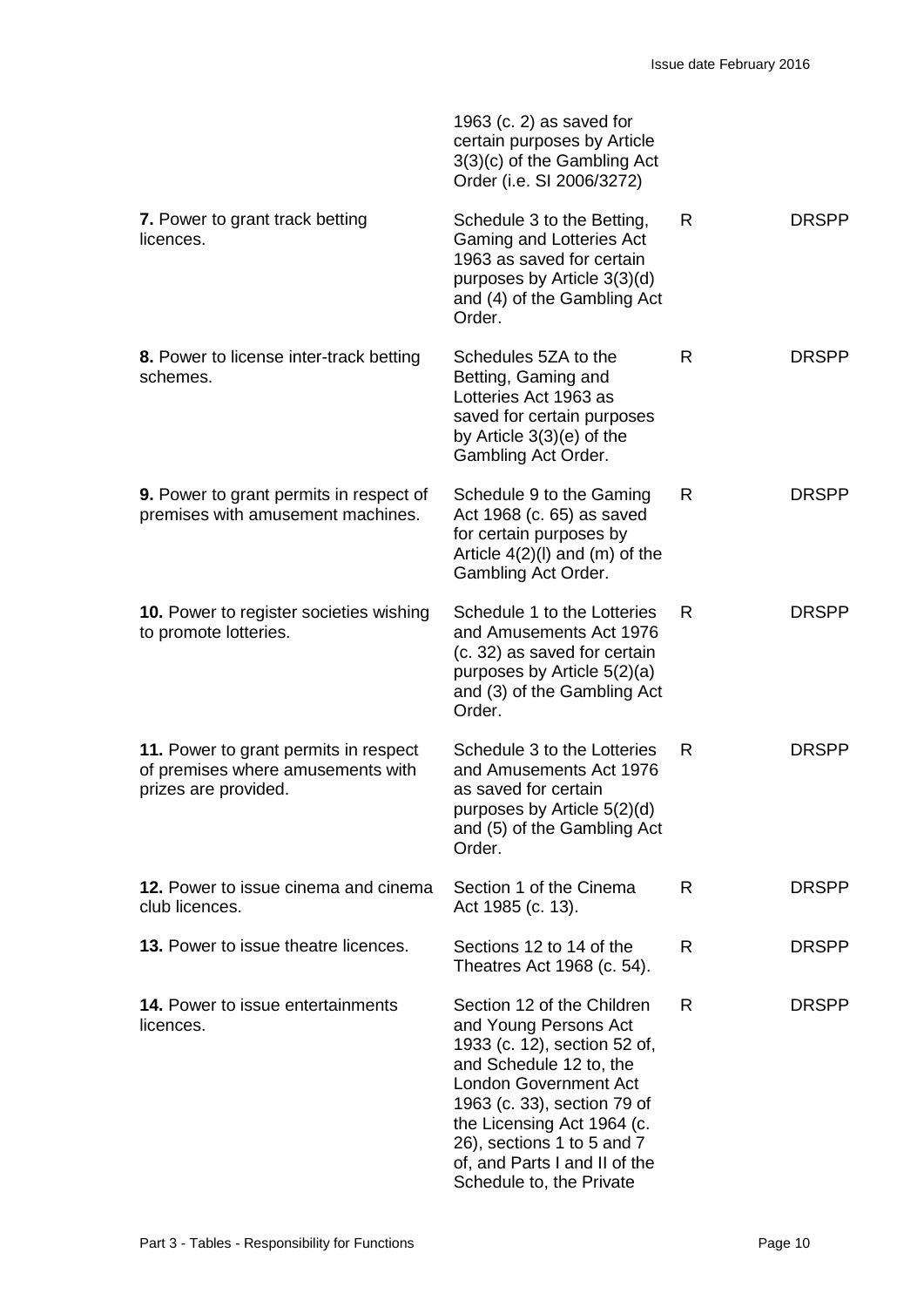|                                                                                                                                 | <b>Places of Entertainment</b><br>(Licensing) Act 1967 (c. 19)<br>and Part I of, and<br>Schedules 1 and 2 to, the<br><b>Local Government</b><br>(Miscellaneous Provisions)<br>Act 1982 (c. 30). |         |              |
|---------------------------------------------------------------------------------------------------------------------------------|-------------------------------------------------------------------------------------------------------------------------------------------------------------------------------------------------|---------|--------------|
| 14A. Functions relating to licensing                                                                                            | Licensing Act 2003<br>And any regulations or<br>orders made under that Act                                                                                                                      | L       | <b>DRSPP</b> |
| <b>14AZA</b> Powers and functions relating<br>to late night levy requirements                                                   | Chapter 2 of Part 2 of the<br><b>Police Reform and Social</b><br><b>Responsibility Act 2011</b><br>and any regulations made<br>under that Chapter.                                              | Council | <b>DRSPP</b> |
| <b>14AA.</b> Duty to comply with requirement<br>to provide information to Gambling<br>Commission                                | Section 29 of the Gambling<br>Act 2005                                                                                                                                                          | L       | <b>DRSPP</b> |
| <b>14AB.</b> Functions relating to exchange<br>of information                                                                   | Section 30 of the Gambling<br>Act 2005                                                                                                                                                          | L       | <b>DRSPP</b> |
| <b>14AC.</b> Functions relating to occasional<br>use notices                                                                    | Section 39 of the Gambling<br>Act 2005                                                                                                                                                          | L       | <b>DRSPP</b> |
| <b>14B.</b> Power to resolve not to issue a<br>casino premises licence                                                          | Section 166 of the<br>Gambling Act 2005                                                                                                                                                         | Council |              |
| <b>14C.</b> Power to designate officer of a<br>licensing authority for a purpose<br>relating to premises                        | Section 304 of the<br>Gambling Act 2005                                                                                                                                                         | L       | <b>DRSPP</b> |
| 14CA. Power to make order<br>disapplying section 279 or 282(1) of<br>the Gambling Act 2005 in relation to<br>specified premises | Section 284 of the<br>Gambling Act 2005                                                                                                                                                         | L       | <b>DRSPP</b> |
| 14D. Power to institute criminal<br>proceedings                                                                                 | Section 346 of the<br>Gambling Act 2005                                                                                                                                                         | L       | <b>DRSPP</b> |
| <b>14E.</b> Power to exchange information                                                                                       | Section 350 of the<br>Gambling Act 2005                                                                                                                                                         | L       | <b>DRSPP</b> |
| <b>14F.</b> Functions relating to the<br>determination of fees for premises<br>licences                                         | The Gambling (Premises<br>Licence Fees) (England<br>and Wales) Regulations<br>2007 No. 479                                                                                                      | L       | <b>DRSPP</b> |
| 14G. Functions relating to the<br>registration and regulation of small<br>society lotteries                                     | Part 5 of Schedule 11 to<br>the Gambling Act 2005                                                                                                                                               | L       | <b>DRSPP</b> |
| 15(a). Power to license sex shops and<br>sex cinemas.                                                                           | <b>The Local Government</b><br>(Miscellaneous Provisions)<br>Act 1982, section 2 and<br>Schedule 3.                                                                                             | R       | <b>DRSPP</b> |
| 15(b). Power to license sexual<br>entertainment venues                                                                          | The Local Government<br>(Miscellaneous Provisions)<br>Act 1982 section 2 and<br>schedule 3                                                                                                      | L       | <b>DRSPP</b> |
| 16. Power to license performances of<br>hypnotism.                                                                              | The Hypnotism Act 1952<br>(c. 46).                                                                                                                                                              | R.      | <b>DRSPP</b> |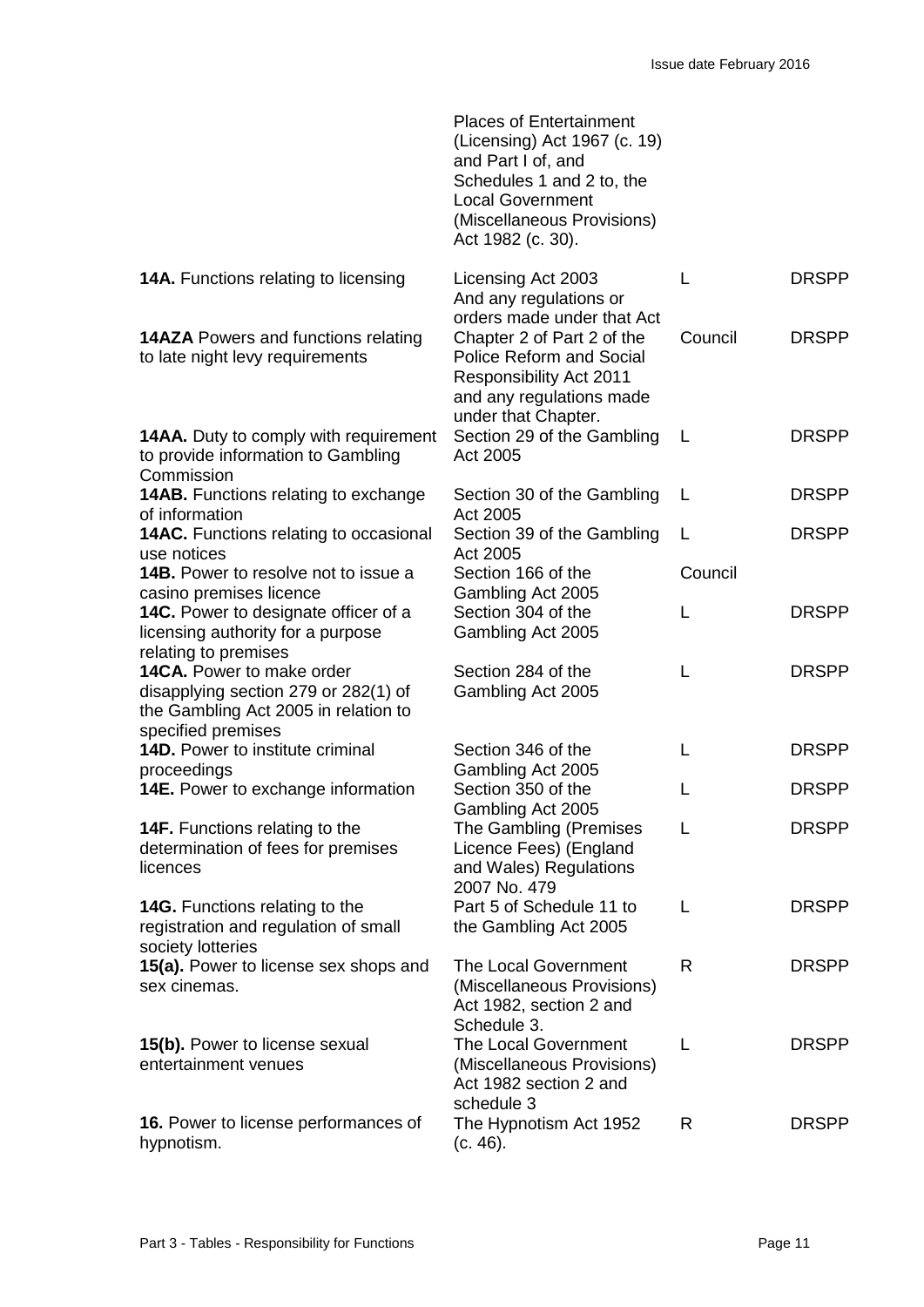| 17. Power to license premises for<br>acupuncture, tattooing, ear-piercing<br>and electrolysis. | Sections 13 to 17 of the<br><b>Local Government</b><br>(Miscellaneous Provisions)<br>Act 1982.                                                                                                                                                                                                                                                        | R   | <b>DRSPP</b> |
|------------------------------------------------------------------------------------------------|-------------------------------------------------------------------------------------------------------------------------------------------------------------------------------------------------------------------------------------------------------------------------------------------------------------------------------------------------------|-----|--------------|
| 18. Power to license pleasure boats<br>and pleasure vessels.                                   | Section 94 of the Public<br><b>Health Acts Amendment</b><br>Act 1907 (c. 53).                                                                                                                                                                                                                                                                         | R   | <b>DRSPP</b> |
| 19. Power to register door staff.                                                              | Paragraphs 1(2) and 9 of<br>Schedule 12 to the London<br>Government Act 1963 (c.<br>33) and Part V of the<br><b>London Local Authorities</b><br>Act 1995 (c. x).                                                                                                                                                                                      | N/A |              |
| 20. Power to license market and street<br>trading.                                             | Part III of, and Schedule 4<br>to, the Local Government<br>(Miscellaneous Provisions)<br>Act 1982, Part III of the<br><b>London Local Authorities</b><br>Act 1990 (c. vii) and section<br>6 of the London Local<br>Authorities Act 1994 (c. xii).                                                                                                     | R   | <b>DRSPP</b> |
| 21. Power to license night cafes and<br>take-away food shops.                                  | Section 2 of the Late Night<br><b>Refreshment Houses Act</b><br>1969 (c. 53), Part II of the<br><b>London Local Authorities</b><br>Act 1990 and section 5 of<br>the London Local<br>Authorities Act 1994.                                                                                                                                             | R   | <b>DRSPP</b> |
| 22. Duty to keep list of persons entitled<br>to sell non-medicinal poisons.                    | Sections 3(1)(b)(ii), 5, 6<br>and 11 of the Poisons Act<br>1972 (c. 66).                                                                                                                                                                                                                                                                              | R   | <b>DRSPP</b> |
| 23. Power to license dealers in game<br>and the killing and selling of game.                   | Sections 5, 6, 17, 18 and<br>21 to 23 of the Game Act<br>1831 (c. 32); sections 2 to<br>16 of the Game Licensing<br>Act 1860 (c. 90), section 4<br>of the Customs and Inland<br>Revenue Act 1883 (c. 10),<br>sections 12(3) and 27 of<br>the Local Government Act<br>1874 (c. 73), and section<br>213 of the Local<br>Government Act 1972 (c.<br>70). | R   | <b>DRSPP</b> |
| 24. Power to register and license<br>premises for the preparation of food.                     | Section 19 of the Food<br>Safety Act 1990 (c. 16).                                                                                                                                                                                                                                                                                                    | R   | <b>DRSPP</b> |
| 25. Power to license scrap yards.                                                              | Section 1 of the Scrap<br>Metal Dealers Act 1964 (c.<br>69).                                                                                                                                                                                                                                                                                          | R   | <b>DRSPP</b> |
| 26. Power to issue, amend or replace                                                           | The Safety of Sports                                                                                                                                                                                                                                                                                                                                  | R   | <b>DRSPP</b> |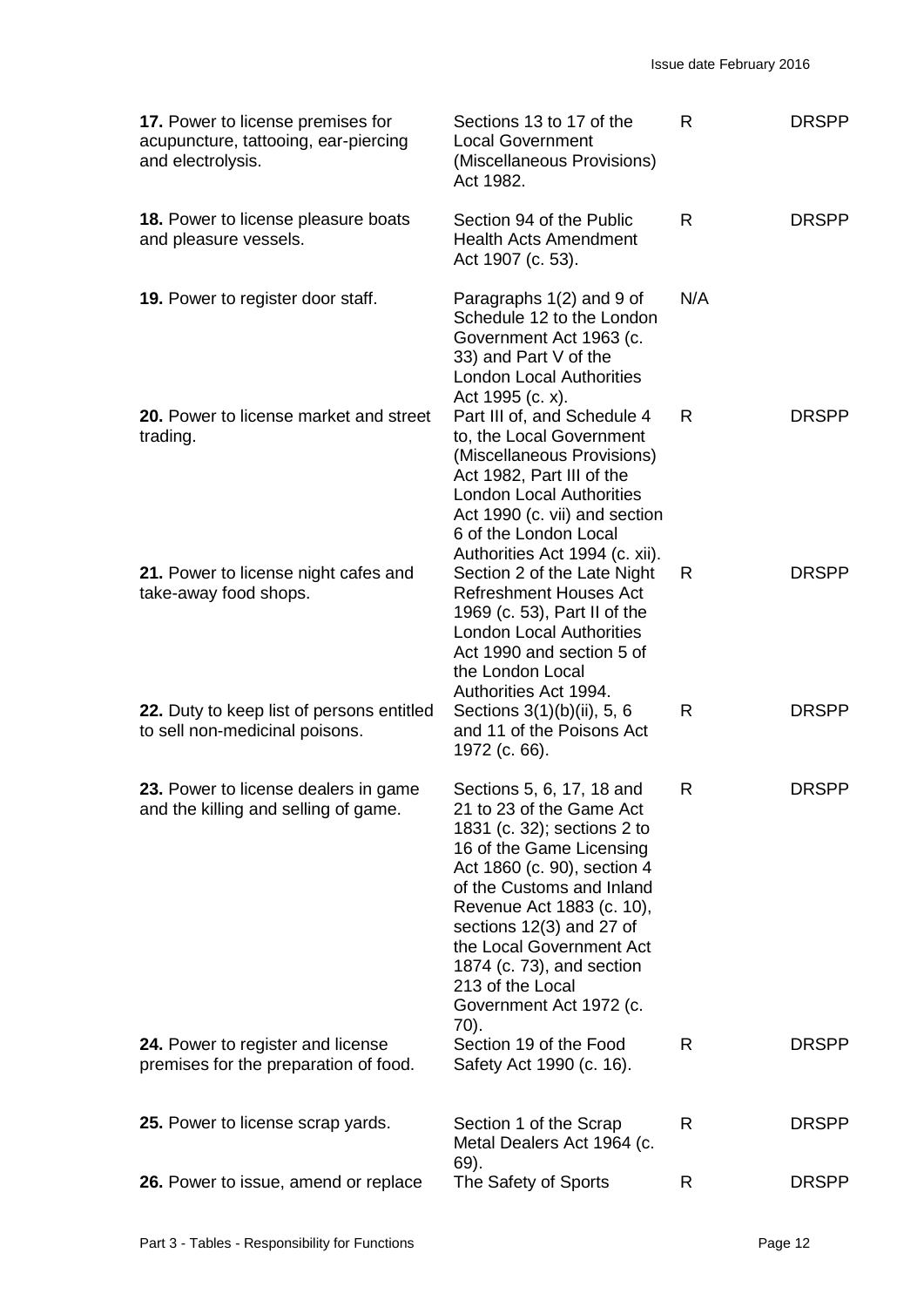| safety certificates (whether general or<br>special) for sports grounds.                                                                            | Grounds Act 1975 (c. 52).                                                                                                                                                                                                                                                                                                                                          |       |              |
|----------------------------------------------------------------------------------------------------------------------------------------------------|--------------------------------------------------------------------------------------------------------------------------------------------------------------------------------------------------------------------------------------------------------------------------------------------------------------------------------------------------------------------|-------|--------------|
| 27. Power to issue, cancel, amend or<br>replace safety certificates for regulated<br>stands at sports grounds.                                     | Part III of the Fire Safety<br>and Safety of Places of<br>Sport Act 1987 (c.27).                                                                                                                                                                                                                                                                                   | R     | <b>DRSPP</b> |
| 28. Power to issue fire certificates.                                                                                                              | Section 5 of the Fire<br>Precautions Act 1971 (c.<br>40).                                                                                                                                                                                                                                                                                                          | R     | <b>DRSPP</b> |
| 29. Power to license premises for the<br>breeding of dogs.                                                                                         | Section 1 of the Breeding<br>of Dogs Act 1973 (c. 60)<br>and section 1 of the<br>Breeding and Sale of Dogs<br>(Welfare) Act 1999 (c. 11).                                                                                                                                                                                                                          | R     | <b>DRSPP</b> |
| <b>30.</b> Power to license pet shops and<br>other establishments where animals<br>are bred or kept for the purposes of<br>carrying on a business. | Section 1 of the Pet<br>Animals Act 1951 (c. 35);<br>section 1 of the Animal<br><b>Boarding Establishments</b><br>Act 1963(c. 43); the Riding<br>Establishments Acts 1964<br>and 1970 (1964 c. 70 and<br>1970 c. 70); section 1 of<br>the Breeding of Dogs Act<br>1973 (c. 60), and sections<br>1 and 8 of the Breeding<br>and Sale of Dogs (Welfare)<br>Act 1999. | R     | <b>DRSPP</b> |
| 31. Power to register animal trainers<br>and exhibitors.                                                                                           | Section 1 of the Performing<br>Animals (Regulation) Act<br>1925 (c. 38).                                                                                                                                                                                                                                                                                           | R     | <b>DRSPP</b> |
| 32. Power to license zoos.                                                                                                                         | Section 1 of the Zoo<br>Licensing Act 1981 (c. 37).                                                                                                                                                                                                                                                                                                                | R     | <b>DRSPP</b> |
| 33. Power to license dangerous wild<br>animals.                                                                                                    | Section 1 of the Dangerous<br>Wild Animals Act 1976 (c.<br>$38$ ).                                                                                                                                                                                                                                                                                                 | R     | <b>DRSPP</b> |
| 34. Power to license knackers' yards.                                                                                                              | Section 4 of the<br>Slaughterhouses Act 1974.<br>See also the Animal By-<br>Products Order 1999 (S.I.<br>1999/646).                                                                                                                                                                                                                                                | R     | <b>DRSPP</b> |
| 35. Power to license the employment<br>of children.                                                                                                | Part II of the Children and<br>Young Persons Act 1933<br>(c. 33), byelaws made<br>under that Part, and Part II<br>of the Children and Young                                                                                                                                                                                                                        | Const | <b>EDCS</b>  |
| 36. Power to approve premises for the<br>solemnisation of marriages.                                                                               | Persons Act 1963 (c. 37).<br>Section 46A of the<br>Marriage Act 1949 (c. 76)<br>and the Marriages                                                                                                                                                                                                                                                                  | R     | <b>DRSPP</b> |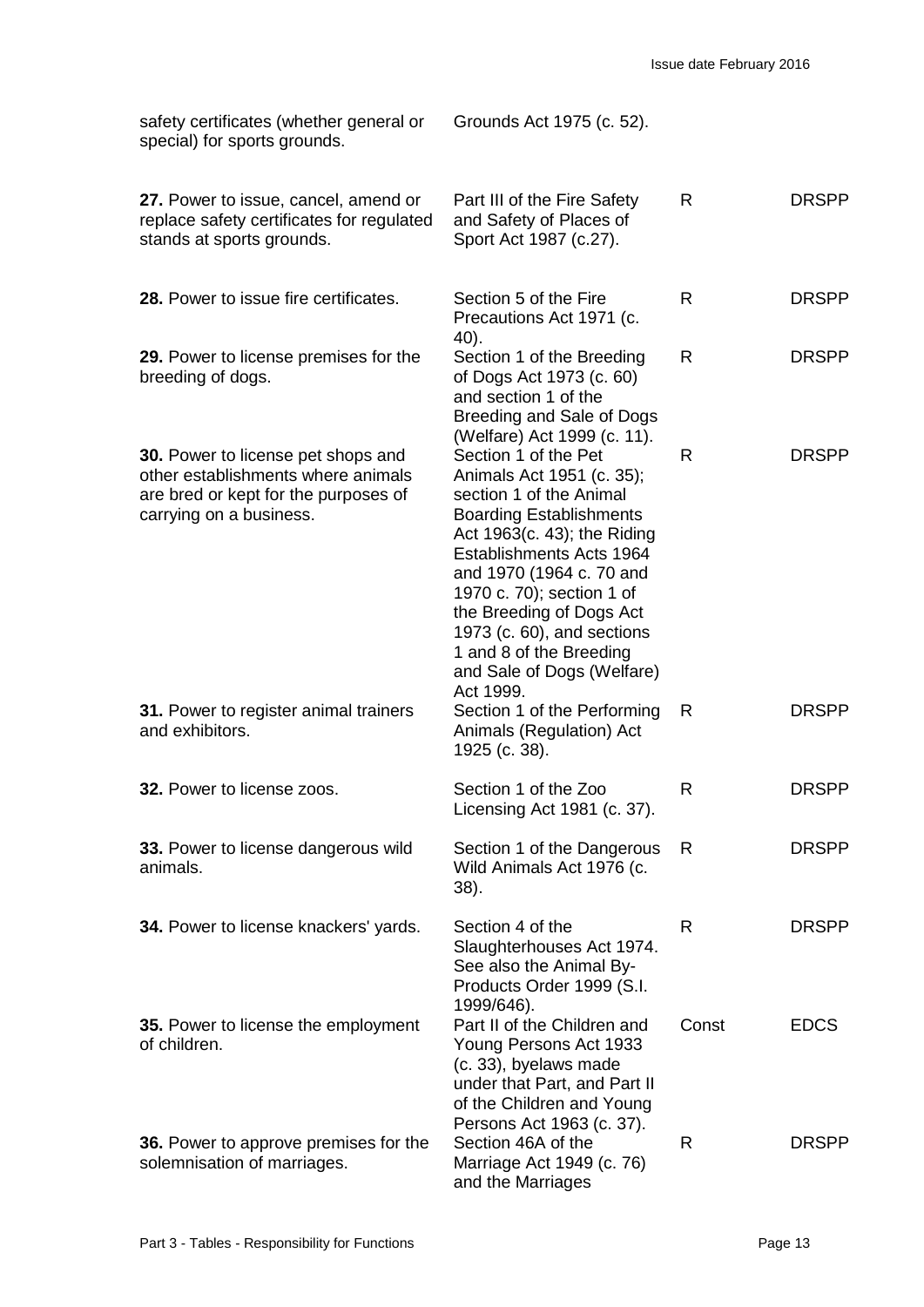| 37. Power to register common land or<br>town or village greens, except where<br>the power is exercisable solely for the<br>purpose of giving effect to -          | (Approved Premises)<br>Regulations 1995 (S. I.<br>1995/510).<br>Regulation 6 of the<br><b>Commons Registration</b><br>(New Land) Regulations<br>1969 (S.I. 1969/1843).         | Const | <b>CLO</b>   |
|-------------------------------------------------------------------------------------------------------------------------------------------------------------------|--------------------------------------------------------------------------------------------------------------------------------------------------------------------------------|-------|--------------|
| (a) an exchange of lands effected<br>by an order under section 19(3) of,<br>or paragraph 6(4) of Schedule 3 to,<br>the Acquisition of Land Act 1981 (c.<br>67) or |                                                                                                                                                                                |       |              |
| (b) an order under section 147 of<br>the Inclosure Act 1845 (c. 8 & 9<br>Vict. c. 118).                                                                           |                                                                                                                                                                                |       |              |
| 38. Power to register variation of rights<br>of common.                                                                                                           | Regulation 29 of the<br><b>Commons Registration</b><br>(General) Regulations 1966<br>(S.I. 1966/1471).                                                                         | Const | <b>CLO</b>   |
| <b>39.</b> Power to license persons to collect<br>for charitable and other causes.                                                                                | Section 5 of the Police,<br>Factories etc.<br>(Miscellaneous Provisions)<br>Act 1916 (c. 31) and<br>section 2 of the House to<br><b>House Collections Act 1939</b><br>(c. 44). | R     | <b>DRSPP</b> |
| 40. Power to grant consent for the<br>operation of a loudspeaker.                                                                                                 | Schedule 2 to the Noise<br>and Statutory Nuisance Act<br>1993 (c. 40).                                                                                                         | R     | <b>DRSPP</b> |
| 41. Power to grant a street works<br>licence.                                                                                                                     | Section 50 of the New<br><b>Roads and Street Works</b><br>Act 1991 (c. 22).                                                                                                    | Const | <b>DRSPP</b> |
| 42. Power to license agencies for the<br>supply of nurses.                                                                                                        | Section 2 of the Nurses<br>Agencies Act 1957 (c. 16).                                                                                                                          | R     | <b>DRSPP</b> |
| 43. Power to issue licences for the<br>movement of pigs.                                                                                                          | Article 12 of the Pigs<br>(Records, Identification and<br>Movement) Order 1995                                                                                                 | R     | <b>DRSPP</b> |
| 44. Power to license the sale of pigs.                                                                                                                            | (S.I. 1995/11).<br>Article 13 of the Pigs<br>(Records, Identification and                                                                                                      | R     | <b>DRSPP</b> |
| 45. Power to license collecting centres<br>for the movement of pigs.                                                                                              | Movement) Order 1995.<br>Article 14 of the Pigs<br>(Records, Identification and<br>Movement) Order 1995.                                                                       | R     | <b>DRSPP</b> |
| 46. Power to issue a licence to move<br>cattle from a market.                                                                                                     | Article 5(2) of the Cattle<br><b>Identification Regulations</b><br>1998 (S.I. 1998/871).                                                                                       | R     | <b>DRSPP</b> |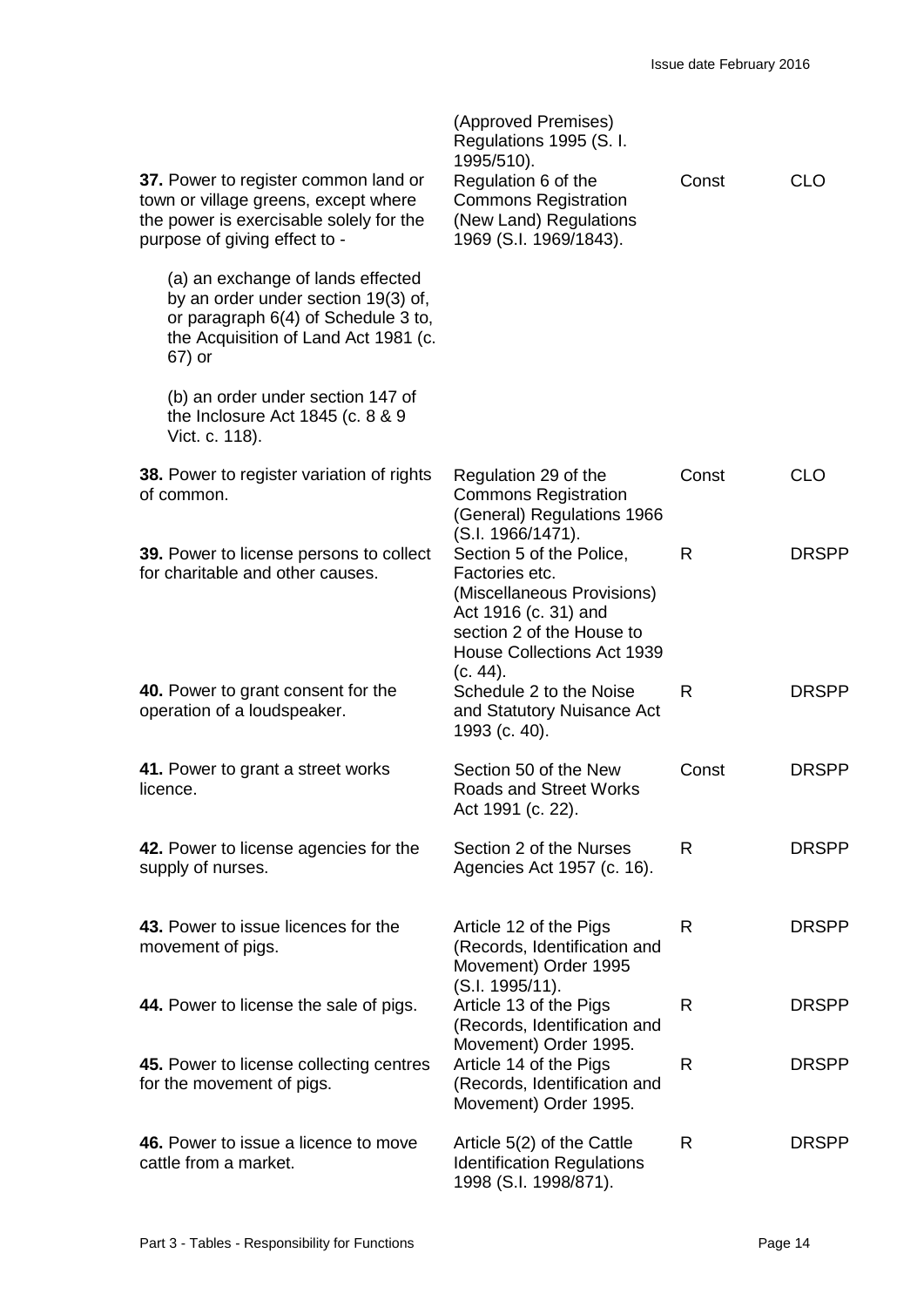| 46A. Power to grant permission for<br>provision, etc. of services, amenities,<br>recreation and refreshment facilities on<br>highway, and related powers. | Sections 115E, 115F and<br>115K of the Highways Act<br>1980               | Const | DRSPP/<br><b>DTS</b> |
|-----------------------------------------------------------------------------------------------------------------------------------------------------------|---------------------------------------------------------------------------|-------|----------------------|
| 47. Power to permit deposit of builder's<br>skip on highway.                                                                                              | Section 139 of the<br>Highways Act 1980 (c. 66).                          | Const | <b>DRSPP</b>         |
| 47A Duty to publish notice in respect of<br>proposal to grant permission under<br>Section 115E Highways Act 1980                                          | Section 115G Highways<br>Act 1980                                         | Const | DRSPP/<br><b>DTS</b> |
| 48. Power to license planting, retention<br>and maintenance of trees etc. in part of<br>highway.                                                          | Section 142 of the<br>Highways Act 1980.                                  | Const | P&T                  |
| 49. Power to authorise erection of<br>stiles etc. on footpaths or bridleways.                                                                             | Section 147 of the<br>Highways Act 1980.                                  | Const | P&T                  |
| <b>50.</b> Power to license works in relation<br>to buildings etc. which obstruct the<br>highway.                                                         | Section 169 of the<br>Highways Act 1980.                                  | Const | <b>DTS</b>           |
| 51. Power to consent to temporary<br>deposits or excavations in streets.                                                                                  | Section 171 of the<br>Highways Act 1980.                                  | Const | <b>DTS</b>           |
| 52. Power to dispense with obligation<br>to erect hoarding or fence.                                                                                      | Section 172 of the<br>Highways Act 1980.                                  | Const | <b>DTS</b>           |
| 53. Power to restrict the placing of<br>rails, beams etc. over highways.                                                                                  | Section 178 of the<br>Highways Act 1980.                                  | Const | <b>DTS</b>           |
| 54. Power to consent to construction of<br>cellars etc. under street.                                                                                     | Section 179 of the<br>Highways Act 1980.                                  | Const | <b>DTS</b>           |
| 55. Power to consent to the making of<br>openings into cellars etc. under streets,<br>and pavement lights and ventilators.                                | Section 180 of the<br>Highways Act 1980.                                  | Const | <b>DTS</b>           |
| 56. Power to sanction use of parts of<br>buildings for storage of celluloid.                                                                              | Section 1 of the Celluloid<br>and Cinematograph Film<br>Act 1922 (c. 35). | R     | <b>DRSPP</b>         |
| 57. Power to approve meat product<br>premises.                                                                                                            | Regulations 4 and 5 of the<br>Meat Products (Hygiene)                     | R     | <b>DRSPP</b>         |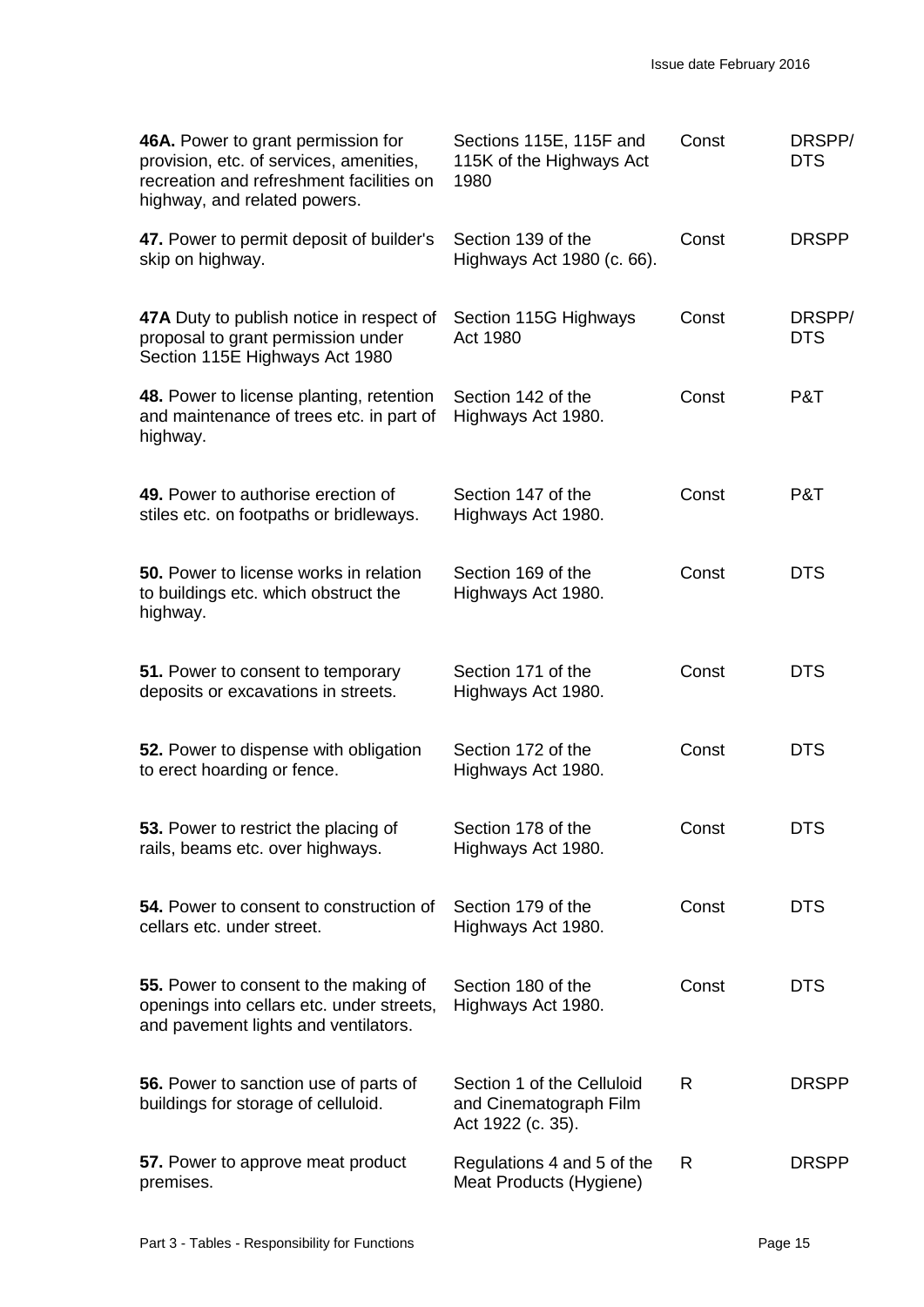| 58. Power to approve premises for the<br>production of minced meat or meat<br>preparations.                                                                                                               | Regulations 1994 (S.I.<br>1994/3082).<br>Regulation 4 of the Minced<br>Meat and Meat<br>Preparations (Hygiene)<br>Regulations 1995 (S.I.<br>1995/3205). | R | <b>DRSPP</b> |
|-----------------------------------------------------------------------------------------------------------------------------------------------------------------------------------------------------------|---------------------------------------------------------------------------------------------------------------------------------------------------------|---|--------------|
| 59. Power to approve dairy<br>establishments.                                                                                                                                                             | Regulations 6 and 7 of the<br>Dairy Products (Hygiene)<br>Regulations 1995 (S.I.<br>1995/1086).                                                         | R | <b>DRSPP</b> |
| 60. Power to approve egg product<br>establishments.                                                                                                                                                       | Regulation 5 of the Egg<br><b>Products Regulations 1993</b><br>(S.I. 1993/1520).                                                                        | R | <b>DRSPP</b> |
| 61. Power to issue licences to retail<br>butchers' shops carrying out<br>commercial operations in relation to<br>unwrapped raw meat and selling or<br>supplying both raw meat and ready-to-<br>eat foods. | Schedule 1A to the Food<br>Safety (General Food<br>Hygiene) Regulations 1995<br>(S.I. 1995/1763).                                                       | R | <b>DRSPP</b> |
| 62. Power to approve fish products<br>premises.                                                                                                                                                           | Regulation 24 of the Food<br><b>Safety (Fishery Products</b><br>and Live Shellfish)<br>(Hygiene) Regulations<br>1998 (S.I. 1998/994).                   | R | <b>DRSPP</b> |
| 63. Power to approve dispatch or<br>purification centres.                                                                                                                                                 | Regulation 11 of the Food<br><b>Safety (Fishery Products</b><br>and Live Shellfish)<br>(Hygiene) Regulations<br>1998.                                   | R | <b>DRSPP</b> |
| 64. Power to register fishing vessels on<br>board which shrimps or molluscs are<br>cooked.                                                                                                                | Regulation 21 of the Food<br><b>Safety (Fishery Products</b><br>and Live Shellfish)<br>(Hygiene) Regulations<br>1998.                                   | R | <b>DRSPP</b> |
| 65. Power to approve factory vessels<br>and fishery product establishments.                                                                                                                               | Regulation 24 of the Food<br><b>Safety (Fishery Products)</b><br>and Live Shellfish)<br>(Hygiene) Regulations<br>1998.                                  | R | <b>DRSPP</b> |
| 66. Power to register auction and<br>wholesale markets.                                                                                                                                                   | Regulation 26 of the Food<br><b>Safety (Fishery Products</b><br>and Live Shellfish)<br>(Hygiene) Regulations<br>1998.                                   | R | <b>DRSPP</b> |
| 67. Duty to keep register of food<br>business premises.                                                                                                                                                   | Regulation 5 of the Food<br>Premises (Registration)<br>Regulations 1991 (S.I.<br>1991/2828).                                                            | R | <b>DRSPP</b> |
| 68. Power to register food business<br>premises.                                                                                                                                                          | Regulation 9 of the Food<br>Premises (Registration)<br>Regulations 1991.                                                                                | R | <b>DRSPP</b> |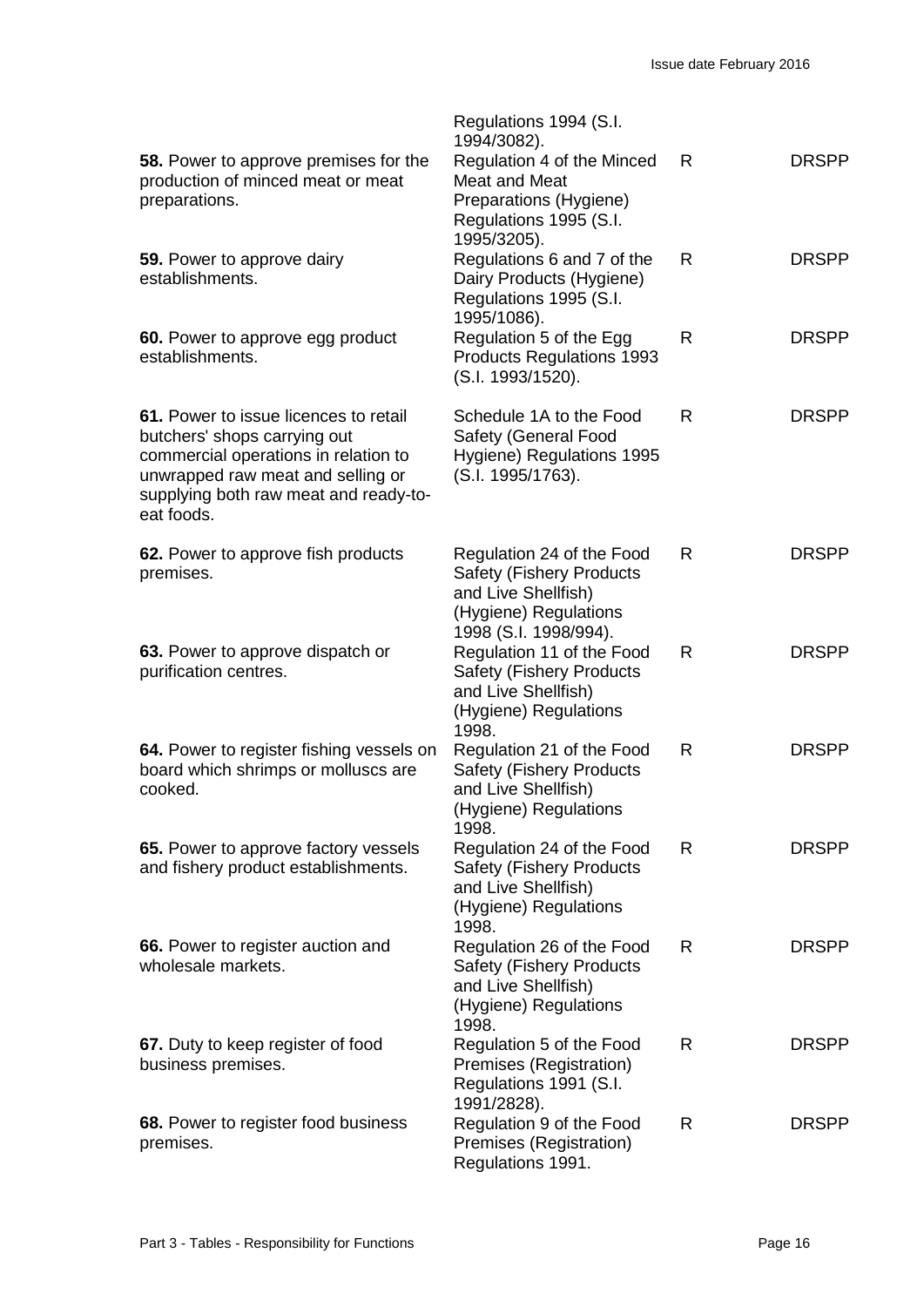| 69. Power to issue new beer licence.<br><b>70.</b> Power to register premises or stalls<br>for the sale of goods by way of<br>competitive bidding.                                                                                                                                                                                                                     | Sections 16 to 19 and 21 of N/A<br>the London Local<br>Authorities Act 1995 (c.x.)<br>and, to the extent that it<br>does not have effect by<br>virtue of regulation 2(3),<br>section 25 of that Act.<br>Section 28 of the Greater<br>London Council (General<br>Powers) Act 1984 (c.xxvii). | N/A   |              |
|------------------------------------------------------------------------------------------------------------------------------------------------------------------------------------------------------------------------------------------------------------------------------------------------------------------------------------------------------------------------|---------------------------------------------------------------------------------------------------------------------------------------------------------------------------------------------------------------------------------------------------------------------------------------------|-------|--------------|
| <b>71.</b> Power to register motor salvage<br>operators.                                                                                                                                                                                                                                                                                                               | Part I of the Vehicles<br>(Crime) Act 2001 (c 3).                                                                                                                                                                                                                                           | R     | <b>DRSPP</b> |
| 72. Functions relating to the<br>registration of common land and town<br>and village greens                                                                                                                                                                                                                                                                            | Part 1 Commons Act 2006<br>and Commons Registration<br>(England) Regs 2008 (No.<br>1961)                                                                                                                                                                                                    | Const | <b>CLO</b>   |
| C. Functions relating to health and<br>safety at work                                                                                                                                                                                                                                                                                                                  |                                                                                                                                                                                                                                                                                             |       |              |
| Functions under any of the "relevant<br>statutory provisions" within the meaning<br>of Part I (health, safety and welfare in<br>connection with work, and control of<br>dangerous substances) of the Health<br>and Safety at Work etc. Act 1974, to the<br>extent that those functions are<br>discharged otherwise than in the<br>authority's capacity as an employer. | Part I of the Health and<br>Safety at Work etc. Act<br>1974 (c. 37).                                                                                                                                                                                                                        | R.    | <b>DRSPP</b> |
| D. Functions relating to elections                                                                                                                                                                                                                                                                                                                                     |                                                                                                                                                                                                                                                                                             |       |              |
| 1. Duty to appoint an electoral<br>registration officer.                                                                                                                                                                                                                                                                                                               | Section 8(2) of the<br>Representation of the<br>People Act 1983 (c. 2).                                                                                                                                                                                                                     | Const |              |
| 2. Power to assign officers in relation to<br>requisitions of the registration officer.                                                                                                                                                                                                                                                                                | Section 52(4) of the<br>Representation of the<br>People Act 1983.                                                                                                                                                                                                                           | Const | <b>CX</b>    |
| 3. Functions in relation to parishes and<br>parish councils.                                                                                                                                                                                                                                                                                                           | Part II of the Local<br>Government and Rating Act<br>1997 (c. 29) and<br>subordinate legislation<br>under that Part.                                                                                                                                                                        | Const |              |
| 4. Power to dissolve small parish<br>councils.                                                                                                                                                                                                                                                                                                                         | Section 10 of the Local<br>Government Act 1972.                                                                                                                                                                                                                                             | Const |              |
| 5. Power to make orders for grouping<br>parishes, dissolving groups and<br>separating parishes from groups.                                                                                                                                                                                                                                                            | Section 11 of the Local<br>Government Act 1972.                                                                                                                                                                                                                                             | Const |              |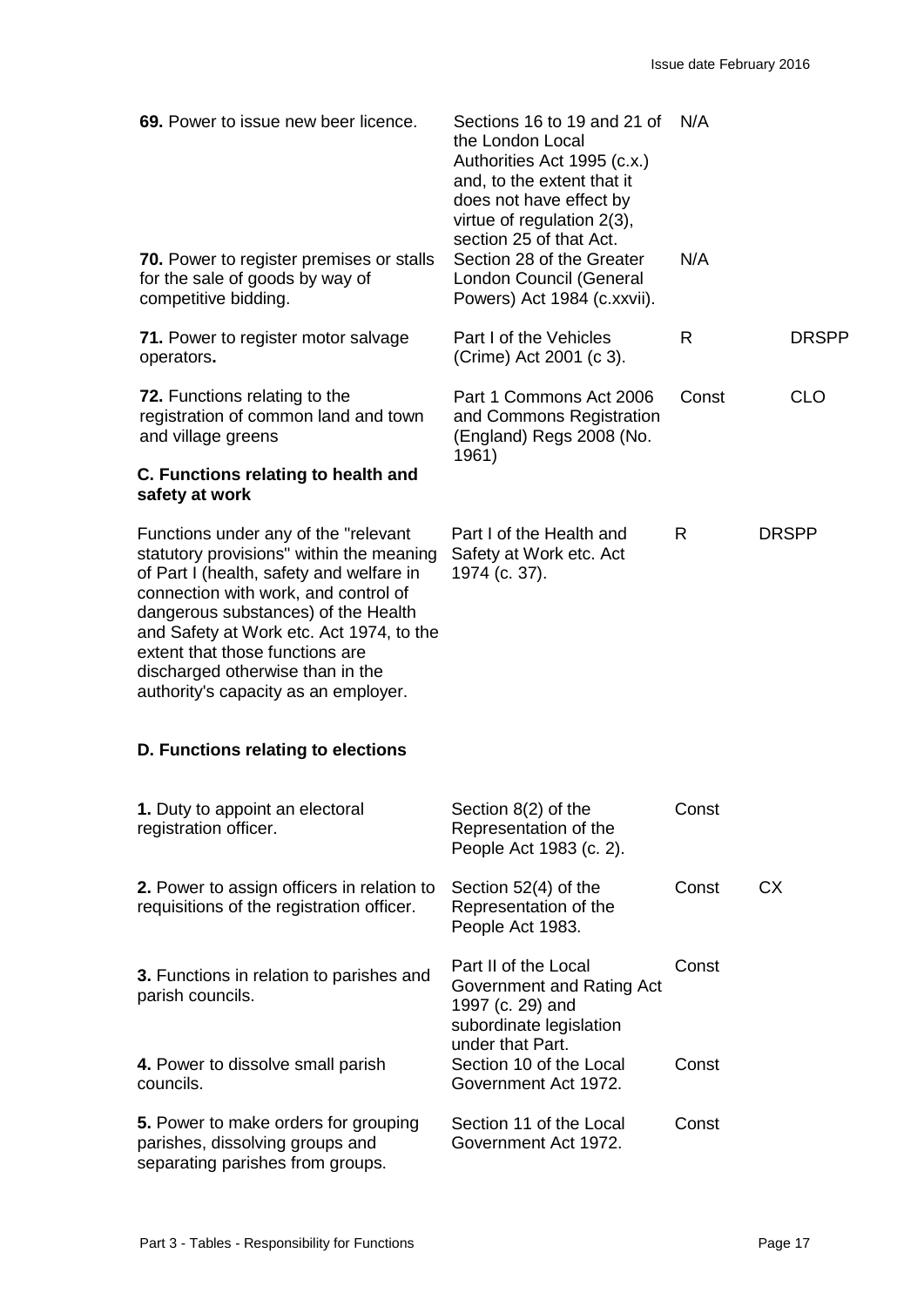| 6. Duty to appoint returning officer for<br>local government elections.                                                                                                                                  | Section 35 of the<br>Representation of the<br>People Act 1983.                                        | Const             |           |
|----------------------------------------------------------------------------------------------------------------------------------------------------------------------------------------------------------|-------------------------------------------------------------------------------------------------------|-------------------|-----------|
| 7. Duty to provide assistance at<br>European Parliamentary elections.                                                                                                                                    | Section $6(7)$ and $(8)$ of the<br>European Parliamentary<br>Elections Act 2002.                      | Const             | <b>CX</b> |
| 8. Duty to divide constituency into<br>polling districts.                                                                                                                                                | Sections 18A to 18E of, and Const<br>Schedule A1 to, the<br>Representation of the<br>People Act 1983. |                   | СX        |
| <b>9.</b> Power to divide electoral divisions<br>into polling districts at local government<br>elections.                                                                                                | Section 31 of the<br>Representation of the<br>People Act 1983.                                        | Const             | СX        |
| <b>10.</b> Powers in respect of holding of<br>elections.                                                                                                                                                 | Section 39(4) of the<br>Representation of the<br>People Act 1983.                                     | Const             | <b>CX</b> |
| 11. Power to pay expenses properly<br>incurred by electoral registration<br>officers.                                                                                                                    | Section 54 of the<br>Representation of the<br>People Act 1983.                                        | Const             |           |
| 12. Power to fill vacancies in the event<br>of insufficient nominations.                                                                                                                                 | Section 21 of the<br>Representation of the<br>People Act 1985.                                        | Const             |           |
| 13. Duty to declare vacancy in office in<br>certain cases.                                                                                                                                               | Section 86 of the Local<br>Government Act 1972.                                                       | Const             |           |
| 14. Duty to give public notice of a<br>casual vacancy.                                                                                                                                                   | Section 87 of the Local<br>Government Act 1972.                                                       | Const             | <b>CX</b> |
| 15. Power to make temporary<br>appointments to parish councils.                                                                                                                                          | Section 91 of the Local<br>Government Act 1972.                                                       | Const             |           |
| <b>16.</b> [This function was removed by<br>Statutory Instrument 2593 of 2007.]                                                                                                                          |                                                                                                       |                   |           |
| 17. Power to submit proposals to the<br>Secretary of State for an order under<br>section 10 (pilot schemes for local<br>elections in England and Wales) of the<br>Representation of the People Act 2000. | Section 10 of the<br>Representation of the<br>People Act 2000 (c. 2).                                 | Const             |           |
| 18. Duty to consult on change of<br>scheme for elections                                                                                                                                                 | Sections 33(2), 38(2) and<br>40(2) of the 2007 Act                                                    | Council/<br>Const |           |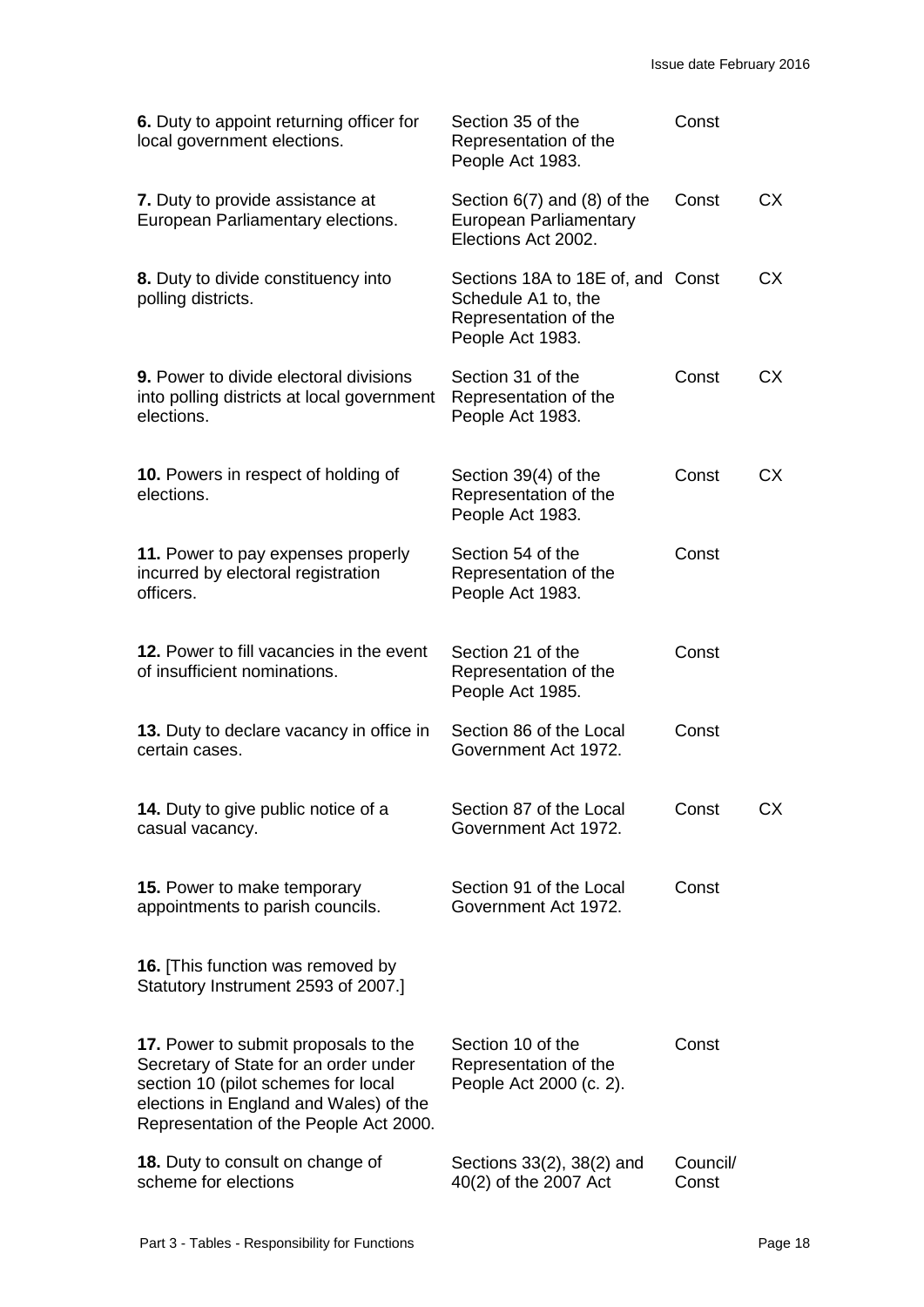| <b>19.</b> Duties relating to publicity<br>20. Duties relating to notice to Electoral<br>Commission                                      | Sections 35, 41 and 52 of<br>the 2007 Act<br>Sections 36 and 42 of the<br>2007 Act | Council/<br>Const<br>Council/<br>Const |
|------------------------------------------------------------------------------------------------------------------------------------------|------------------------------------------------------------------------------------|----------------------------------------|
| 21. Power to alter years of ordinary<br>elections of parish councillors<br>22. Functions relating to change of<br>name of electoral area | Section 53 of the 2007 Act<br>Section 59 of the 2007 Act                           | Council/<br>Const<br>Council/<br>Const |
| E. Functions relating to name and<br>status of areas and individuals                                                                     |                                                                                    |                                        |
| 1. Power to change the name of a<br>county, district or London borough.                                                                  | Section 74 of the Local<br>Government Act 1972.                                    | Council                                |
| 2. Power to change the name of a<br>parish.                                                                                              | Section 75 of the Local<br>Government Act 1972.                                    | Const                                  |
| 3. Power to confer title of honorary<br>alderman or to admit to be an honorary<br>freeman.                                               | Section 249 of the Local<br>Government Act 1972.                                   | Council                                |
| 4. Power to petition for a charter to<br>confer borough status.                                                                          | Section 245 of the Local<br>Government Act 1972.                                   | Council                                |
| <b>EB. Functions relating to community</b><br>governance                                                                                 |                                                                                    |                                        |
| 1. Duties relating to community<br>governance reviews                                                                                    | Section 79 of the 2007 Act                                                         | Council/<br>Const                      |
| 2. Functions relating to community<br>governance petitions                                                                               | Sections 80, 83-85 of the<br>2007 Act                                              | Council/<br>Const                      |
| 3. Functions relating to terms of<br>reference of review                                                                                 | Sections $81(4)$ to $(6)$ of the<br>2007 Act                                       | Council/<br>Const                      |
| 4. Power to undertake a community<br>governance review                                                                                   | Section 82 of the 2007 Act                                                         | Council/<br>Const                      |
| 5. Functions relating to making of<br>recommendations                                                                                    | Sections 87-92 of the 2007<br>Act                                                  | Council/<br>Const                      |
| 6. Duties of undertaking review                                                                                                          | Sections 93-95 of the 2007                                                         | Council/                               |
| 7. Duty to publicise outcome of review                                                                                                   | Act<br>Section 96 of the 2007 Act                                                  | Const<br>Council/                      |
| 8. Duty to send two copies of order to<br>Secretary of State and Electoral<br>Commission                                                 | Section 98(1) of the 2007<br>Act                                                   | Const<br>Council/<br>Const             |
| 9. Powers to make agreements about<br>incidental matters                                                                                 | Section 99 of the 2007 Act                                                         | Council/<br>Const                      |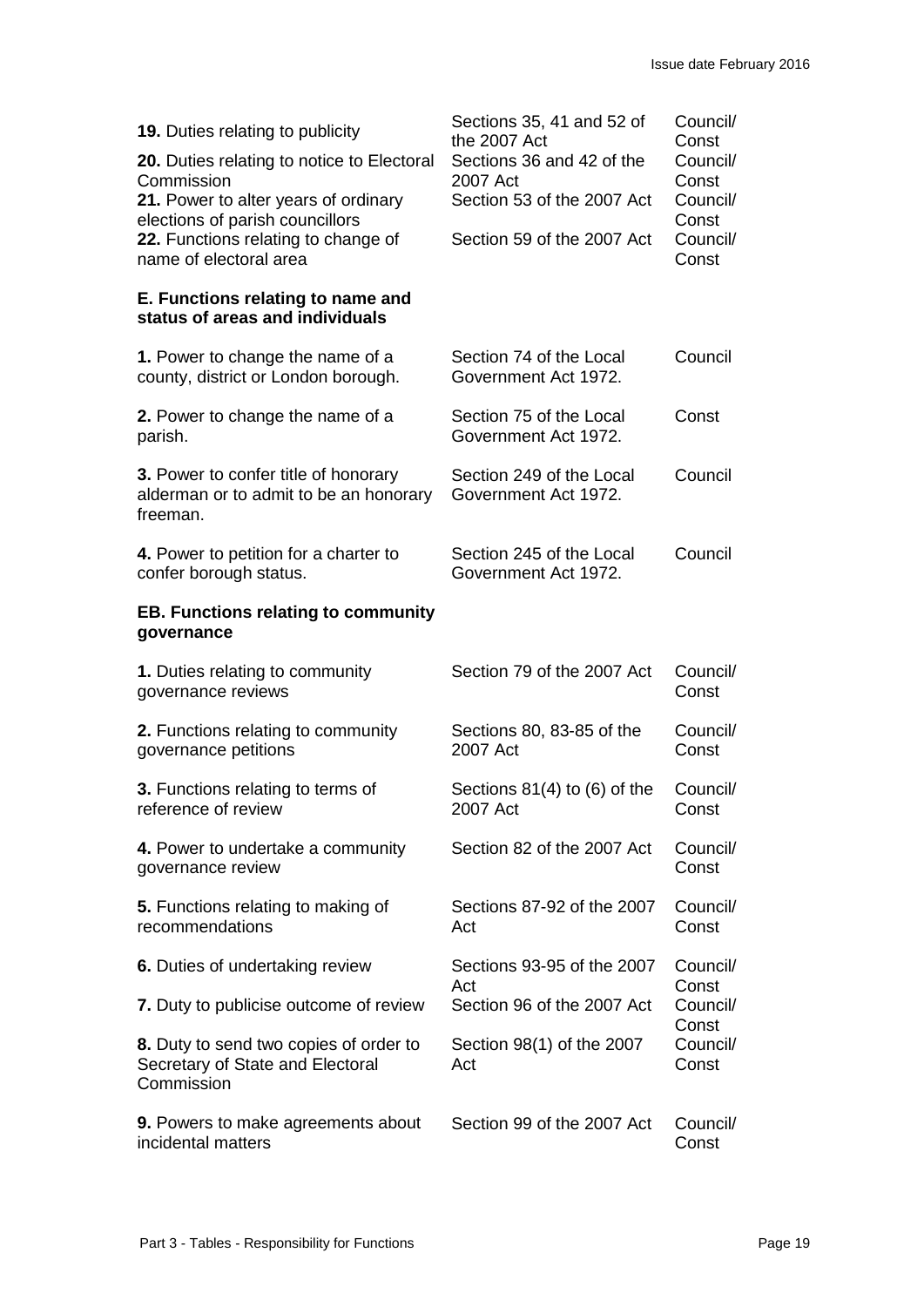| F. Power to make, amend, revoke,<br>re-enact or enforce byelaws                   | Any provision of any<br>enactment (including a local<br>Act), whenever passed, and<br>section 14 of the<br>Interpretation Act 1978 (c.<br>30.             | Const   |              |
|-----------------------------------------------------------------------------------|-----------------------------------------------------------------------------------------------------------------------------------------------------------|---------|--------------|
| FA Functions relating to smoke free<br>premises etc.                              |                                                                                                                                                           |         |              |
| 1. Duty to enforce Chapter 1 and<br>regulations made under it                     | Section 10(3) of the Health<br>Act 2006                                                                                                                   | R       | <b>DRSPP</b> |
| 2. Power to authorise officers                                                    | Section 10(5) of, and<br>paragraph 1 of Schedule 2<br>to, the Health Act 2006                                                                             | R       | <b>DRSPP</b> |
| 3. Functions relating to fixed penalty<br>notices                                 | Paragraphs 13, 15 and 16<br>of Schedule 1 to the Health<br>Act 2006. Smoke-Free<br>(Vehicle Operators and<br><b>Penalty Notices)</b><br>Regulations 2007. | R       | <b>DRSPP</b> |
| 4. Power to transfer enforcement<br>functions to another enforcement<br>authority | Smoke-Free (Premises and<br><b>Enforcement) Regulations</b><br>2006                                                                                       | R.      | <b>DRSPP</b> |
| G. Power to promote or oppose local<br>or personal Bills.                         | Section 239 of the Local<br>Government Act 1972.                                                                                                          | Council |              |
|                                                                                   |                                                                                                                                                           |         |              |

## **H. Functions relating to pensions etc**.

| 1. Functions relating to local<br>government pensions, etc.                                                                                                                                                                      | Regulations under section<br>7, 12 or 24 of the<br>Superannuation Act 1972<br>(c. 11). | Const | HR&OI/DoF&R |
|----------------------------------------------------------------------------------------------------------------------------------------------------------------------------------------------------------------------------------|----------------------------------------------------------------------------------------|-------|-------------|
| 2. Functions under the Fireman's<br>Pension Scheme relating to pensions,<br>etc. as respects persons employed as<br>members of fire and rescue authorities<br>pursuant to section 1 of the Fire and<br>Rescue Services Act 2004. | Sections 34 and 36 of the<br><b>Fire and Rescue Services</b><br>Act 2004               | Const | HR&OI/DoF&R |
| <b>I. Miscellaneous functions</b>                                                                                                                                                                                                |                                                                                        |       |             |
| Part I: functions relating to public rights<br>of way                                                                                                                                                                            |                                                                                        |       |             |
| 1. Power to create footpath, bridleway<br>or restricted byway by agreement.                                                                                                                                                      | Section 25 of the Highways<br>Act 1980 (c. 66).                                        | Const | P&T         |
| 2. Power to create footpaths, bridleways<br>and restricted byways.                                                                                                                                                               | Section 26 of the Highways<br>Act 1980.                                                | Const | P&T         |
| 3. Duty to keep register of information<br>with respect to maps, statements and                                                                                                                                                  | Section 31A of the<br>Highways Act 1980.                                               | Const | P&T         |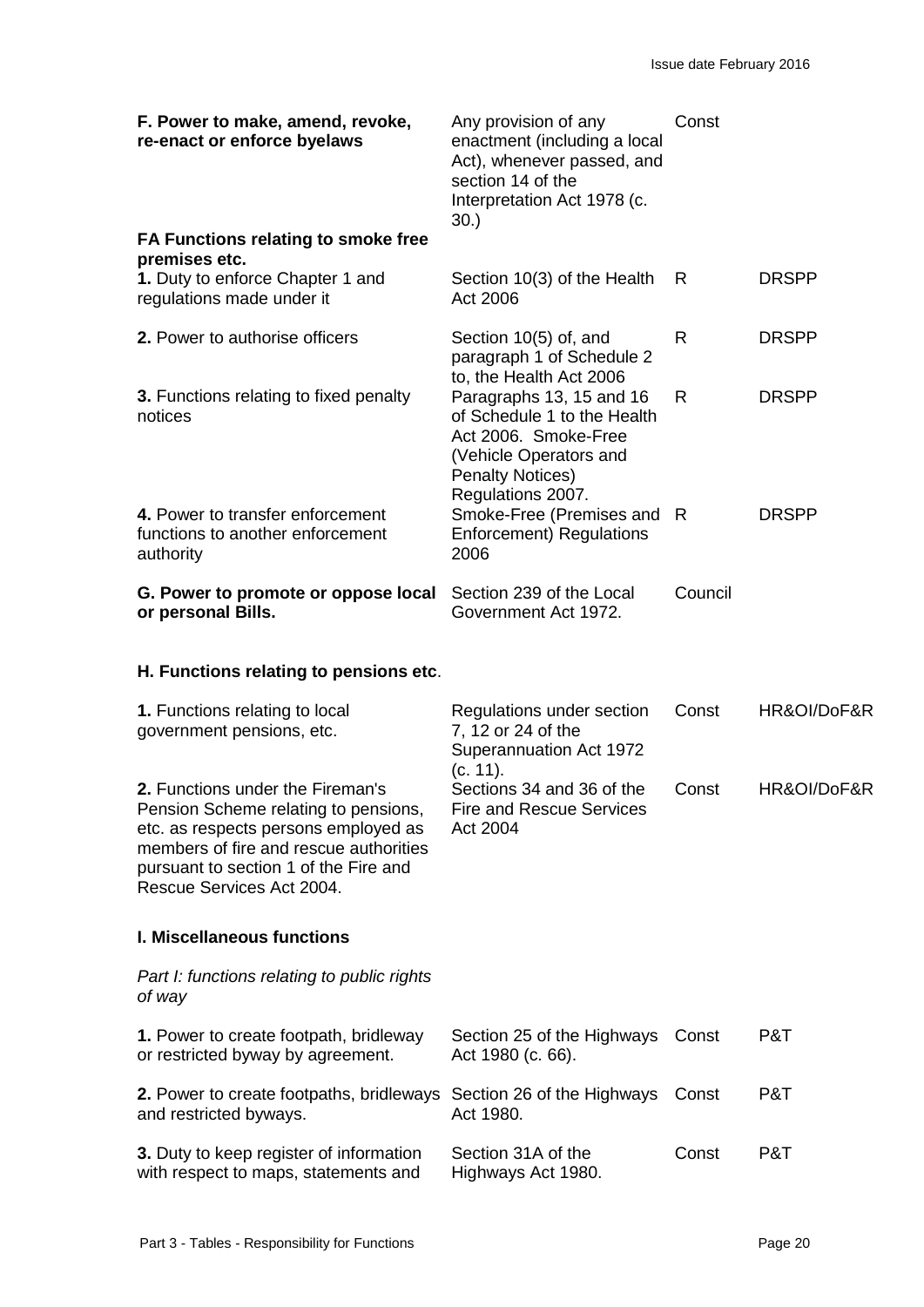#### declarations.

| 4. Power to stop up footpaths,<br>bridleways and restricted byways.                                                                  | Section 118 of the<br>Highways Act 1980.                   | Const | P&T |
|--------------------------------------------------------------------------------------------------------------------------------------|------------------------------------------------------------|-------|-----|
| 5. Power to determine application for<br>public path extinguishment order.                                                           | Sections 118ZA and<br>118C(2) of the Highways<br>Act 1980. | Const | P&T |
| 6. Power to make a rail crossing<br>extinguishment order.                                                                            | Section 118A of the<br>Highways Act 1980.                  | Const | P&T |
| 7. Power to make a special<br>extinguishment order.                                                                                  | Section 118B of the<br>Highways Act 1980.                  | Const | P&T |
| 8. Power to divert footpaths, bridleways<br>and restricted byways.                                                                   | Section 119 of the<br>Highways Act 1980.                   | Const | P&T |
| 9. Power to make a public path<br>diversion order.                                                                                   | Sections 119ZA and<br>119C(4) of the Highways              | Const | P&T |
| 10. Power to make a rail crossing<br>diversion order.                                                                                | Act 1980.<br>Section 119A of the<br>Highways Act 1980.     | Const | P&T |
| 11. Power to make a special diversion<br>order.                                                                                      | Section 119B of the<br>Highways Act 1980.                  | Const | P&T |
| 12. Power to require applicant for order<br>to enter into agreement.                                                                 | Section 119C(3) of the<br>Highways Act 1980.               | Const | P&T |
| 13. Power to make an SSSI diversion<br>order.                                                                                        | Section 119D of the<br>Highways Act 1980.                  | Const | P&T |
| 14. Duty to keep register with respect to<br>applications under sections 118ZA,<br>118C, 119ZA and 119C of the<br>Highways Act 1980. | Section 121B of the<br>Highways Act 1980.                  | Const | P&T |
| 15. Power to decline to determine<br>certain applications.                                                                           | Section 121C of the<br>Highways Act 1980.                  | Const | P&T |
| <b>16.</b> Duty to assert and protect the rights<br>of the public to use and enjoyment of<br>highways.                               | Section 130 of the<br>Highways Act 1980.                   | Const | P&T |
| 17. Duty to serve notice of proposed<br>action in relation to obstruction.                                                           | Section 130A of the<br>Highways Act 1980.                  | Const | P&T |
| <b>18.</b> Power to apply for variation of order<br>under section 130B of the Highways Act Highways Act 1980.<br>1980.               | Section 130B(7) of the                                     | Const | P&T |
| <b>19.</b> Power to authorise temporary<br>disturbance of surface of footpath,<br>bridleway or restricted byway.                     | Section 135 of the<br>Highways Act 1980.                   | Const | P&T |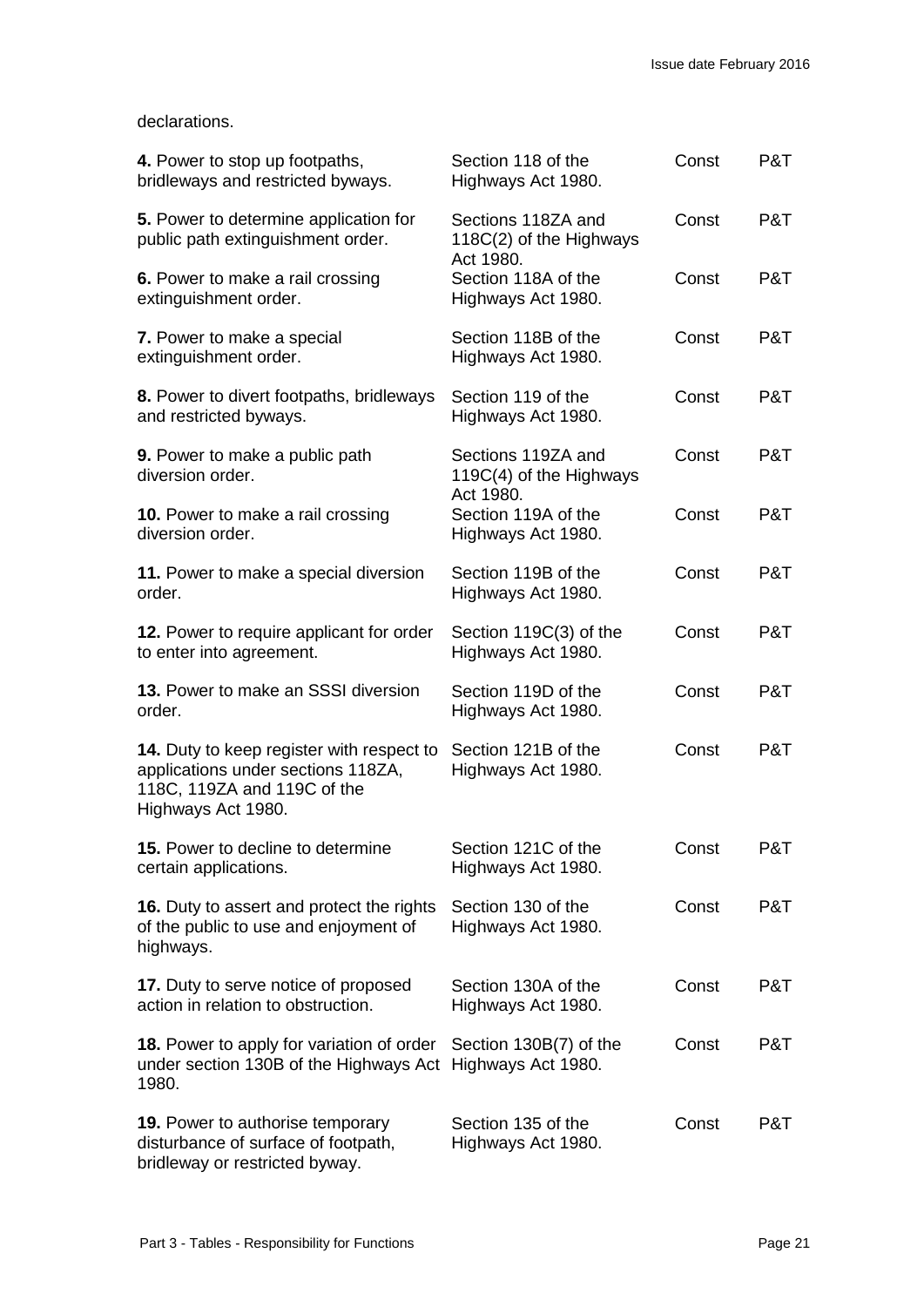| 20. Power temporarily to divert footpath,<br>bridleway or restricted byway.                                                                             | Section 135A of the<br>Highways Act 1980.                               | Const | P&T |
|---------------------------------------------------------------------------------------------------------------------------------------------------------|-------------------------------------------------------------------------|-------|-----|
| 21. Functions relating to the making<br>good of damage and the removal of<br>obstructions.                                                              | Section 135B of the<br>Highways Act 1980.                               | Const | P&T |
| 22. Powers relating to the removal of<br>things so deposited on highways as to<br>be a nuisance.                                                        | Section 149 of the<br>Highways Act 1980.                                | Const | P&T |
| 23. Power to extinguish certain public<br>rights of way.                                                                                                | Section 32 of the<br>Acquisition of Land Act<br>1981 (c. 67).           | Const | P&T |
| 24. Duty to keep definitive map and<br>statement under review.                                                                                          | Section 53 of the Wildlife<br>and Countryside Act 1981                  | Const | P&T |
| 25. Power to include modifications in<br>other orders.                                                                                                  | (c. 69).<br>Section 53A of the Wildlife<br>and Countryside Act 1981.    | Const | P&T |
| 26. Duty to keep register of prescribed<br>information with respect to applications<br>under section 53(5) of the Wildlife and<br>Countryside Act 1981. | Section 53B of the Wildlife<br>and Countryside Act 1981.                | Const | P&T |
| 27. Duty to reclassify roads used as<br>public paths.                                                                                                   | Section 54 of the Wildlife<br>and Countryside Act 1981.                 | Const | P&T |
| 28. Power to prepare map and<br>statement by way of consolidation of<br>definitive map and statement.                                                   | Section 57A of the Wildlife<br>and Countryside Act 1981.                | Const | P&T |
| 29. Power to designate footpath as<br>cycle track.                                                                                                      | Section 3 of the Cycle<br>Tracks Act 1984 (c. 38).                      | Const | P&T |
| 30. Power to extinguish public right of<br>way over land acquired for clearance.                                                                        | Section 294 of the Housing<br>Act 1981 (c. 68).                         | Const | P&T |
| <b>30A</b> Power to authorise stopping-up or<br>diversion of highway                                                                                    | Section 247 of the Town<br>and Country Planning Act                     | Const | P&T |
| 31. Power to authorise stopping-up or<br>diversion of footpath, bridleway or<br>restricted byway.                                                       | 1990<br>Section 257 of the Town<br>and Country Planning Act<br>1990.    | Const | P&T |
| 32. Power to extinguish public rights of<br>way over land held for planning<br>purposes.                                                                | Section 258 of the Town<br>and Country Planning Act<br>1990.            | Const | P&T |
| 33. Power to enter into agreements with<br>respect to means of access.                                                                                  | Section 35 of the<br>Countryside and Rights of<br>Way Act 2000 (c. 37). | Const | P&T |
| <b>34.</b> Power to provide access in absence<br>of agreement.                                                                                          | Section 37 of the<br>Countryside and Rights of<br>Way Act 2000.         | Const | P&T |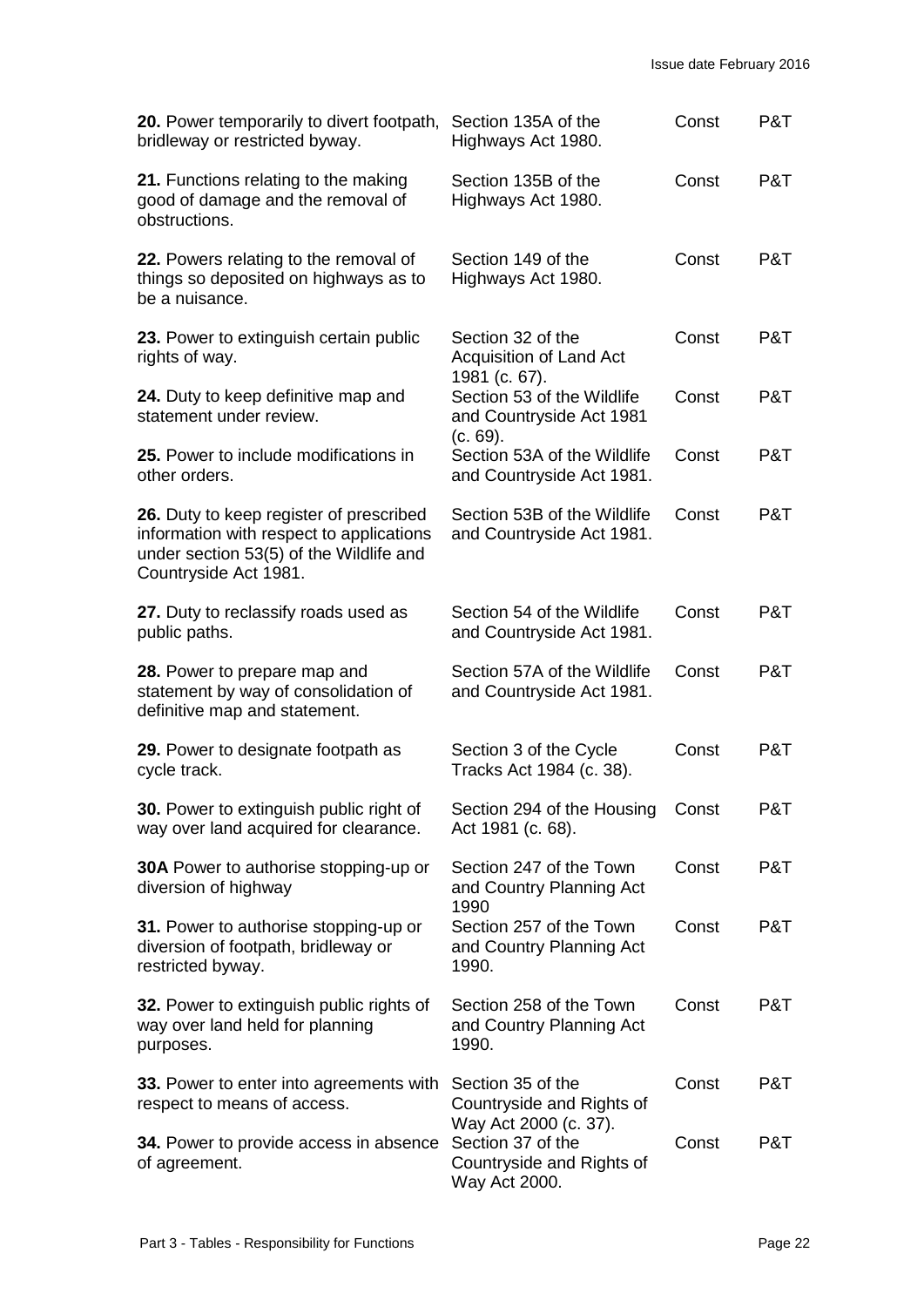*Part II: other miscellaneous functions*

| 35. Functions relating to sea fisheries.                                                                                                                              | Sections 1, 2, 10 and 19 of<br>the Sea Fisheries                                                                                       | Const             | P&T          |
|-----------------------------------------------------------------------------------------------------------------------------------------------------------------------|----------------------------------------------------------------------------------------------------------------------------------------|-------------------|--------------|
| 36. Power to make standing orders.                                                                                                                                    | Regulation Act 1966 (c. 38).<br>Section 106 of, and<br>paragraph 42 of Schedule<br>12 to, the Local<br>Government Act 1972 (c.<br>70). | Council/<br>Const |              |
| 37. Power to appoint staff, and to<br>determine the terms and conditions on<br>which they hold office (including<br>procedures for their dismissal).                  | Section 112 of the Local<br>Government Act 1972.                                                                                       | Const             |              |
| <b>38.</b> Power to make standing orders as<br>to contracts.                                                                                                          | Section 135 of the Local<br>Government Act 1972.                                                                                       | Council/<br>Const |              |
| 39. Duty to make arrangements for<br>proper administration of financial affairs<br>etc.                                                                               | Section 151 of the Local<br>Government Act 1972.                                                                                       | Council/<br>Const |              |
| 40. Power to appoint officers for<br>particular purposes (appointment of<br>"proper officers").                                                                       | Section 270(3) of the Local<br>Government Act 1972.                                                                                    | Council/<br>Const |              |
| 41. Power to make limestone pavement<br>order.                                                                                                                        | Section 34(2) of the Wildlife<br>and Countryside Act 1981<br>(c. 69).                                                                  | Const             | P&T          |
| 42. Power to make closing order with<br>respect to take-away food shops.                                                                                              | Section 4 of the Local<br>Government (Miscellaneous<br>Provisions) Act 1982 (c.<br>$30$ ).                                             | $\mathsf{R}$      | <b>DRSPP</b> |
| 43. Duty to designate officer as the<br>head of the authority's paid service, and<br>to provide staff, etc.                                                           | Section 4(1) of the Local<br>Government and Housing<br>Act 1989 (c. 42).                                                               | Council/<br>Const |              |
| 44. Duty to designate officer as the<br>monitoring officer, and to provide staff,<br>etc.                                                                             | Section 5(1) of the Local<br>Government and Housing<br>Act 1989.                                                                       | Council/<br>Const |              |
| 44A Duty to provide staff, etc. to person<br>nominated by Monitoring Officer                                                                                          | Sections 82A(4) and (5) of<br>the Local Government Act<br>2000                                                                         | Const             |              |
| 44B Powers relating to overview and<br>scrutiny committees (voting rights of<br>co-opted members)                                                                     | Paragraphs 12 and 14 of<br>Schedule 1 to the Local<br>Government Act 2000                                                              | Const             |              |
| 45. Duty to approve authority's<br>statement of accounts, income and<br>expenditure and balance sheet, or<br>record of payments and receipts (as the<br>case may be). | The Accounts and Audit<br>Regulations 2003 (SI<br>2003/533)                                                                            | Const             | HoF&R        |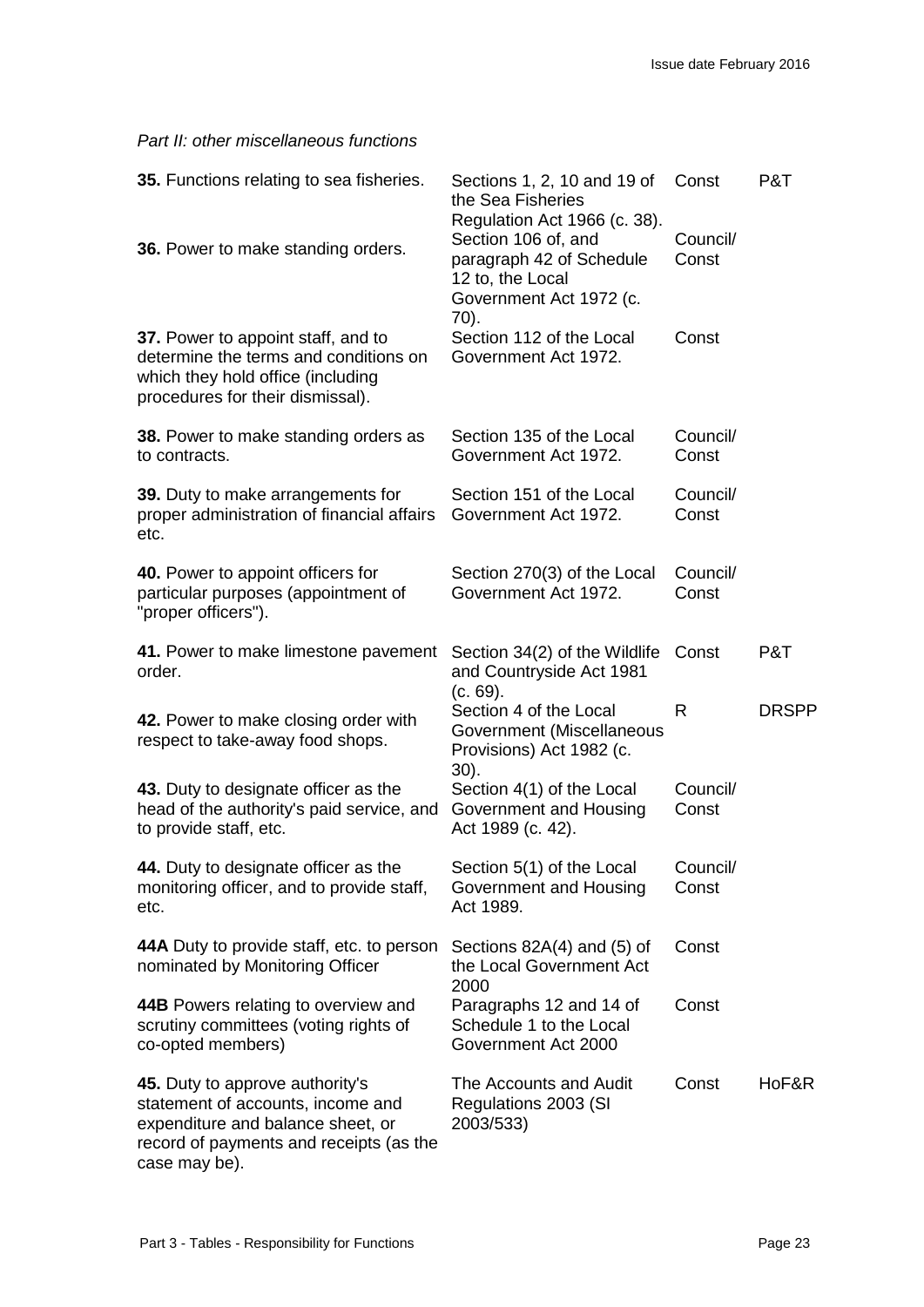| 46. Powers relating to the protection of<br>important hedgerows.                                                                                             | The Hedgerows<br>Regulations 1997 (S.I.                                                                                                     | P            | <b>HoDM</b>  |
|--------------------------------------------------------------------------------------------------------------------------------------------------------------|---------------------------------------------------------------------------------------------------------------------------------------------|--------------|--------------|
| 47. Powers relating to the preservation<br>of trees.                                                                                                         | 1997/1160).<br>Sections 197 to 214D of the<br>Town and Country Planning<br>Act 1990, and the Trees<br>Regulations 1999 (S.I.<br>1999/1892). | - P          | HoDM         |
| <b>47A</b> Powers relating to complaints<br>about high hedges.                                                                                               | Part 8 of the Anti-Social<br>Behaviour Act 2003                                                                                             | $\mathsf{R}$ | <b>DRSPP</b> |
| 48. Power to make payments or provide<br>other benefits in cases of<br>maladministration etc.                                                                | Section 92 of the Local<br>Government Act 2000.                                                                                             | Const        | <b>ALL</b>   |
| 49. Power to make an order identifying<br>a place as a designated public place for<br>the purposes of police powers in<br>relation to alcohol consumption.   | Section 13(2) of the<br><b>Criminal Justice and Police</b><br>Act 2001 (c 16).                                                              | R            | <b>DRSPP</b> |
| <b>50.</b> Power to make or revoke an order<br>designating a locality as an alcohol<br>disorder zone                                                         | Section 16 Violent Crime<br>Reduction Act 2006                                                                                              | R            | <b>DRSPP</b> |
| 51. Power to apply for an enforcement<br>order against unlawful works on<br>common land                                                                      | Section 41 Commons Act<br>2006                                                                                                              | Const        | <b>CLO</b>   |
| 52. Power to protect unclaimed<br>registered common land and unclaimed<br>town or village greens against unlawful<br>interference                            | Section 45(2)(a) Commons<br>Act 2006                                                                                                        | Const        | <b>CLO</b>   |
| 53. Power to institute proceedings for<br>offences in respect of unclaimed<br>registered common land and unclaimed<br>town or village greens                 | Section 45(2)(b) Commons<br>Act 2006                                                                                                        | Const        | <b>CLO</b>   |
| Part III: members' allowances                                                                                                                                |                                                                                                                                             |              |              |
| Power to make any scheme for<br>allowances for council members and the<br>amounts of allowance and rates of<br>payment thereunder                            | Section 18 of the 1989 Act                                                                                                                  | Council      |              |
| Part IV: other functions arising from the<br>2007 Act                                                                                                        |                                                                                                                                             |              |              |
| Power to request Electoral Commission Section 14A of the 1992 Act Council/<br>to direct Boundary Commission to<br>recommend single member electoral<br>areas |                                                                                                                                             | Const        |              |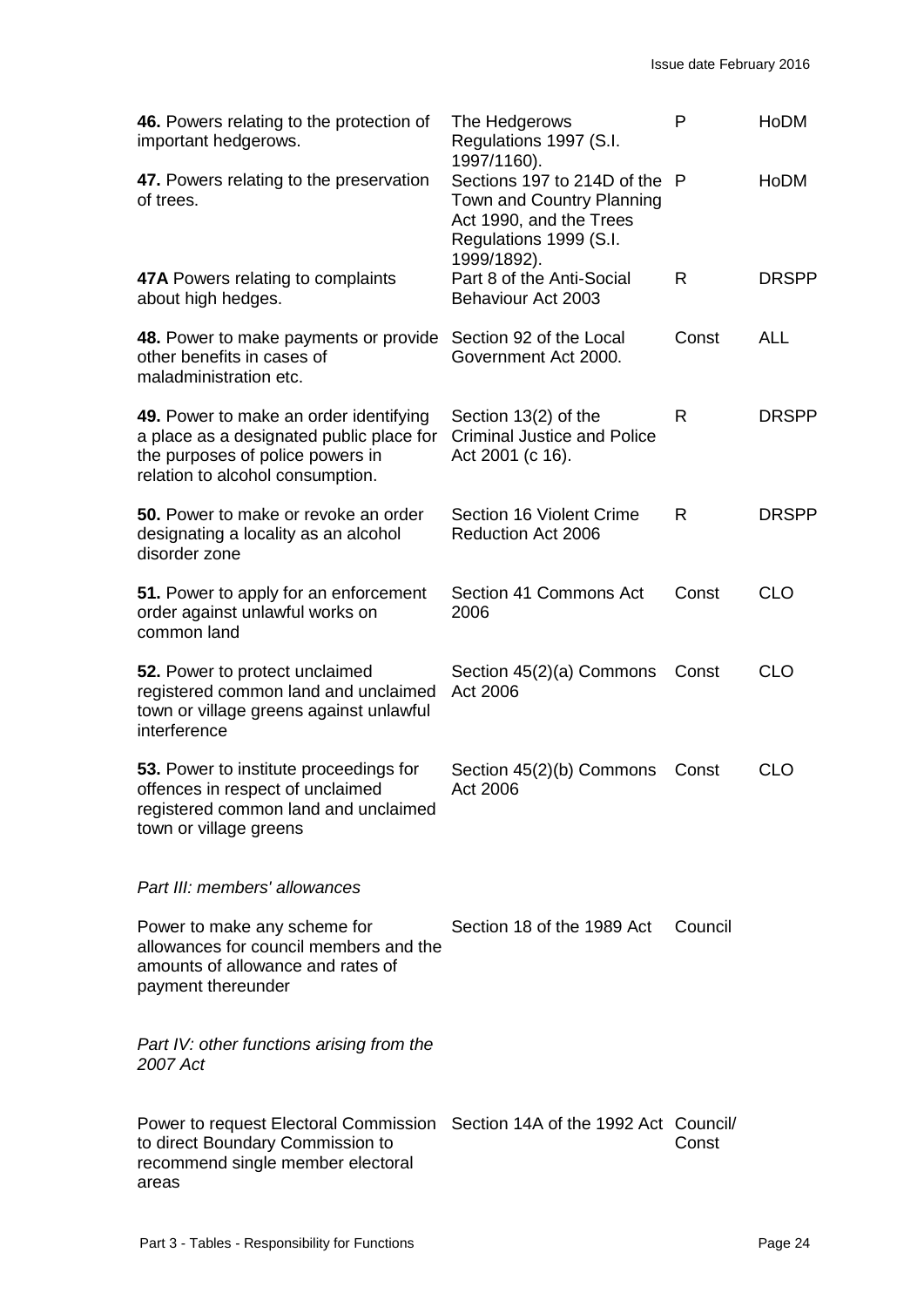| Power to resolve to hold whole Council<br>elections or elections by thirds                                                       | Sections 32 and 39 of the<br>2007 Act | Council/<br>Const |
|----------------------------------------------------------------------------------------------------------------------------------|---------------------------------------|-------------------|
| Power to give effect to recommendation Section 86 of the 2007 Act<br>of Community Governance Review of<br><b>Parish Councils</b> |                                       | Council/<br>Const |
| Part IV: changing governance<br>arrangements                                                                                     |                                       |                   |
| Power to change governance<br>arrangements under Part 2 of the 2000<br>Act as amended by the 2007 Act                            | Section 48(6) of the 2000<br>Act      | Council/<br>Const |
| Part V: changing governance<br>arrangements                                                                                      |                                       |                   |
| Power to change governance<br>arrangements under Part 2 of 2000 Act<br>as amended by 2007 Act                                    | Section 48(6) of the 2000<br>Act      | Council/<br>Const |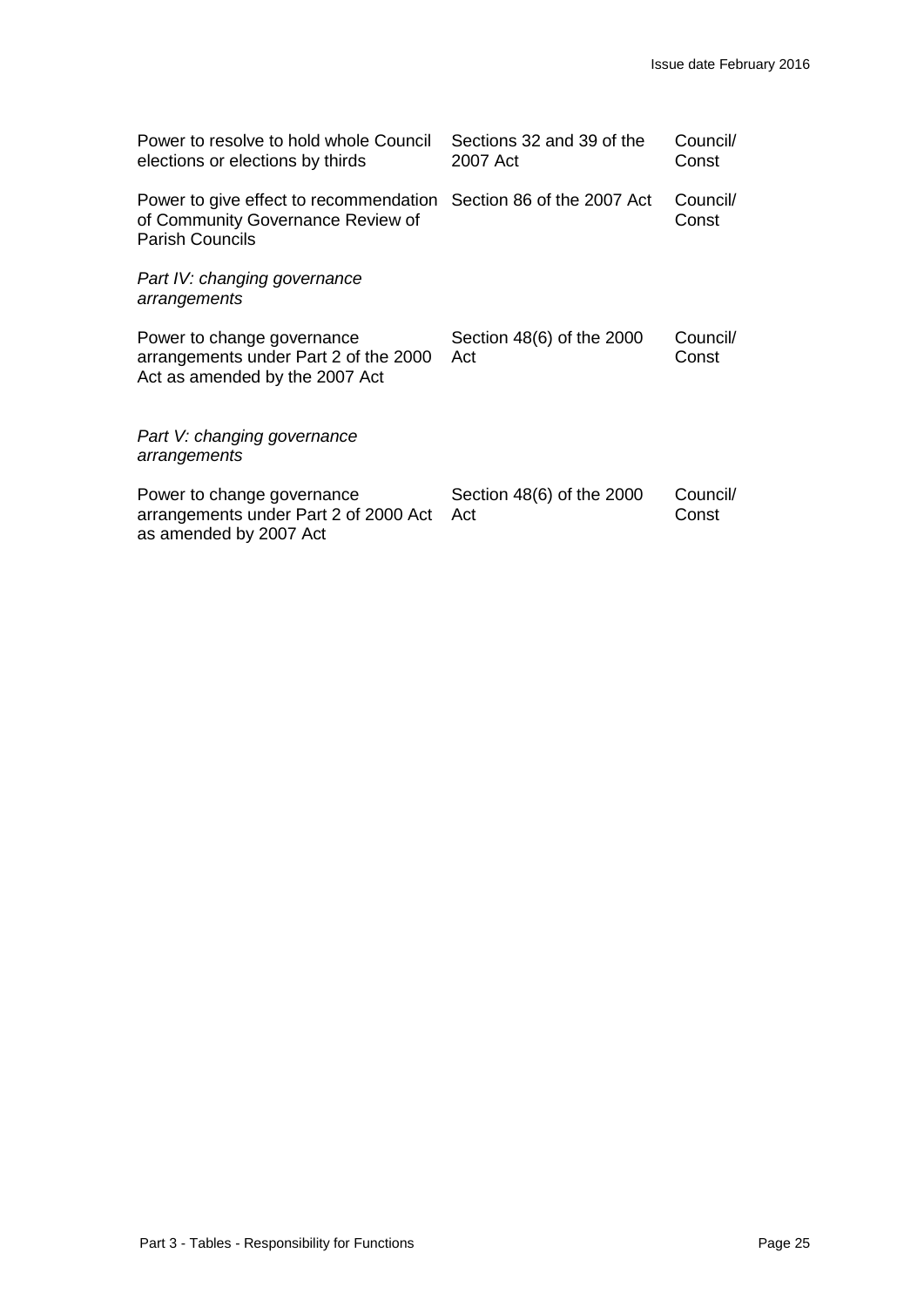## **Table 3.3 – CONSOLIDATED TABLE OF LOCAL CHOICE AND NON-EXECUTIVE FUNCTIONS**

| <b>Function</b>                                              | <b>Provision of Act or Statutory</b><br><b>Instrument</b> |
|--------------------------------------------------------------|-----------------------------------------------------------|
|                                                              |                                                           |
| <b>Cabinet (Local Choice Functions)</b>                      |                                                           |
|                                                              |                                                           |
| <b>Best value reviews</b>                                    | Section 5 of the Local Government Act<br>1999             |
| <b>Highway Agreements</b> The making of agreements for       |                                                           |
| the execution of highways works.                             |                                                           |
| (see also "Planning Committee (Local Choice                  |                                                           |
| Functions)")                                                 |                                                           |
| <b>Local Acts</b> Any function under a local Act other than  | Tyne and Wear Acts 1976 and 1980                          |
| functions specified or referred to in regulations i.e.       |                                                           |
| Local Acts Any function under a local Act other than         | Newcastle upon Tyne Town Moor Act                         |
| functions specified or referred to in regulations i.e.       | 1988 (except the responsibilities of the<br>Lord Mayor)   |
| <b>Local Area Agreements</b> Any function in relation to     | Sections 106, 110, 111 and 113 of the                     |
| LAAs except approval of draft LAA and any revision           | <b>Local Government and Public</b>                        |
| proposal which are powers reserved to Council                | Involvement in Health Act 2007                            |
| Requisitions for Information The obtaining of                | Section 330 of the Town and Country                       |
| information as to interests in land.                         | Planning Act 1990                                         |
| (see also "All Non-Executive Committees (Local Choice        |                                                           |
| Functions)")                                                 |                                                           |
| Requisitions for Information The obtaining of                | Section 16 of the Local Government                        |
| particulars of persons interested in land.                   | (Miscellaneous Provisions) Act 1976                       |
| (see also "All Non-Executive Committees (Local Choice        |                                                           |
| Functions)")                                                 |                                                           |
| Staff Sharing Agreements The making of agreements            |                                                           |
| with other local authorities for the placing of staff at the |                                                           |
| disposal of those other authorities                          |                                                           |
| (see also "All Non-Executive Committees (Local Choice        |                                                           |
| Functions)")                                                 |                                                           |

| <b>City Council (Non Executive)</b>                      |                                        |
|----------------------------------------------------------|----------------------------------------|
|                                                          |                                        |
| Aldermen and Freemen Power to confer title of            | Section 249 of the Local Government    |
| honorary alderman or to admit to be an honorary          | Act 1972.                              |
| freeman.                                                 |                                        |
| Borough Status Power to petition for a charter to        | Section 245 of the Local Government    |
| confer borough status.                                   | Act 1972.                              |
| <b>Casinos</b> Power to resolve not to issue a casino    | Section 166 of the Gambling Act 2005   |
| premises licence                                         |                                        |
| City's Name Power to change the name of a county,        | Section 74 of the Local Government Act |
| district or London borough.                              | 1972.                                  |
| <b>Early Morning Alcohol Restriction Order Powers in</b> | Sections 172A to 172E of the Licensing |
| relation to Early Morning Alcohol Restriction Orders.    | Act 2003                               |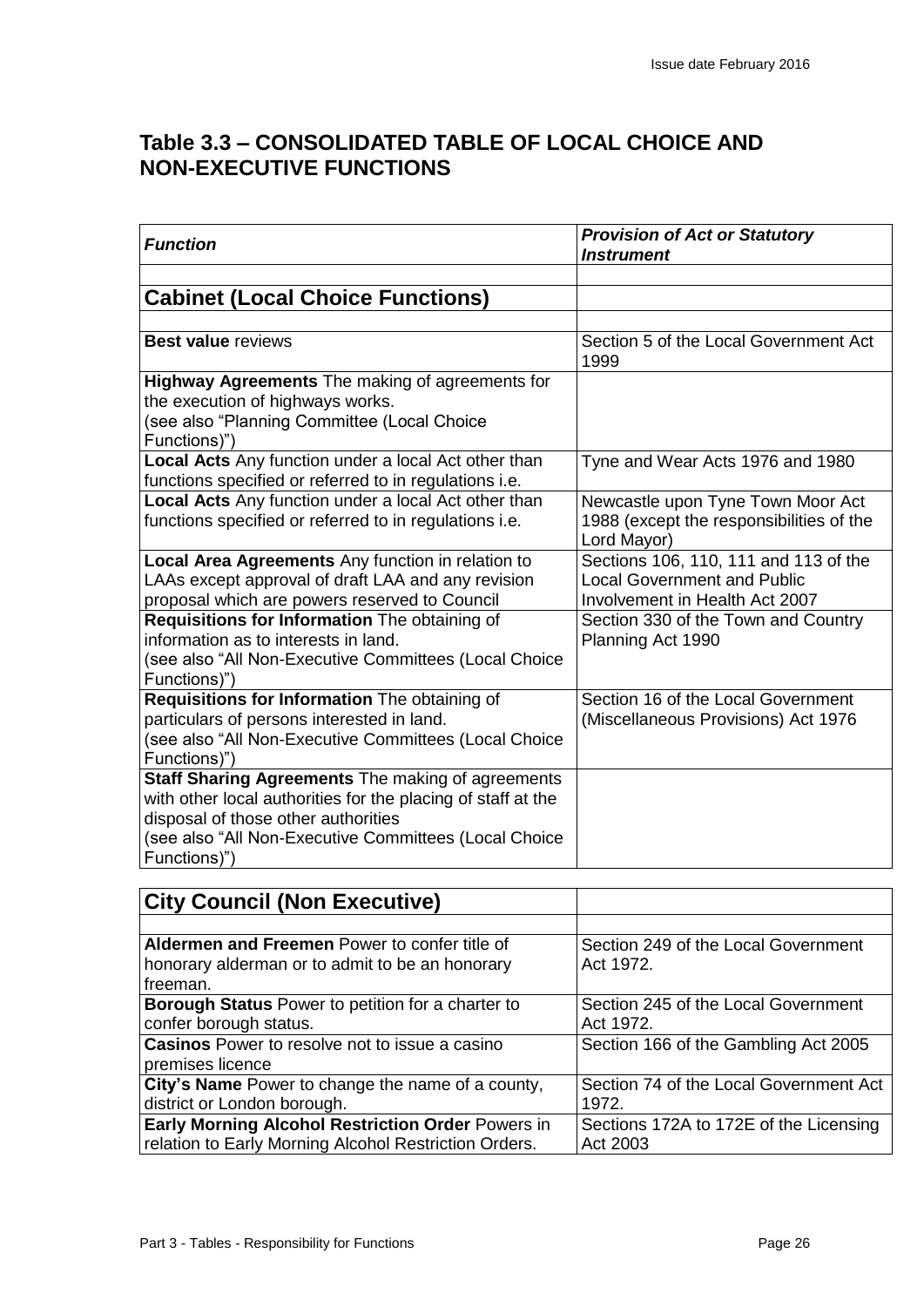| Late Night Levy Powers and functions relating to late | Chapter 2 of Part 2 of the Police Reform |
|-------------------------------------------------------|------------------------------------------|
| night levy requirements.                              | and Social Responsibility Act 2011 and   |
|                                                       | any regulations made under that          |
|                                                       | Chapter                                  |
| Local Legislation Power to promote or oppose local or | Section 239 of the Local Government      |
| personal Bills.                                       | Act 1972.                                |
| <b>Members' Allowances</b> Power to make a scheme for | Section 18 of the Local Government and   |
| members' allowances, including amounts and rates      | Housing Act 1989                         |
|                                                       |                                          |

| <b>City Council (Local Choice Functions)</b>                                                                                              |                                                                                              |
|-------------------------------------------------------------------------------------------------------------------------------------------|----------------------------------------------------------------------------------------------|
|                                                                                                                                           |                                                                                              |
| Local Area Agreements Approval of draft LAA and any<br>revision proposals (see also "Cabinet (Local Choice<br>Functions)"                 | Sections 106 and 111 of the Local<br>Government and Public Involvement in<br>Health Act 2007 |
| Outside Bodies The appointment of any individual -                                                                                        |                                                                                              |
| (a) to any office other than an office in which he is<br>employed by the authority;                                                       |                                                                                              |
| (b) to any body other than -                                                                                                              |                                                                                              |
| (i) the authority;                                                                                                                        |                                                                                              |
| (ii) a joint committee of two or more<br>authorities; or                                                                                  |                                                                                              |
| (c) to any committee or sub-committee of such a<br>body,                                                                                  |                                                                                              |
| and the revocation of any such appointment.                                                                                               |                                                                                              |
| <b>City Council on the recommendation of</b><br><b>Constitutional Committee (Non-</b><br>Executive)                                       |                                                                                              |
|                                                                                                                                           |                                                                                              |
| <b>Community Governance Functions in relation to</b><br>Community Governance Reviews and incidental matters<br>under the 2007 Act         | Sections 79-99 of the Local Government<br>and Public Involvement in Health Act<br>2007       |
| Elections Duty to consult on change of scheme for<br>elections and other election functions under the 2007<br>Act                         | Sections 33-59 of the Local Government<br>and Public Involvement in Health Act<br>2007       |
| <b>Financial Administration/Chief Finance Officer Duty</b><br>to make arrangements for proper administration of<br>financial affairs etc. | Section 151 of the Local Government<br>Act 1972.                                             |
| Governance Arrangements Functions relating to<br>change of governance arrangements under Part 2 Local<br>Government Act 2000              | Section 48(6) LGA 2000                                                                       |
| Head of Paid Service Duty to designate officer as the<br>head of the authority's paid service, and to provide staff,<br>etc.              | Section 4(1) of the Local Government<br>and Housing Act 1989 (c. 42).                        |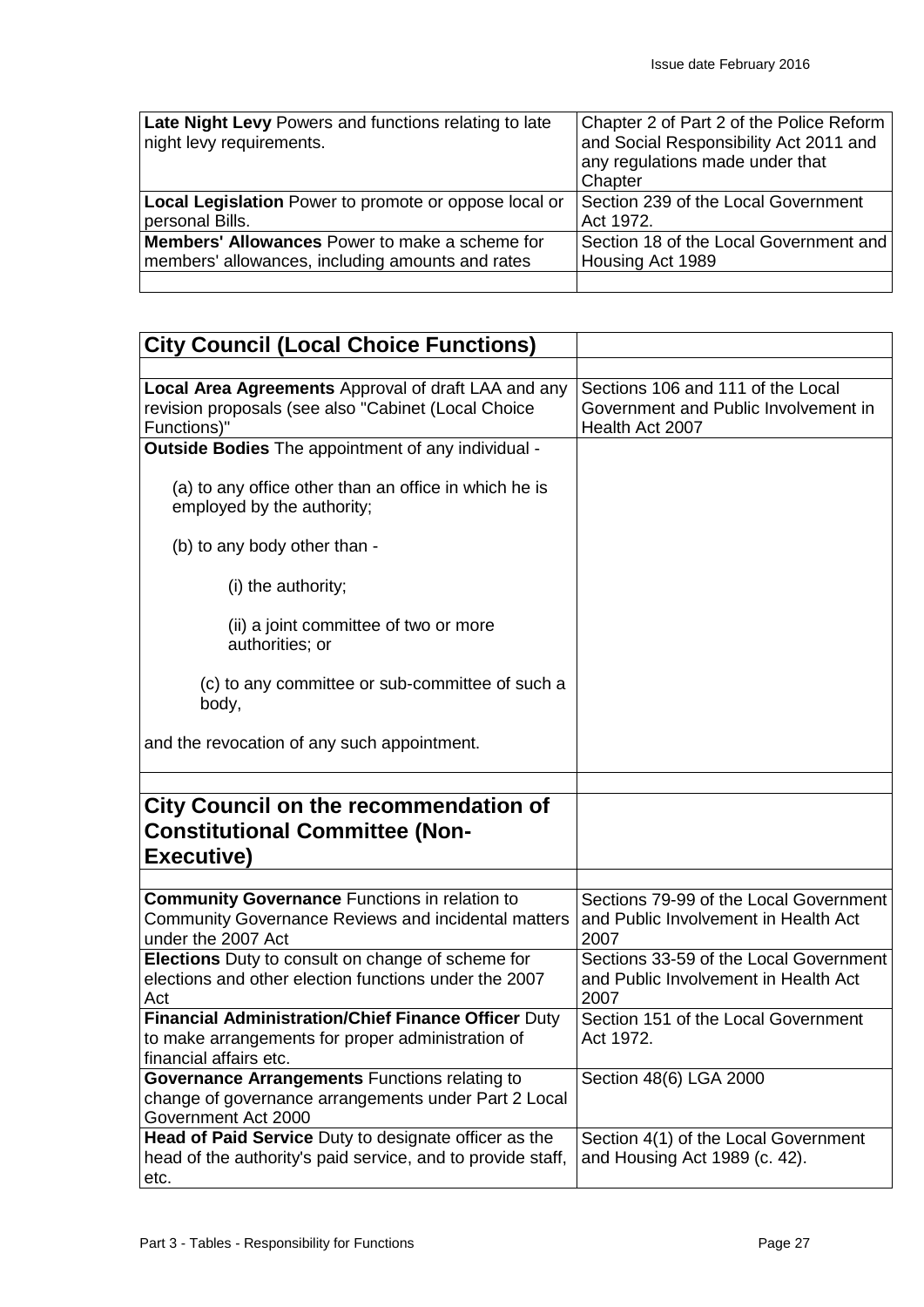| Monitoring Officer Duty to designate officer as the             | Section 5(1) of the Local Government   |
|-----------------------------------------------------------------|----------------------------------------|
| monitoring officer, and to provide staff, etc.                  | and Housing Act 1989.                  |
| <b>Proper Officers</b> Power to appoint officers for particular | Section 270(3) of the Local Government |
| purposes (appointment of "proper officers").                    | Act 1972.                              |
| <b>Standing Orders</b> Power to make standing orders as to      | Section 135 of the Local Government    |
| contracts.                                                      | Act 1972.                              |
| <b>Standing Orders</b> Power to make standing orders.           | Section 106 of, and paragraph 42 of    |
|                                                                 | Schedule 12 to, the Local Government   |
|                                                                 | Act 1972 (c. 70).                      |
|                                                                 |                                        |

| City Council on the recommendation of                                                                                                                                          |                                                                                                                                          |
|--------------------------------------------------------------------------------------------------------------------------------------------------------------------------------|------------------------------------------------------------------------------------------------------------------------------------------|
| <b>Constitutional Committee (Local Choice</b><br><b>Functions)</b>                                                                                                             |                                                                                                                                          |
|                                                                                                                                                                                |                                                                                                                                          |
| <b>Police Authority Appointments Making of</b><br>appointments to police authorities.                                                                                          | Paragraphs 2 to 4 of Schedule 2 to the<br>Police Act 1996.                                                                               |
| Police Authority Questions Arrangements for enabling<br>questions to be put on the discharge of the functions of<br>a police authority.                                        | Section 20 of the Police Act 1996                                                                                                        |
| <b>Constitutional Committee (Non-</b><br><b>Executive)</b>                                                                                                                     |                                                                                                                                          |
|                                                                                                                                                                                |                                                                                                                                          |
| <b>Accounts</b> Duty to approve authority's statement of<br>accounts, income and expenditure and balance sheet,<br>or record of payments and receipts (as the case may<br>be). | The Accounts and Audit (England)<br>Regulations 2011 (SI 2011/817)                                                                       |
| Byelaws Power to make, amend, revoke, re-enact or<br>enforce byelaws                                                                                                           | Any provision of any enactment<br>(including a local Act), whenever<br>passed, and section 14 of the<br>Interpretation Act 1978 (c. 30.) |
| <b>Common Land etc Power to register common land or</b><br>town or village greens, except where the power is<br>exercisable solely for the purpose of giving effect to -       | Regulation 6 of the Commons<br><b>Registration (New Land) Regulations</b><br>1969 (S.I. 1969/1843).                                      |
| (a) an exchange of lands effected by an order under<br>section 19(3) of, or paragraph 6(4) of Schedule 3 to,<br>the Acquisition of Land Act 1981 (c. 67) or                    |                                                                                                                                          |
| (b) an order under section 147 of the Inclosure Act<br>1845 (c. 8 & 9 Vict. c. 118).                                                                                           |                                                                                                                                          |
| <b>Common Land etc</b> Power to register variation of rights<br>of common.                                                                                                     | Regulation 29 of the Commons<br>Registration (General) Regulations 1966<br>(S.I. 1966/1471).                                             |
| <b>Common Land etc Functions relating to registration of</b><br>common land and town and village greens (including<br>enforcement powers)                                      | Part 1 Commons Act 2006 (including<br>Sections 41-45) and Commons<br>Registration Regulations 2006 (No.<br>1961)                         |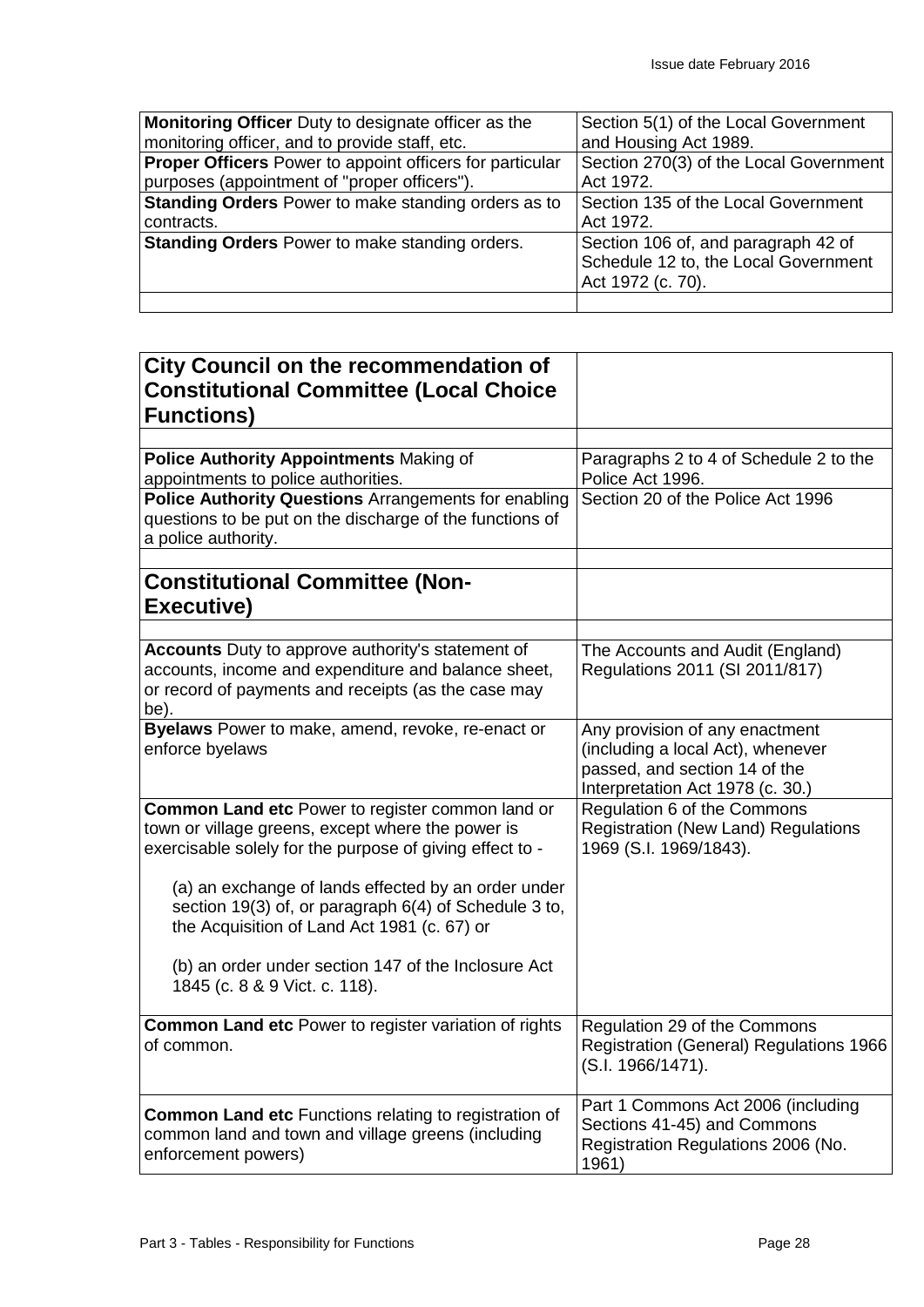| Elections Duty to appoint an electoral registration                                            | Section 8(2) of the Representation of                       |
|------------------------------------------------------------------------------------------------|-------------------------------------------------------------|
| officer.                                                                                       | the People Act 1983 (c. 2).                                 |
|                                                                                                |                                                             |
| Elections Duty to appoint returning officer for local                                          | Section 35 of the Representation of the                     |
| government elections.                                                                          | People Act 1983.                                            |
| Elections Duty to declare vacancy in office in certain                                         | Section 86 of the Local Government Act                      |
| cases.                                                                                         | 1972.                                                       |
|                                                                                                |                                                             |
| <b>Elections</b> Duty to divide constituency into polling                                      | Section 18 of the Representation of the                     |
| districts.                                                                                     | People Act 1983.                                            |
|                                                                                                |                                                             |
| Elections Duty to give public notice of a casual                                               | Section 87 of the Local Government Act                      |
| vacancy.                                                                                       | 1972.                                                       |
|                                                                                                |                                                             |
| <b>Elections</b> Duty to provide assistance at European                                        | Paragraph 4(3) and (4) of Schedule 1 to                     |
| Parliamentary elections.                                                                       | the European Parliamentary Elections                        |
|                                                                                                | Act 1978 (c. 10).<br>Section 52(4) of the Representation of |
| Elections Power to assign officers in relation to<br>requisitions of the registration officer. |                                                             |
| <b>Elections</b> Power to determine fees and conditions for                                    | the People Act 1983.<br>Rule 48(3) of the Local Elections   |
| supply of copies of, or extracts from, elections                                               | (Principal Areas) Rules 1986 (S.I.                          |
| documents.                                                                                     | 1986/2214) and rule 48(3) of the Local                      |
|                                                                                                | Elections (Parishes and Communities)                        |
|                                                                                                | Rules 1986 (S.I. 1986/2215).                                |
| Elections Power to divide electoral divisions into polling                                     | Section 31 of the Representation of the                     |
| districts at local government elections.                                                       | People Act 1983.                                            |
| <b>Elections</b> Power to pay expenses properly incurred by                                    | Section 54 of the Representation of the                     |
| electoral registration officers.                                                               | People Act 1983.                                            |
| Elections Power to submit proposals to the Secretary of                                        | Section 10 of the Representation of the                     |
| State for an order under section 10 (pilot schemes for                                         | People Act 2000 (c. 2).                                     |
| local elections in England and Wales) of the                                                   |                                                             |
| Representation of the People Act 2000.                                                         |                                                             |
| Elections Powers in respect of holding of elections.                                           | Section 39(4) of the Representation of                      |
|                                                                                                | the People Act 1983.                                        |
| <b>Employment of Children Power to license the</b>                                             | Part II of the Children and Young                           |
| employment of children.                                                                        | Persons Act 1933 (c. 33), byelaws                           |
|                                                                                                | made under that Part, and Part II of the                    |
|                                                                                                | Children and Young Persons Act 1963                         |
|                                                                                                | (c. 37).                                                    |
| Governance Arrangements Duty to consult before                                                 | Section 33E(6) of the Local Government                      |
| drawing up proposals to change governance                                                      | and Act 2000                                                |
| arrangements                                                                                   |                                                             |
| Highways Duty to assert and protect the rights of the                                          | Section 130 of the Highways Act 1980.                       |
| public to use and enjoyment of highways.                                                       |                                                             |
| <b>Highways</b> Duty to serve notice of proposed action in                                     | Section 130A of the Highways Act 1980.                      |
| relation to obstruction.                                                                       |                                                             |
| Highways Functions relating to the making good of                                              | Section 135B of the Highways Act 1980.                      |
| damage and the removal of obstructions.                                                        |                                                             |
| Highways Power to apply for variation of order under                                           | Section 130B(7) of the Highways Act<br>1980.                |
| section 130B of the Highways Act 1980.<br>Highways Power to consent to construction of cellars | Section 179 of the Highways Act 1980.                       |
| etc. under street.                                                                             |                                                             |
| <b>Highways</b> Power to consent to temporary deposits or                                      | Section 171 of the Highways Act 1980.                       |
| excavations in streets.                                                                        |                                                             |
|                                                                                                |                                                             |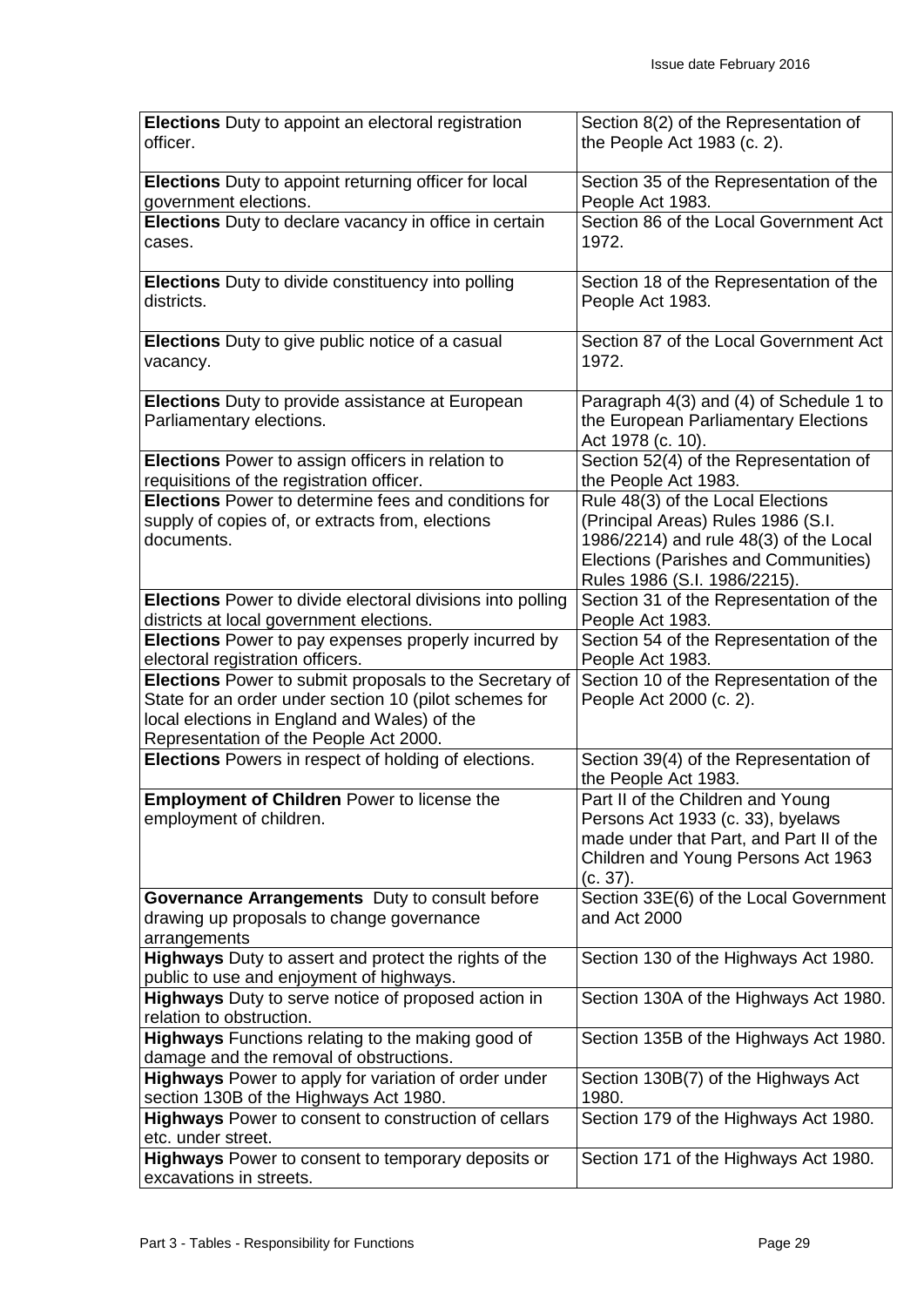| <b>Highways</b> Power to consent to the making of openings<br>into cellars etc. under streets, and pavement lights and | Section 180 of the Highways Act 1980.                                |
|------------------------------------------------------------------------------------------------------------------------|----------------------------------------------------------------------|
| ventilators.                                                                                                           |                                                                      |
| Highways Power to dispense with obligation to erect<br>hoarding or fence.                                              | Section 172 of the Highways Act 1980.                                |
| Highways Power to extinguish certain public rights of                                                                  | Section 32 of the Acquisition of Land                                |
| way.                                                                                                                   | Act 1981 (c. 67).                                                    |
| Highways Power to extinguish public right of way over                                                                  | Section 294 of the Housing Act 1981 (c.                              |
| land acquired for clearance.                                                                                           | 68).                                                                 |
| Highways Power to extinguish public rights of way over<br>land held for planning purposes.                             | Section 258 of the Town and Country<br>Planning Act 1990.            |
| Highways Power to grant a street works licence.                                                                        | Section 50 of the New Roads and Street                               |
|                                                                                                                        | Works Act 1991 (c. 22).                                              |
| <b>Highways</b> Power to license planting, retention and                                                               | Section 142 of the Highways Act 1980.                                |
| maintenance of trees etc. in part of highway.                                                                          |                                                                      |
| Highways Power to license works in relation to<br>buildings etc. which obstruct the highway.                           | Section 169 of the Highways Act 1980.                                |
| Highways Power to permit deposit of builder's skip on                                                                  | Section 139 of the Highways Act 1980                                 |
| highway.                                                                                                               | (c. 66).                                                             |
| <b>Highways</b> Power to restrict the placing of rails, beams<br>etc. over highways.                                   | Section 178 of the Highways Act 1980.                                |
| Highways Powers relating to the removal of things so                                                                   | Section 149 of the Highways Act 1980.                                |
| deposited on highways as to be a nuisance.                                                                             |                                                                      |
| Highways Power to grant permission for provision, etc.                                                                 | Sections 115E, 115F and 115K of the                                  |
| of services, etc. on highway.                                                                                          | Highways Act 1980.                                                   |
| <b>Highways</b> Duty to publish notice re proposal to grant<br>permission under Section 115E Highways Act 1980         | Section 115G of the Highways Act<br>1980.                            |
| Highways Power to authorise stopping up or diversion<br>of highway                                                     | Section 247 Town and Country Planning<br>Act 1990.                   |
| Limestone Pavements Power to make limestone                                                                            | Section 34(2) of the Wildlife and                                    |
| pavement order.                                                                                                        | Countryside Act 1981 (c. 69).                                        |
| Maladministration Power to make payments or provide   Section 92 of the Local Government Act                           |                                                                      |
| other benefits in cases of maladministration etc.                                                                      | 2000.                                                                |
| Monitoring Officer Duty to provide staff etc. to person                                                                | Section 82A of the Local Government                                  |
| nominated by Monitoring Officer                                                                                        | Act 2000.                                                            |
| Overview and Scrutiny Committees Power to grant<br>voting rights to co-opted members                                   | Paragraphs 12 and 14 Schedule 1 of<br>the Local Government Act 2000. |
| Parish Councils Functions in relation to parishes and                                                                  | Part II of the Local Government and                                  |
| parish councils.                                                                                                       | Rating Act 1997 (c. 29) and subordinate                              |
|                                                                                                                        | legislation under that Part.                                         |
| Parish Councils Power to change the name of a parish.                                                                  | Section 75 of the Local Government Act                               |
|                                                                                                                        | 1972.                                                                |
| Parish Councils Power to dissolve small parish                                                                         | Section 10 of the Local Government Act                               |
| councils.                                                                                                              | 1972.                                                                |
| Parish Councils Power to fill vacancies in the event of                                                                | Section 21 of the Representation of the                              |
| insufficient nominations.                                                                                              | People Act 1985.                                                     |
| Parish Councils Power to make orders for grouping                                                                      | Section 11 of the Local Government Act                               |
| parishes, dissolving groups and separating parishes                                                                    | 1972.                                                                |
| from groups.                                                                                                           |                                                                      |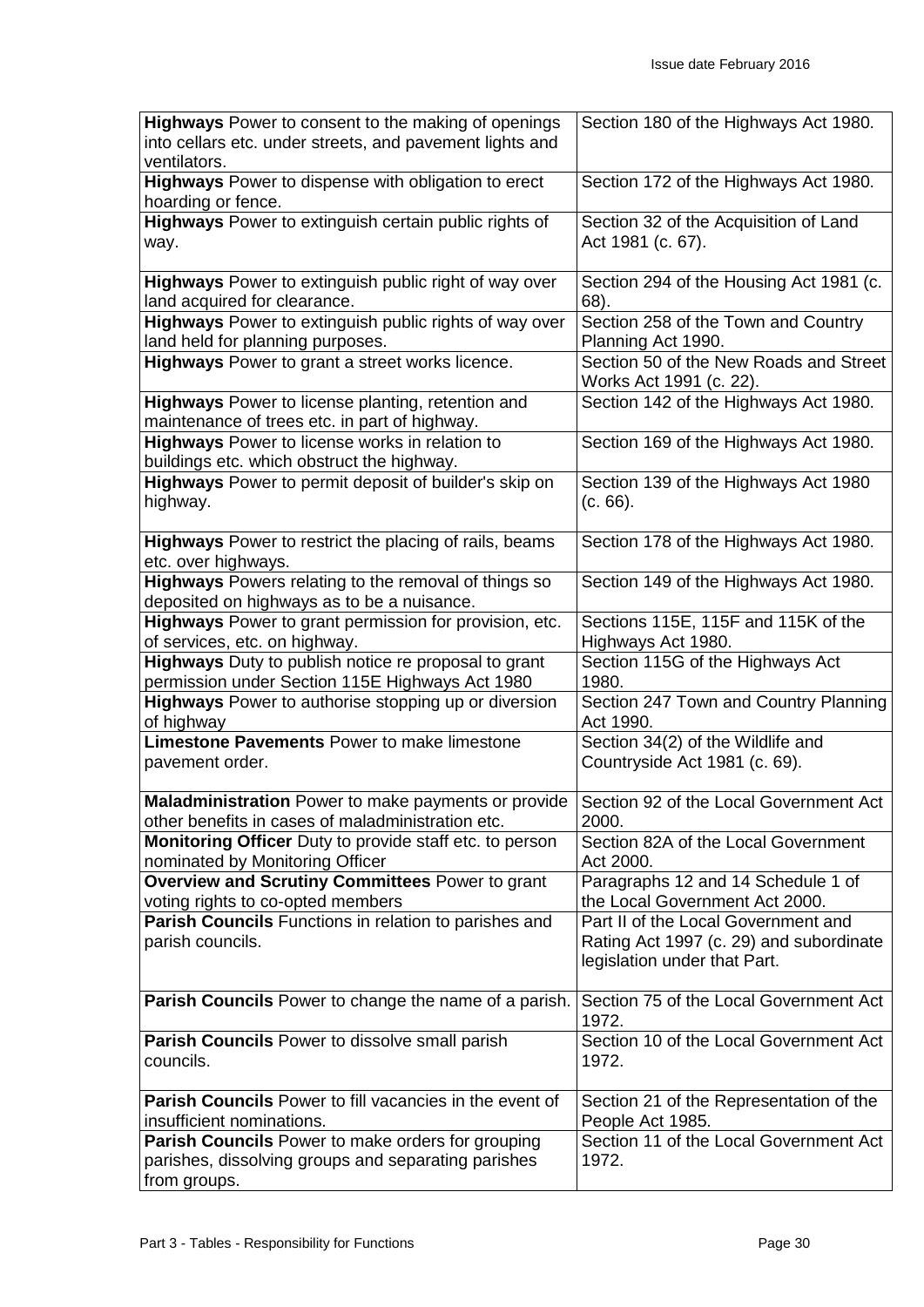| Parish Councils Power to make temporary                      | Section 91 of the Local Government Act   |
|--------------------------------------------------------------|------------------------------------------|
| appointments to parish councils.                             | 1972.                                    |
| <b>Pensions</b> Functions relating to local government       | Regulations under section 7, 12 or 24 of |
| pensions, etc.                                               | the Superannuation Act 1972 (c. 11).     |
| <b>Pensions</b> Functions under the Fireman's Pension        | Sections 34 and 36 of the Fire and       |
| Scheme relating to pensions, etc. as respects persons        | Rescue Services Act 2004.                |
| employed as members of fire and rescue authorities           |                                          |
| pursuant to section 1 of the Fire and Rescue Services        |                                          |
| Act 2004.                                                    |                                          |
| <b>PROWs</b> Duty to keep definitive map and statement       | Section 53 of the Wildlife and           |
| under review.                                                | Countryside Act 1981 (c. 69).            |
|                                                              |                                          |
| <b>PROWs</b> Duty to keep register of information with       | Section 31A of the Highways Act 1980.    |
| respect to maps, statements and declarations.                |                                          |
| <b>PROWs</b> Duty to keep register of prescribed information | Section 53B of the Wildlife and          |
| with respect to applications under section 53(5) of the      | Countryside Act 1981.                    |
| Wildlife and Countryside Act 1981.                           |                                          |
| <b>PROWs</b> Duty to keep register with respect to           | Section 121B of the Highways Act 1980.   |
| applications under sections 118ZA, 118C, 119ZA and           |                                          |
| 119C of the Highways Act 1980.                               |                                          |
| PROWs Duty to reclassify roads used as public paths.         | Section 54 of the Wildlife and           |
|                                                              | Countryside Act 1981.                    |
| <b>PROWs</b> Power temporarily to divert footpath, bridleway | Section 135A of the Highways Act 1980.   |
| or restricted byway.                                         |                                          |
| <b>PROWs</b> Power to authorise erection of stiles etc. on   | Section 147 of the Highways Act 1980.    |
| footpaths or bridleways.                                     |                                          |
| <b>PROWs</b> Power to authorise stopping-up or diversion of  | Section 257 of the Town and Country      |
| footpath, bridleway or restricted byway                      | Planning Act 1990.                       |
| <b>PROWs</b> Power to authorise temporary disturbance of     | Section 135 of the Highways Act 1980.    |
| surface of footpath, bridleway or restricted byway           |                                          |
| PROWs Power to create footpath, bridleway or                 | Section 25 of the Highways Act 1980 (c.  |
| restricted byway by agreement.                               | 66).                                     |
|                                                              |                                          |
| <b>PROWs</b> Power to create footpaths, bridleways or        | Section 26 of the Highways Act 1980.     |
| restricted byways                                            |                                          |
| <b>PROWs</b> Power to decline to determine certain           | Section 121C of the Highways Act 1980.   |
| applications.                                                |                                          |
| PROWs Power to designate footpath as cycle track.            | Section 3 of the Cycle Tracks Act 1984   |
|                                                              | (c. 38).                                 |
| <b>PROWs</b> Power to determine application for public path  | Sections 118ZA and 118C(2) of the        |
| extinguishment order.                                        | Highways Act 1980.                       |
| PROWs Power to divert footpaths, bridleways or               | Section 119 of the Highways Act 1980.    |
| restricted byways                                            |                                          |
| <b>PROWs</b> Power to enter into agreements with respect to  | Section 35 of the Countryside and        |
| means of access.                                             | Rights of Way Act 2000 (c. 37).          |
| <b>PROWs</b> Power to include modifications in other orders. | Section 53A of the Wildlife and          |
|                                                              | Countryside Act 1981.                    |
| <b>PROWs</b> Power to make a public path diversion order.    | Sections 119ZA and 119C(4) of the        |
|                                                              | Highways Act 1980.                       |
| <b>PROWs</b> Power to make a rail crossing diversion order.  | Section 119A of the Highways Act 1980.   |
| <b>PROWs</b> Power to make a rail crossing extinguishment    | Section 118A of the Highways Act 1980.   |
| order.                                                       |                                          |
|                                                              |                                          |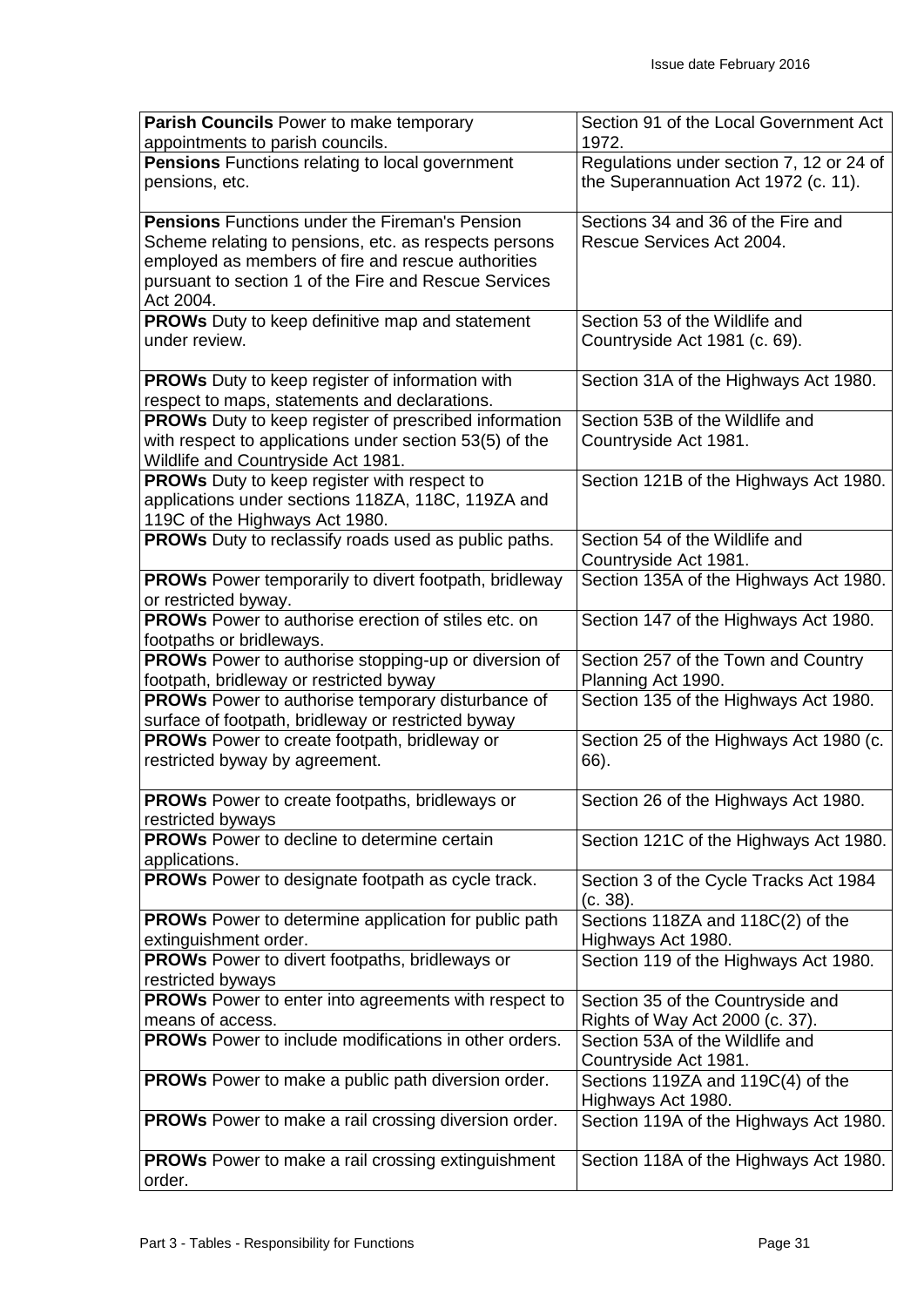| <b>PROWs</b> Power to make a special diversion order.                 | Section 119B of the Highways Act 1980.         |
|-----------------------------------------------------------------------|------------------------------------------------|
| PROWs Power to make a special extinguishment order.                   | Section 118B of the Highways Act 1980.         |
| <b>PROWs</b> Power to make an SSSI diversion order.                   | Section 119D of the Highways Act 1980.         |
| <b>PROWs</b> Power to prepare map and statement by way of             | Section 57A of the Wildlife and                |
| consolidation of definitive map and statement.                        | Countryside Act 1981.                          |
| <b>PROWs</b> Power to provide access in absence of                    | Section 37 of the Countryside and              |
| agreement.                                                            | Rights of Way Act 2000.                        |
| <b>PROWs</b> Power to require applicant for order to enter            | Section 119C(3) of the Highways Act            |
| into agreement.                                                       | 1980.                                          |
| <b>PROWs</b> Power to stop up footpaths, bridleways or                | Section 118 of the Highways Act 1980.          |
| restricted byways                                                     |                                                |
| Sea Fisheries Functions relating to sea fisheries.                    | Sections 1, 2, 10 and 19 of the Sea            |
|                                                                       |                                                |
|                                                                       | Fisheries Regulation Act 1966 (c. 38).         |
| Staff Appointments Power to appoint staff, and to                     | Section 112 of the Local Government            |
| determine the terms and conditions on which they hold                 | Act 1972.                                      |
| office (including procedures for their dismissal).                    |                                                |
|                                                                       |                                                |
| <b>Constitutional Committee (Local Choice</b>                         |                                                |
| <b>Functions)</b>                                                     |                                                |
|                                                                       |                                                |
| <b>Contaminated Land Any function relating to</b>                     |                                                |
| contaminated land.                                                    |                                                |
|                                                                       |                                                |
| <b>Education Appeals</b> Arrangements for admission                   | Section 94(1) and (4) of, and Schedule         |
| appeals.                                                              | 24 to, the School Standards and                |
|                                                                       | Framework Act 1998                             |
| <b>Education Appeals</b> Arrangements for appeals against             | Section 67(1) of, and Schedule 18 to,          |
| exclusion of pupils.                                                  | the School Standards and Framework             |
|                                                                       | <b>Act 1998</b>                                |
|                                                                       |                                                |
| <b>Education Appeals</b> Arrangements for appeals by                  | Section 95(2) of, and Schedule 25 to,          |
| governing bodies.                                                     | the School Standards and Framework             |
|                                                                       | Act 1998                                       |
| Nuisances The inspection of the authority's area to                   |                                                |
| detect any statutory nuisance.                                        |                                                |
|                                                                       |                                                |
| Nuisances The investigation of any complaint as to the                |                                                |
| existence of a statutory nuisance.                                    |                                                |
| <b>Nuisances</b> The passing of a resolution that Schedule 2          |                                                |
| to the Noise and Statutory Nuisance Act 1993 should                   |                                                |
| apply in the authority's area.                                        |                                                |
| <b>Nuisances</b> The service of an abatement notice in                |                                                |
| respect of a statutory nuisance.                                      |                                                |
| Pollution/Air Quality The discharge of any function                   |                                                |
| relating to the control of pollution or the management of             |                                                |
| air quality.                                                          |                                                |
| <b>Review Boards</b> The appointment of review boards                 | Section 34(4) of the Social Security Act       |
|                                                                       | 1998.                                          |
|                                                                       |                                                |
| <b>Planning Committee (Non-Executive</b>                              |                                                |
| <b>Functions)</b>                                                     |                                                |
|                                                                       |                                                |
|                                                                       |                                                |
| <b>Hazardous Substances Power to determine</b>                        | Sections 9(1) and 10 of the Planning           |
| applications for hazardous substances consent, and<br>related powers. | (Hazardous Substances) Act 1990 (c.<br>$10$ ). |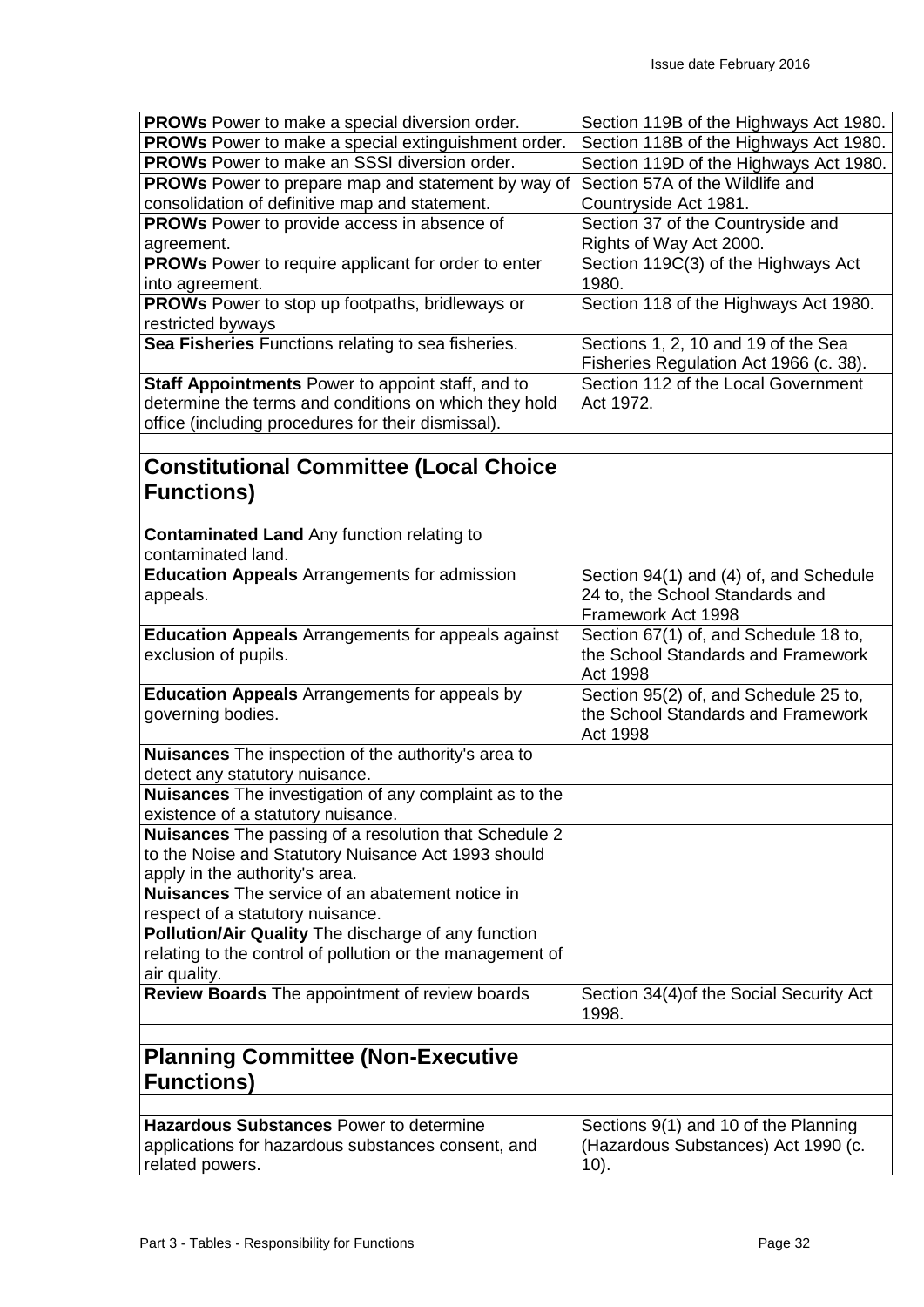| Hedgerows Powers relating to the protection of                                                | The Hedgerows Regulations 1997 (S.I.           |
|-----------------------------------------------------------------------------------------------|------------------------------------------------|
| important hedgerows.<br>Mining Permissions Duty to determine conditions to                    | 1997/1160).                                    |
|                                                                                               | Sections 13(1) and 14(1) and (4)               |
| which old mining permissions, relevant planning                                               | Planning (Listed Buildings and Buildings       |
| permissions relating to dormant sites or active Phase I                                       | in Conservation Areas) Act 1990 and            |
| or II sites, or mineral permissions relating to mining                                        | Regulations 3-6 and 13 of the Town and         |
| sites, as the case may be, are to be subject.                                                 | Country Planning (Listed Buildings and         |
|                                                                                               | <b>Buildings in Conservation Areas)</b>        |
|                                                                                               | Regulations 1990 and paragraphs 8, 15          |
|                                                                                               | and 22 of Department of Environment            |
|                                                                                               | Circular 14/97.                                |
| <b>Planning</b> Duties relating to applications for listed                                    | Paragraph 2(6)(a) Schedule 2 Planning          |
| building consent and conservation area consent.                                               | and Compensation Act 1991, paragraph           |
|                                                                                               | 9(6) Schedule 13 Environment Act 1995          |
|                                                                                               | and paragraph 6(5) Schedule 14 of that         |
|                                                                                               | Act                                            |
| <b>Planning Duties relating to the making of</b>                                              | Sections 69, 76 and 92 of the Town and         |
| determinations of planning applications.                                                      | Country Planning Act 1990 and Articles         |
|                                                                                               | 8, 10 to 13, 15 to 22 and 25 and 26 of         |
|                                                                                               | the Town and Country Planning                  |
|                                                                                               | (General Development Procedure)                |
|                                                                                               | Order 1995 (S.I. 1995/419) and                 |
|                                                                                               | directions made thereunder.                    |
| Planning Power to apply for an injunction in relation to a                                    | Section 44A of the Planning (Listed            |
| listed building.                                                                              | <b>Buildings and Buildings in Conservation</b> |
|                                                                                               | Areas) Act 1990.                               |
|                                                                                               | Section 187B of the Town and Country           |
| <b>Planning</b> Power to apply for an injunction restraining a<br>breach of planning control. | Planning Act 1990.                             |
| Planning Power to authorise entry onto land.                                                  | Section 196A of the Town and Country           |
|                                                                                               | Planning Act 1990.                             |
| Planning Power to decline to determine application for                                        | Section 70A of the Town and Country            |
| planning permission.                                                                          | Planning Act 1990.                             |
| Planning Power to determine application for listed                                            | Sections 16(1) and (2), 17, 27(2) and          |
| building consent, and related powers.                                                         | 33(1) of the Planning (Listed Buildings        |
|                                                                                               | and Buildings in Conservation Areas)           |
|                                                                                               | Act 1990 (c.9).                                |
| <b>Planning</b> Power to determine application for planning                                   | Sections $70(1)(a)$ and (b) and $72$ of the    |
| permission                                                                                    | Town and Country Planning Act 1990             |
|                                                                                               | (c.8).                                         |
| <b>Planning</b> Power to determine application for planning                                   | Section 316 of the Town and Country            |
| permission made by a local authority, alone or jointly                                        | Planning Act 1990 and the Town and             |
| with another person.                                                                          | <b>Country Planning General Regulations</b>    |
|                                                                                               | 1992 (S.I. 1992/1492).                         |
| Planning Power to determine applications for                                                  | Section 16(1) of the Planning (Listed          |
| conservation area consent.                                                                    | <b>Buildings and Buildings in Conservation</b> |
|                                                                                               | Areas Act 1990, as applied by section          |
|                                                                                               | 74(3) of that Act.                             |
| Planning Power to determine applications to develop                                           | Section 73 of the Town and Country             |
| land without compliance with conditions previously                                            | Planning Act 1990.                             |
| attached.                                                                                     |                                                |
|                                                                                               |                                                |
| <b>Planning</b> Power to enter into agreement regulating                                      | Section 106 of the Town and Country            |
| development or use of land.                                                                   | Planning Act 1990.                             |
|                                                                                               |                                                |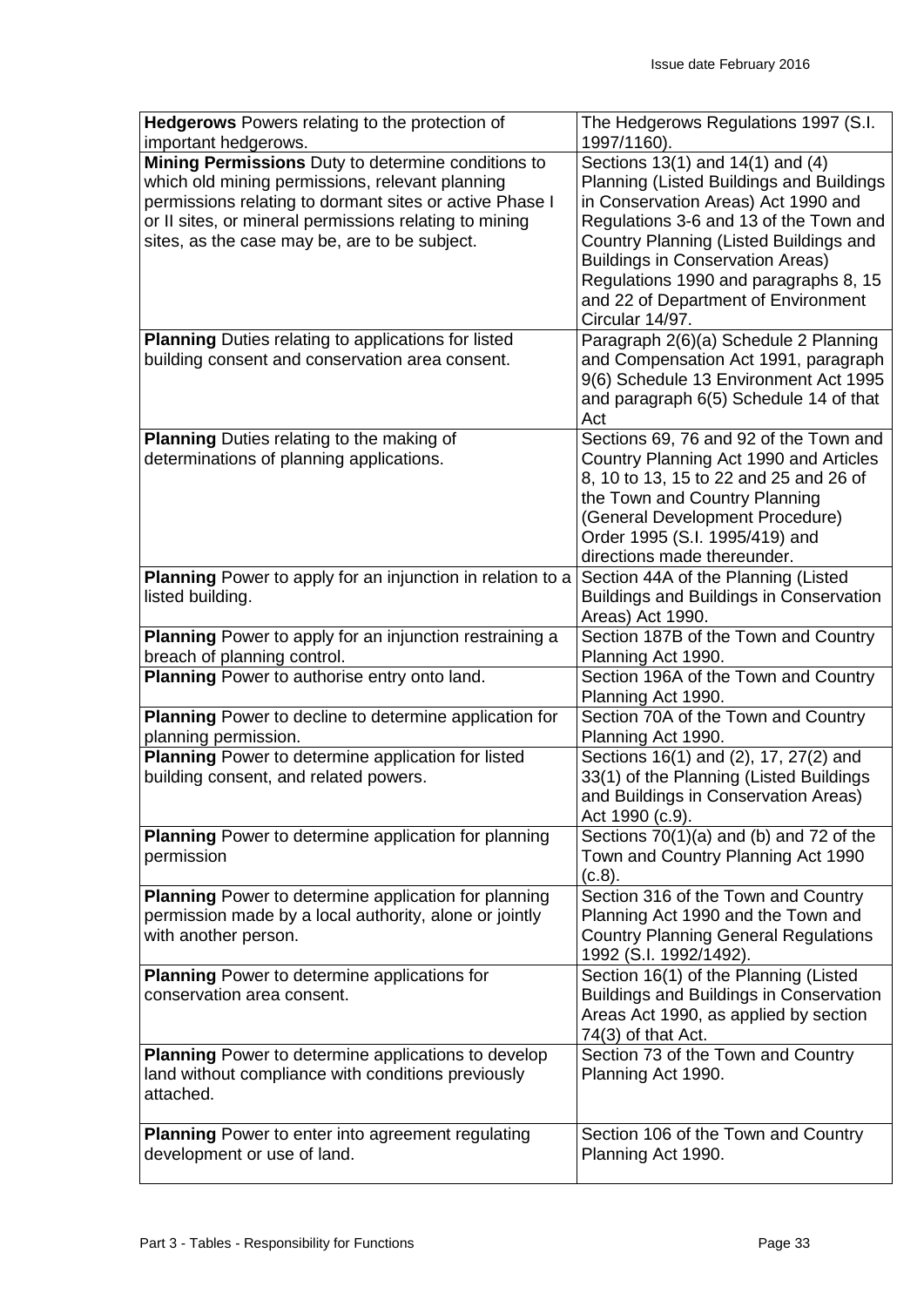| <b>Planning Power to execute urgent works.</b>                 | Section 54 of the Planning (Listed                                 |
|----------------------------------------------------------------|--------------------------------------------------------------------|
|                                                                | <b>Buildings and Buildings in Conservation</b><br>Areas) Act 1990. |
| Planning Power to grant consent for the display of             | Section 220 of the Town and Country                                |
| advertisements.                                                | Planning Act 1990 and the Town and                                 |
|                                                                | Country Planning (Control of                                       |
|                                                                | Advertisements) Regulations 1992.                                  |
| <b>Planning</b> Power to grant planning permission for         | Section 73A of the Town and Country                                |
| development already carried out.                               | Planning Act 1990.                                                 |
| Planning Power to issue a certificate of existing or           | Sections $191(4)$ and $192(2)$ of the Town                         |
| proposed lawful use or development.                            | and Country Planning Act 1990.                                     |
| Planning Power to issue an enforcement notice.                 | Section 172 of the Town and Country<br>Planning Act 1990.          |
| <b>Planning</b> Power to issue enforcement notice in relation  | Section 38 of the Planning (Listed                                 |
| to demolition of unlisted building in conservation area.       | <b>Buildings and Buildings in Conservation</b>                     |
|                                                                | Areas) Act 1990.                                                   |
| Planning Power to make determinations, give approvals          | Parts 6, 7, 11, 17, 19, 20, 21 to 24, 26,                          |
| and agree certain other matters relating to the exercise       | 30 and 31 of Schedule 2 to the Town                                |
| of permitted development rights.                               | and Country Planning (General                                      |
|                                                                | Permitted Development) Order 1995                                  |
|                                                                | (S.I. 1995/418).                                                   |
| Planning Power to require proper maintenance of land.          | Section 215(1) of the Town and Country                             |
|                                                                | Planning Act 1990.                                                 |
| Planning Power to require the discontinuance of a use          | Section 102 of the Town and Country                                |
| of land.                                                       | Planning Act 1990.                                                 |
|                                                                |                                                                    |
| <b>Planning</b> Power to serve a building preservation notice, | Sections 3(1) and 4(1) of the Planning                             |
| and related powers.                                            | (Listed Buildings and Buildings in                                 |
|                                                                | Conservation Areas) Act 1990.                                      |
| Planning Power to serve a completion notice.                   | Section 94(2) of the Town and Country<br>Planning Act 1990.        |
| <b>Planning</b> Power to serve a planning contravention        | Sections 171C, 171E, 187A and 183(1)                               |
| notice, breach of condition notice, stop notice or             | of the Town and Country Planning Act                               |
| temporary stop notice.                                         | 1990.                                                              |
| Planning Powers to acquire a listed building in need of        | Sections 47 and 48 of the Planning                                 |
| repair and to serve a repairs notice.                          | (Listed Buildings and Buildings in                                 |
|                                                                | Conservation Areas) Act 1990.                                      |
| <b>Trees</b> Powers relating to the preservation of trees.     | Sections 197 to 214D of the Town and                               |
|                                                                | Country Planning Act 1990, and the                                 |
|                                                                | Trees Regulations 1999 (S.I.                                       |
|                                                                | 1999/1892).                                                        |
| <b>Planning (Local Choice Functions)</b>                       |                                                                    |
|                                                                |                                                                    |
| <b>Highway Agreements</b> The making of agreements for         |                                                                    |
| the execution of highways works.                               |                                                                    |
| (See also "Cabinet (Local Choice Functions))                   |                                                                    |
|                                                                |                                                                    |
|                                                                |                                                                    |
|                                                                |                                                                    |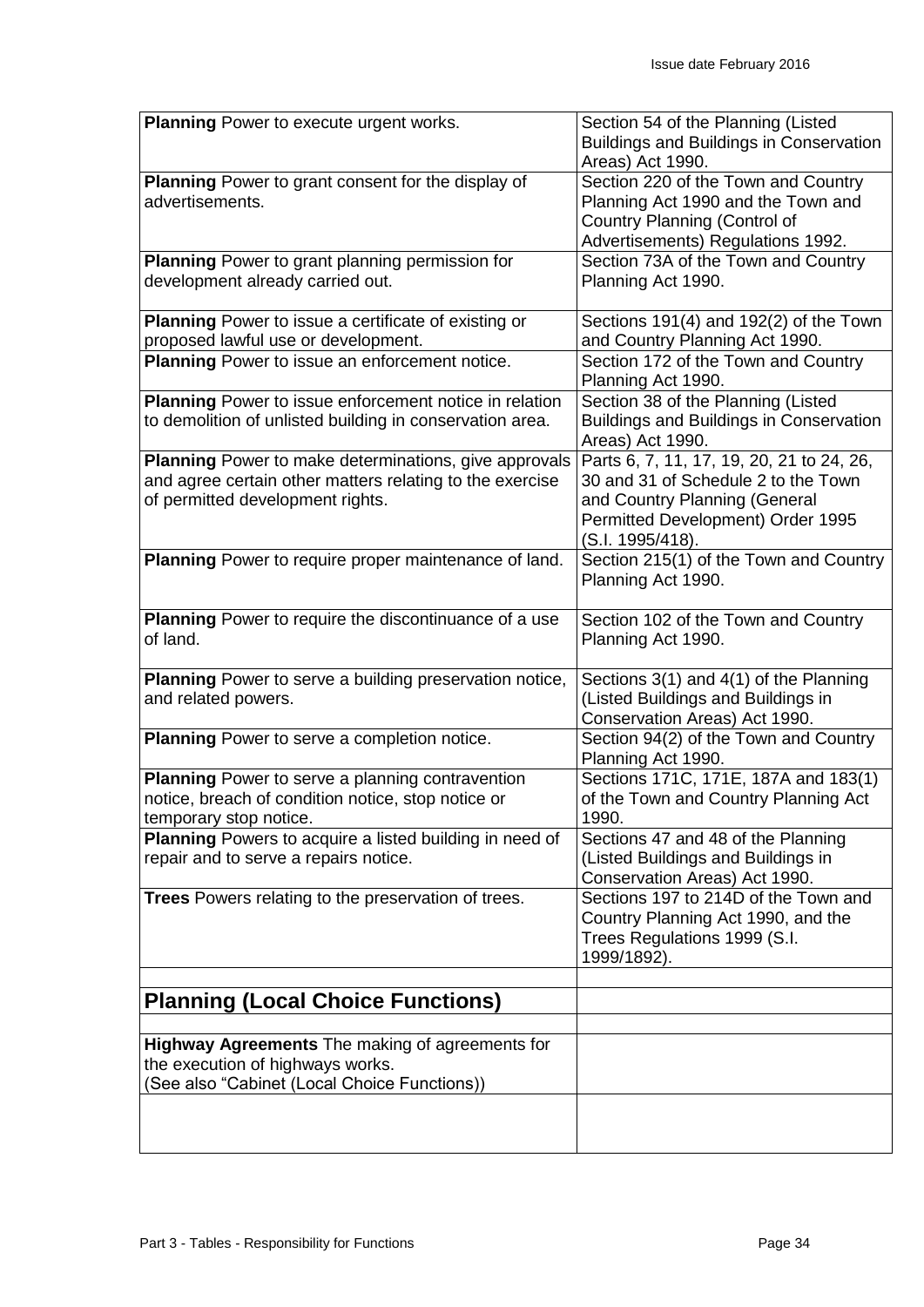| <b>Licensing Committee (Non-Executive</b><br><b>Functions)</b>                                                                                                                                                 |                                                                                                                                                                |
|----------------------------------------------------------------------------------------------------------------------------------------------------------------------------------------------------------------|----------------------------------------------------------------------------------------------------------------------------------------------------------------|
| <b>Liqour Licensing Functions relating to liquor licensing</b>                                                                                                                                                 | Licensing Act 2003 and any regulations<br>or orders made under that Act.                                                                                       |
| <b>Gambling</b> Functions relating to gambling licences                                                                                                                                                        | Gambling Act 2005                                                                                                                                              |
| <b>Regulatory and Appeals Committee</b><br>(Non-Executive Functions)                                                                                                                                           |                                                                                                                                                                |
| Acupuncture, tattooing, ear-piercing and<br>electrolysis Power to license premises for acupuncture,<br>tattooing, ear-piercing and electrolysis.                                                               | Sections 13 to 17 of the Local<br>Government (Miscellaneous Provisions)<br>Act 1982.                                                                           |
| <b>Alcohol Consumption and Disorder Designations</b><br>Power to make an order identifying a place as a<br>designated public place for the purposes of police<br>powers in relation to alcohol consumption.    | Section 13(2) of the Criminal Justice<br>and Police Act 2001 (c 16).                                                                                           |
| <b>Amusement Machines Power to grant permits in</b><br>respect of premises with amusement machines.                                                                                                            | Schedule 9 to the Gaming Act 1968 (c.<br>$65$ ).                                                                                                               |
| <b>Amusements with Prizes Power to grant permits in</b><br>respect of premises where amusements with prizes are<br>provided.                                                                                   | Schedule 3 to the Lotteries and<br>Amusements Act 1976.                                                                                                        |
| <b>Butchers</b> Power to issue licences to retail butchers'<br>shops carrying out commercial operations in relation to<br>unwrapped raw meat and selling or supplying both raw<br>meat and ready-to-eat foods. | Schedule 1A to the Food Safety<br>(General Food Hygiene) Regulations<br>1995 (S.I. 1995/1763).                                                                 |
| <b>Caravans</b> Power to issue licences authorising the use<br>of land as a caravan site ("site licences").                                                                                                    | Section 3(3) of the Caravan Sites and<br>Control of Development Act 1960 (c.<br>$62$ ).                                                                        |
| Caravans/Camping Power to license the use of<br>moveable dwellings and camping sites.                                                                                                                          | Section 269(1) of the Public Health Act<br>1936 (c.49).                                                                                                        |
| Cattle Power to issue a licence to move cattle from a<br>market.                                                                                                                                               | Article 5(2) of the Cattle Identification<br>Regulations 1998 (S.I. 1998/871).                                                                                 |
| <b>Celluloid Storage Power to sanction use of parts of</b><br>buildings for storage of celluloid.                                                                                                              | Section 1 of the Celluloid and<br>Cinematograph Film Act 1922 (c. 35).                                                                                         |
| <b>Charitable Collections Power to license persons to</b><br>collect for charitable and other causes.                                                                                                          | Section 5 of the Police, Factories etc.<br>(Miscellaneous Provisions) Act 1916 (c.<br>31) and section 2 of the House to House<br>Collections Act 1939 (c. 44). |
| <b>Cinemas</b> Power to issue cinema and cinema club<br>licences.                                                                                                                                              | Section 1 of the Cinema Act 1985 (c.<br>13).                                                                                                                   |
| Dairy Products Power to approve dairy establishments.                                                                                                                                                          | Regulations 6 and 7 of the Dairy<br>Products (Hygiene) Regulations 1995<br>(S.I. 1995/1086).                                                                   |
| Dogs Power to license premises for the breeding of<br>dogs.                                                                                                                                                    | Section 1 of the Breeding of Dogs Act<br>1973 (c. 60) and section 1 of the<br>Breeding and Sale of Dogs (Welfare)<br>Act 1999 (c. 11).                         |
| Eggs Power to approve egg product establishments.                                                                                                                                                              | Regulation 5 of the Egg Products<br>Regulations 1993 (S.I. 1993/1520).                                                                                         |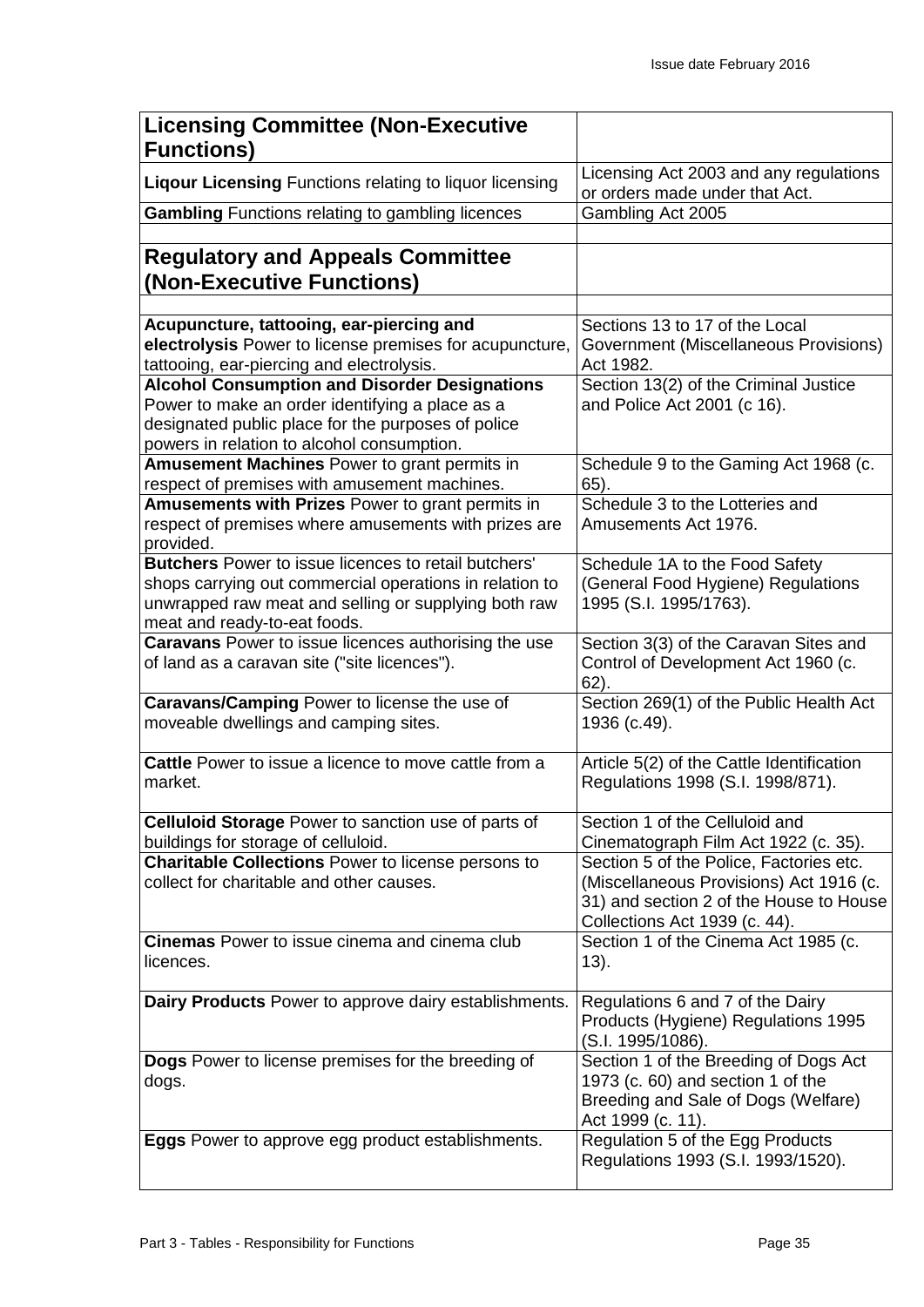| <b>Entertainments Power to issue entertainments</b>         | Section 12 of the Children and Young      |
|-------------------------------------------------------------|-------------------------------------------|
| licences.                                                   | Persons Act 1933 (c. 12), section 52 of,  |
|                                                             | and Schedule 12 to, the London            |
|                                                             | Government Act 1963 (c. 33), section      |
|                                                             | 79 of the Licensing Act 1964 (c. 26),     |
|                                                             | sections 1 to 5 and 7 of, and Parts I and |
|                                                             | II of the Schedule to, the Private Places |
|                                                             | of Entertainment (Licensing) Act 1967     |
|                                                             | (c. 19) and Part I of, and Schedules 1    |
|                                                             | and 2 to, the Local Government            |
|                                                             | (Miscellaneous Provisions) Act 1982 (c.   |
|                                                             | $30$ ).                                   |
| Fire Certificates Power to issue fire certificates.         | Section 5 of the Fire Precautions Act     |
|                                                             | 1971 (c. 40).                             |
| Fish Power to approve dispatch or purification centres.     | Regulation 11 of the Food Safety          |
|                                                             | (Fishery Products and Live Shellfish)     |
|                                                             | (Hygiene) Regulations 1998.               |
| <b>Fish Power to approve factory vessels and fishery</b>    | Regulation 24 of the Food Safety          |
| product establishments.                                     | (Fishery Products and Live Shellfish)     |
|                                                             | (Hygiene) Regulations 1998.               |
| Fish Power to approve fish products premises.               | Regulation 24 of the Food Safety          |
|                                                             | (Fishery Products and Live Shellfish)     |
|                                                             | (Hygiene) Regulations 1998 (S.I.          |
|                                                             | 1998/994).                                |
| Fish Power to register auction and wholesale markets.       | Regulation 26 of the Food Safety          |
|                                                             | (Fishery Products and Live Shellfish)     |
|                                                             | (Hygiene) Regulations 1998.               |
| Fish Power to register fishing vessels on board which       | Regulation 21 of the Food Safety          |
| shrimps or molluscs are cooked.                             | (Fishery Products and Live Shellfish)     |
|                                                             | (Hygiene) Regulations 1998.               |
| Food Power of register and license premises for the         | Section 19 of the Food Safety Act 1990    |
| preparation of food.                                        | (c. 16).                                  |
| Food Power to make closing order with respect to take-      | Section 4 of the Local Government         |
| away food shops.                                            | (Miscellaneous Provisions) Act 1982 (c.   |
|                                                             | 30).                                      |
| <b>Food Premises</b> Duty to keep register of food business | Regulation 5 of the Food Premises         |
| premises.                                                   | (Registration) Regulations 1991 (S.I.     |
|                                                             | 1991/2828).                               |
|                                                             |                                           |
| <b>Food Premises Power to register food business</b>        | Regulation 9 of the Food Premises         |
| premises.                                                   | (Registration) Regulations 1991.          |
|                                                             |                                           |
| Game Power to license dealers in game and the killing       | Sections 5, 6, 17, 18 and 21 to 23 of the |
| and selling of game.                                        | Game Act 1831 (c. 32); sections 2 to 16   |
|                                                             | of the Game Licensing Act 1860 (c. 90),   |
|                                                             | section 4 of the Customs and Inland       |
|                                                             | Revenue Act 1883 (c. 10), sections        |
|                                                             | 12(3) and 27 of the Local Government      |
|                                                             | Act 1874 (c. 73), and section 213 of the  |
|                                                             |                                           |
|                                                             | Local Government Act 1972 (c. 70).        |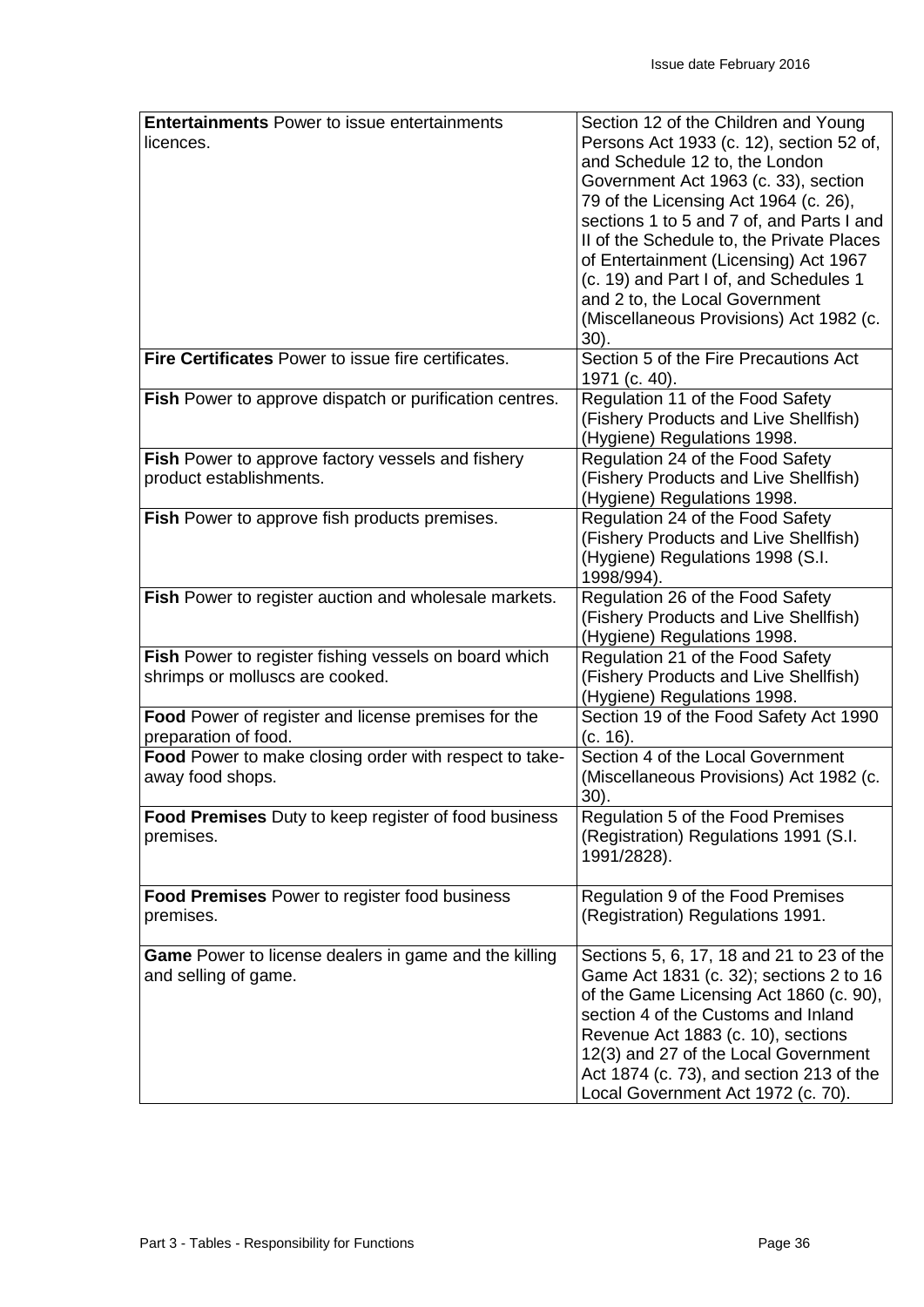| Health and Safety Functions under any of the "relevant<br>statutory provisions" within the meaning of Part I (health,<br>safety and welfare in connection with work, and control<br>of dangerous substances) of the Health and Safety at<br>Work etc. Act 1974, to the extent that those functions<br>are discharged otherwise than in the authority's capacity<br>as an employer. | Part I of the Health and Safety at Work<br>etc. Act 1974 (c. 37).                                                                                                                                                                    |
|------------------------------------------------------------------------------------------------------------------------------------------------------------------------------------------------------------------------------------------------------------------------------------------------------------------------------------------------------------------------------------|--------------------------------------------------------------------------------------------------------------------------------------------------------------------------------------------------------------------------------------|
| High Hedges Powers relating to complaints about high<br>hedges                                                                                                                                                                                                                                                                                                                     | Part 8 Anti-Social Behaviour Act 2003                                                                                                                                                                                                |
| Hypnotism Power to license performances of<br>hypnotism.                                                                                                                                                                                                                                                                                                                           | The Hypnotism Act 1952 (c. 46).                                                                                                                                                                                                      |
| Inter-track betting Power to license inter-track betting<br>schemes.                                                                                                                                                                                                                                                                                                               | Schedules 5ZA to the Betting, Gaming<br>and Lotteries Act 1963.                                                                                                                                                                      |
| Knackers Power to license knackers' yards.                                                                                                                                                                                                                                                                                                                                         | Section 4 of the Slaughterhouses Act<br>1974. See also the Animal By-Products<br>Order 1999 (S.I. 1999/646).                                                                                                                         |
| Lotteries Power to register societies wishing to promote<br>lotteries.                                                                                                                                                                                                                                                                                                             | Schedule 1 to the Lotteries and<br>Amusements Act 1976 (c. 32).                                                                                                                                                                      |
| Loud speakers Power to grant consent for the<br>operation of a loudspeaker.                                                                                                                                                                                                                                                                                                        | Schedule 2 to the Noise and Statutory<br>Nuisance Act 1993 (c. 40).                                                                                                                                                                  |
| Market and street trading Power to license market and<br>street trading.                                                                                                                                                                                                                                                                                                           | Part III of, and Schedule 4 to, the Local<br>Government (Miscellaneous Provisions)<br>Act 1982, Part III of the London Local<br>Authorities Act 1990 (c. vii) and section<br>6 of the London Local Authorities Act<br>1994 (c. xii). |
| Marriages Power to approve premises for the<br>solemnisation of marriages.                                                                                                                                                                                                                                                                                                         | Section 46A of the Marriage Act 1949<br>(c. 76) and the Marriages (Approved<br>Premises) Regulations 1995 (S. I.<br>1995/510).                                                                                                       |
| <b>Meat</b> Power to approve meat product premises.                                                                                                                                                                                                                                                                                                                                | Regulations 4 and 5 of the Meat<br>Products (Hygiene) Regulations 1994<br>(S.I. 1994/3082).                                                                                                                                          |
| <b>Meat</b> Power to approve premises for the production of<br>minced meat or meat preparations.                                                                                                                                                                                                                                                                                   | Regulation 4 of the Minced Meat and<br>Meat Preparations (Hygiene)<br>Regulations 1995 (S.I. 1995/3205).                                                                                                                             |
| Motor Salvage Power to register motor salvage<br>operators.                                                                                                                                                                                                                                                                                                                        | Part I of the Vehicles (Crime) Act 2001<br>$(c 3)$ .                                                                                                                                                                                 |
| Night Cafes Power to license night cafes and take-<br>away food shops.                                                                                                                                                                                                                                                                                                             | Section 2 of the Late Night Refreshment<br>Houses Act 1969 (c. 53), Part II of the<br>London Local Authorities Act 1990 and<br>section 5 of the London Local<br>Authorities Act 1994.                                                |
| <b>Nurses</b> Power to license agencies for the supply of<br>nurses.                                                                                                                                                                                                                                                                                                               | Section 2 of the Nurses Agencies Act<br>1957 (c. 16).                                                                                                                                                                                |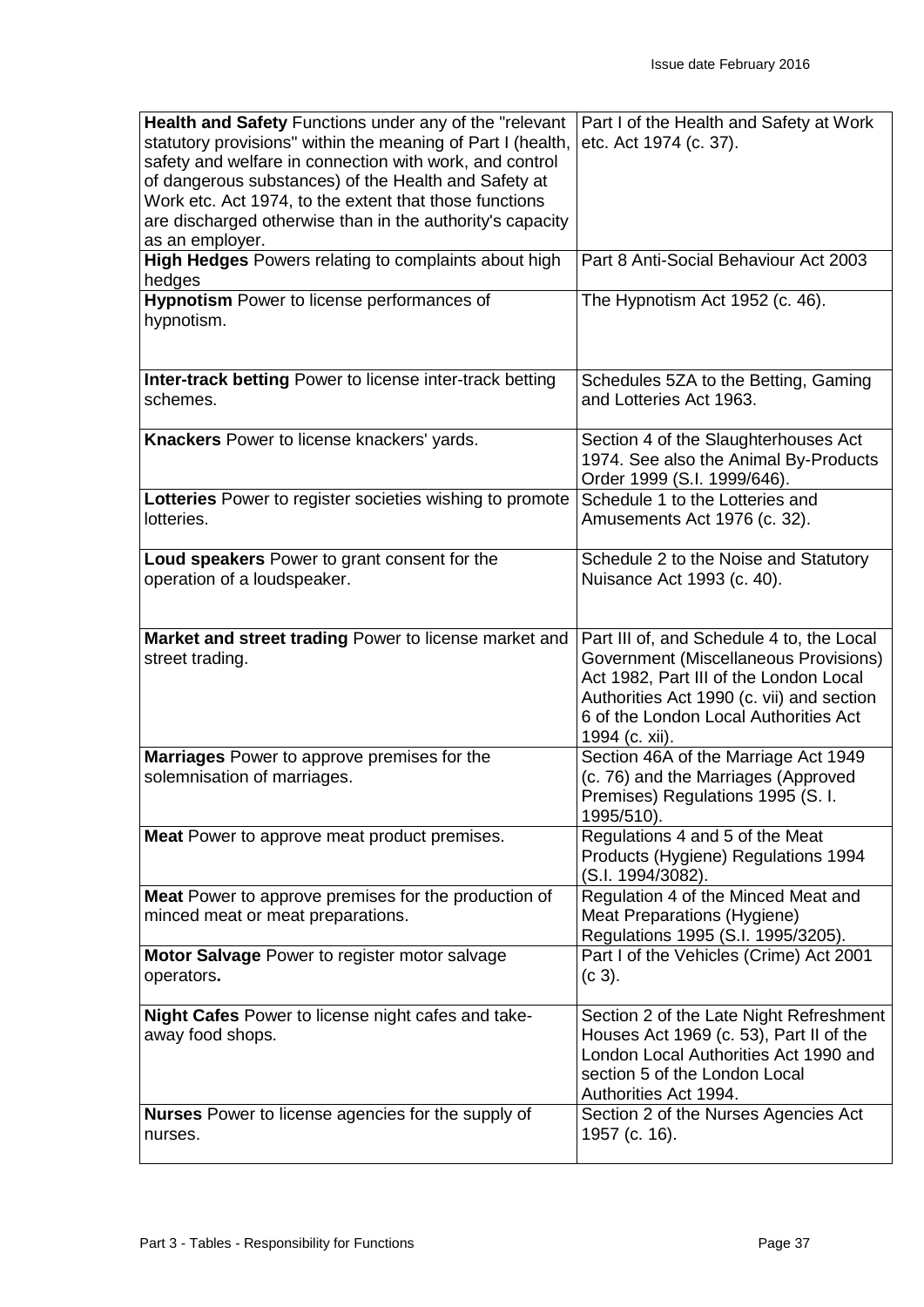| Performing Animals Power to register animal trainers<br>and exhibitors.                                                                                                                                                                                       | Section 1 of the Performing Animals<br>(Regulation) Act 1925 (c. 38).                                                                                                                                                                                                                                                                           |
|---------------------------------------------------------------------------------------------------------------------------------------------------------------------------------------------------------------------------------------------------------------|-------------------------------------------------------------------------------------------------------------------------------------------------------------------------------------------------------------------------------------------------------------------------------------------------------------------------------------------------|
|                                                                                                                                                                                                                                                               |                                                                                                                                                                                                                                                                                                                                                 |
| Pet Shops Power to license pet shops and other<br>establishments where animals are bred or kept for the<br>purposes of carrying on a business.                                                                                                                | Section 1 of the Pet Animals Act 1951<br>(c. 35); section 1 of the Animal Boarding<br>Establishments Act 1963(c. 43); the<br>Riding Establishments Acts 1964 and<br>1970 (1964 c. 70 and 1970 c. 70);<br>section 1 of the Breeding of Dogs Act<br>1973 (c. 60), and sections 1 and 8 of the<br>Breeding and Sale of Dogs (Welfare)<br>Act 1999. |
| Pigs Power to issue licences for the movement of pigs.                                                                                                                                                                                                        | Article 12 of the Pigs (Records,<br>Identification and Movement) Order<br>1995 (S.I. 1995/11).                                                                                                                                                                                                                                                  |
| Pigs Power to license collecting centres for the<br>movement of pigs.                                                                                                                                                                                         | Article 14 of the Pigs (Records,<br>Identification and Movement) Order<br>1995.                                                                                                                                                                                                                                                                 |
| Pigs Power to license the sale of pigs.                                                                                                                                                                                                                       | Article 13 of the Pigs (Records,<br>Identification and Movement) Order<br>1995.                                                                                                                                                                                                                                                                 |
| Pleasure boats Power to license pleasure boats and<br>pleasure vessels.                                                                                                                                                                                       | Section 94 of the Public Health Acts<br>Amendment Act 1907 (c. 53).                                                                                                                                                                                                                                                                             |
| Poisons Duty to keep list of persons entitled to sell non-<br>medicinal poisons.                                                                                                                                                                              | Sections $3(1)(b)(ii)$ , 5, 6 and 11 of the<br>Poisons Act 1972 (c. 66).                                                                                                                                                                                                                                                                        |
| Pool Promoters Power to register pool promoters.                                                                                                                                                                                                              | Schedule 2 to the Betting, Gaming and<br>Lotteries Act 1963 (c. 2).                                                                                                                                                                                                                                                                             |
| Scrap Yards Power to license scrap yards.                                                                                                                                                                                                                     | Section 1 of the Scrap Metal Dealers<br>Act 1964 (c. 69).                                                                                                                                                                                                                                                                                       |
| Sex Establishments Power to license sex shops and<br>sex cinemas.                                                                                                                                                                                             | The Local Government (Miscellaneous<br>Provisions) Act 1982, section 2 and<br>Schedule 3.                                                                                                                                                                                                                                                       |
| <b>Smoke Free Premises Power to enforce offences re</b><br>display of no smoking signs, smoking in smoke free<br>premises and failing to prevent smoking in such<br>premises and power to transfer enforcement functions to<br>another enforcement authority. | Sections 6(5), 7(2), 8(4) of Health Act<br>2006 and Smoke Free (Premises and<br>Enforcement) Regulations 2006                                                                                                                                                                                                                                   |
| Sports Grounds Power to issue, amend or replace<br>safety certificates (whether general or special) for sports<br>grounds.                                                                                                                                    | The Safety of Sports Grounds Act 1975<br>$(c. 52)$ .                                                                                                                                                                                                                                                                                            |
| Sports Grounds Power to issue, cancel, amend or<br>replace safety certificates for regulated stands at sports<br>grounds.                                                                                                                                     | Part III of the Fire Safety and Safety of<br>Places of Sport Act 1987 (c.27).                                                                                                                                                                                                                                                                   |
| Taxis Power to license drivers of hackney carriages and<br>private hire vehicles.                                                                                                                                                                             | Sections 51, 53, 54, 59, 61 and 79 of<br>the Local Government (Miscellaneous<br>Provisions) Act 1976.                                                                                                                                                                                                                                           |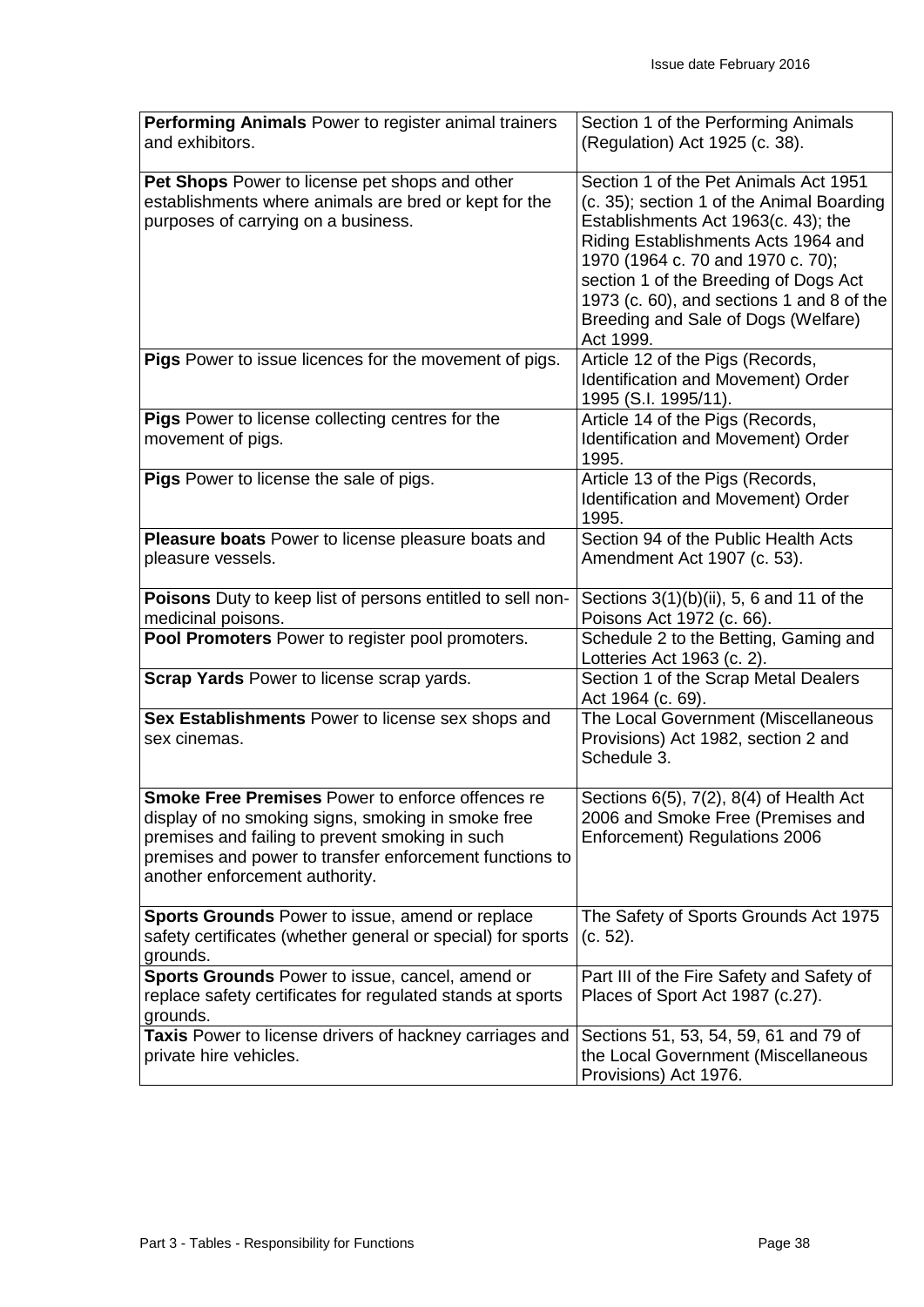| Taxis Power to license hackney carriages and private<br>hire vehicles.                                                                                                                                          | (a) as to hackney carriages, the Town<br>Police Clauses Act 1847 (10 & 11 Vict.<br>c. 89), as extended by section 171 of<br>the Public Health Act 1875 (38 & 39<br>Vict. c. 55), and section 15 of the<br>Transport Act 1985 (c. 67); and sections<br>47, 57, 58, 60 and 79 of the Local<br>Government (Miscellaneous Provisions)<br>Act 1976 (c. 57);<br>(b) as to private hire vehicles, sections<br>48, 57, 58, 60 and 79 of the Local<br>Government (Miscellaneous Provisions)<br>Act 1976. |
|-----------------------------------------------------------------------------------------------------------------------------------------------------------------------------------------------------------------|-------------------------------------------------------------------------------------------------------------------------------------------------------------------------------------------------------------------------------------------------------------------------------------------------------------------------------------------------------------------------------------------------------------------------------------------------------------------------------------------------|
| Taxis Power to license operators of hackney carriages<br>and private hire vehicles.                                                                                                                             | Sections 55 to 58, 62 and 79 of the<br><b>Local Government (Miscellaneous</b><br>Provisions) Act 1976.                                                                                                                                                                                                                                                                                                                                                                                          |
| <b>Theatres</b> Power to issue theatre licences.                                                                                                                                                                | Sections 12 to 14 of the Theatres Act<br>1968 (c. 54).                                                                                                                                                                                                                                                                                                                                                                                                                                          |
| <b>Track Betting Power to grant track betting licences.</b>                                                                                                                                                     | Schedule 3 to the Betting, Gaming and<br>Lotteries Act 1963.                                                                                                                                                                                                                                                                                                                                                                                                                                    |
| Wild Animals Power to license dangerous wild animals.                                                                                                                                                           | Section 1 of the Dangerous Wild<br>Animals Act 1976 (c. 38).                                                                                                                                                                                                                                                                                                                                                                                                                                    |
| Zoos Power to license zoos.                                                                                                                                                                                     | Section 1 of the Zoo Licensing Act 1981<br>(c. 37).                                                                                                                                                                                                                                                                                                                                                                                                                                             |
| <b>Regulatory and Appeals Committee</b><br>(Local Choice Functions)                                                                                                                                             |                                                                                                                                                                                                                                                                                                                                                                                                                                                                                                 |
| <b>Local Acts</b> Any function under a local Act other than<br>functions specified or referred to in regulations.                                                                                               | City of Newcastle upon Tyne Act 2000                                                                                                                                                                                                                                                                                                                                                                                                                                                            |
| Appeals The determination of an appeal against any<br>decision made by or on behalf of the authority.                                                                                                           |                                                                                                                                                                                                                                                                                                                                                                                                                                                                                                 |
| <b>All Non-Executive Committees (Local</b><br><b>Choice Functions)</b>                                                                                                                                          |                                                                                                                                                                                                                                                                                                                                                                                                                                                                                                 |
| Requisitions for Information The obtaining of<br>information as to interests in land<br>(See also Cabinet (Local Choice Functions)).                                                                            | Section 330 of the Town and Country<br>Planning Act 1990                                                                                                                                                                                                                                                                                                                                                                                                                                        |
| Requisitions for Information The obtaining of<br>particulars of persons interested in land<br>(See also Cabinet (Local Choice Functions)).                                                                      | Section 16 of the Local Government<br>(Miscellaneous Provisions) Act 1976                                                                                                                                                                                                                                                                                                                                                                                                                       |
| <b>Staff Sharing Agreements The making of agreements</b><br>with other local authorities for the placing of staff at the<br>disposal of those other authorities<br>(See also Cabinet (Local Choice Functions)). |                                                                                                                                                                                                                                                                                                                                                                                                                                                                                                 |

| Part 8 Anti-Social Behaviour Act 2003 |
|---------------------------------------|
| The Hypnotism Act 1952 (c. 46).       |
| Schedules 5ZA to the Betting, Gaming  |
| land Lotteries Act 1963.              |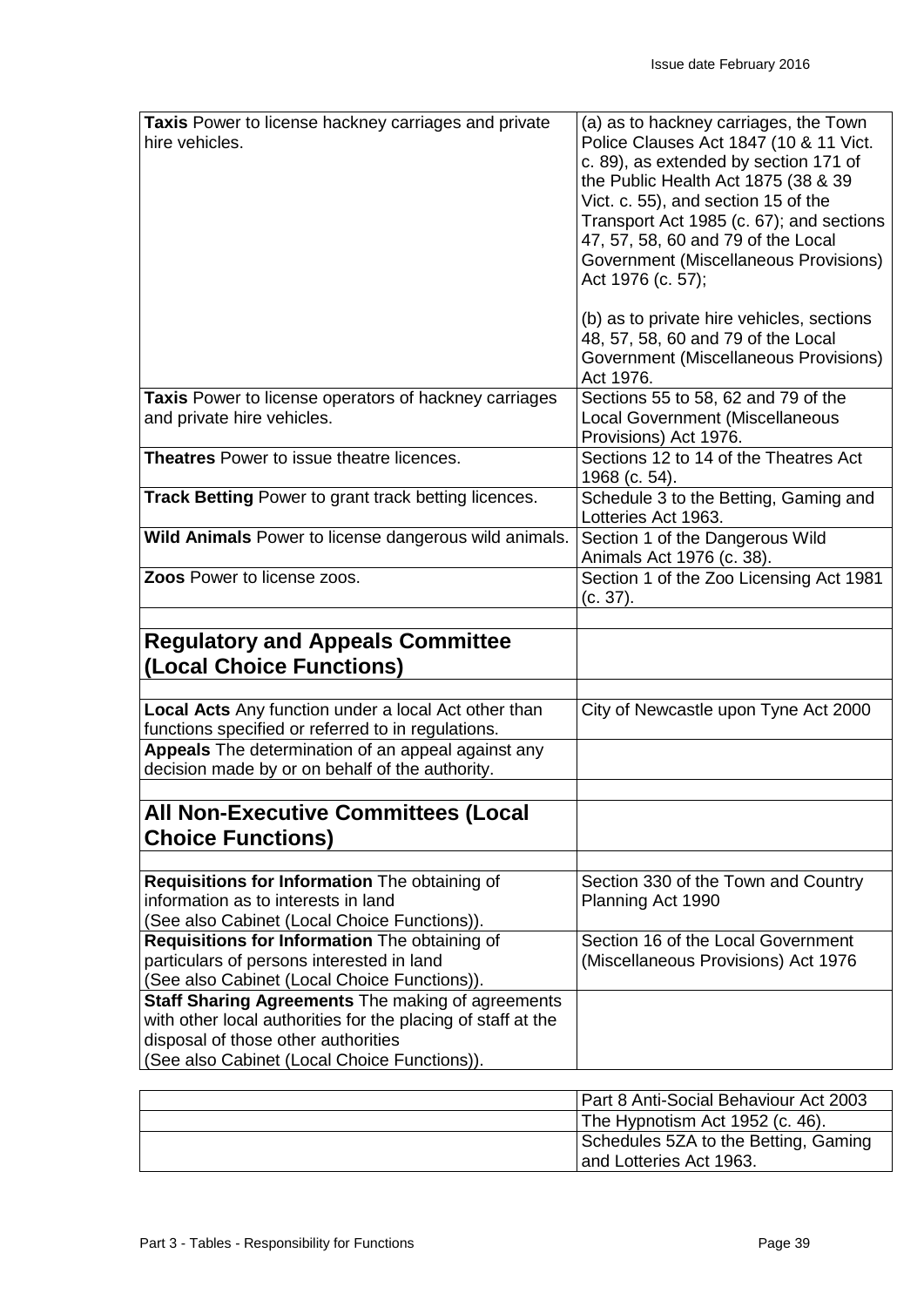| Section 4 of the Slaughterhouses Act                                  |
|-----------------------------------------------------------------------|
| 1974. See also the Animal By-Products                                 |
| Order 1999 (S.I. 1999/646).<br>Schedule 1 to the Lotteries and        |
|                                                                       |
| Amusements Act 1976 (c. 32).<br>Schedule 2 to the Noise and Statutory |
| Nuisance Act 1993 (c. 40).                                            |
| Part III of, and Schedule 4 to, the Local                             |
| Government (Miscellaneous Provisions)                                 |
| Act 1982, Part III of the London Local                                |
| Authorities Act 1990 (c. vii) and section                             |
| 6 of the London Local Authorities Act                                 |
| 1994 (c. xii).                                                        |
| Section 46A of the Marriage Act 1949                                  |
| (c. 76) and the Marriages (Approved                                   |
| Premises) Regulations 1995 (S. I.                                     |
| 1995/510).                                                            |
| Regulations 4 and 5 of the Meat                                       |
| Products (Hygiene) Regulations 1994                                   |
| (S.I. 1994/3082).                                                     |
| Regulation 4 of the Minced Meat and                                   |
| Meat Preparations (Hygiene)                                           |
| Regulations 1995 (S.I. 1995/3205).                                    |
| Part I of the Vehicles (Crime) Act 2001                               |
| (c 3).                                                                |
| Section 2 of the Late Night Refreshment                               |
| Houses Act 1969 (c. 53), Part II of the                               |
| London Local Authorities Act 1990 and                                 |
| section 5 of the London Local<br>Authorities Act 1994.                |
| Section 2 of the Nurses Agencies Act                                  |
| 1957 (c. 16).                                                         |
| Section 1 of the Performing Animals                                   |
| (Regulation) Act 1925 (c. 38).                                        |
| Section 1 of the Pet Animals Act 1951                                 |
| (c. 35); section 1 of the Animal Boarding                             |
| Establishments Act 1963(c. 43); the                                   |
| Riding Establishments Acts 1964 and                                   |
| 1970 (1964 c. 70 and 1970 c. 70);                                     |
| section 1 of the Breeding of Dogs Act                                 |
| 1973 (c. 60), and sections 1 and 8 of the                             |
| Breeding and Sale of Dogs (Welfare)                                   |
| Act 1999.                                                             |
| Article 12 of the Pigs (Records,                                      |
| Identification and Movement) Order                                    |
| 1995 (S.I. 1995/11).                                                  |
| Article 14 of the Pigs (Records,                                      |
| Identification and Movement) Order<br>1995.                           |
| Article 13 of the Pigs (Records,                                      |
| Identification and Movement) Order                                    |
| 1995.                                                                 |
| Section 94 of the Public Health Acts                                  |
| Amendment Act 1907 (c. 53).                                           |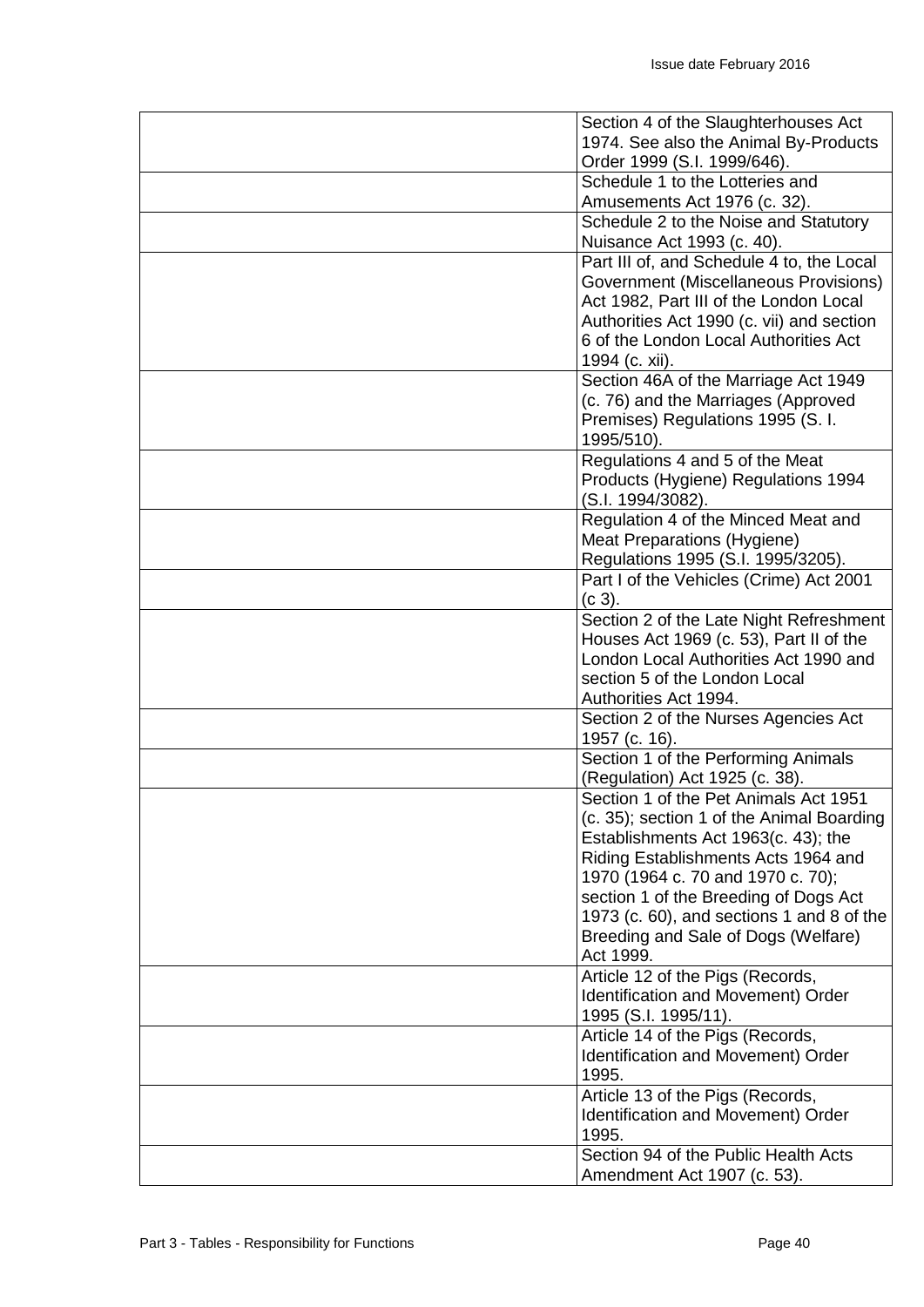|                                                                     | Sections 3(1)(b)(ii), 5, 6 and 11 of the<br>Poisons Act 1972 (c. 66). |
|---------------------------------------------------------------------|-----------------------------------------------------------------------|
|                                                                     | Schedule 2 to the Betting, Gaming and                                 |
|                                                                     | Lotteries Act 1963 (c. 2).                                            |
|                                                                     | Section 1 of the Scrap Metal Dealers                                  |
|                                                                     | Act 1964 (c. 69).                                                     |
|                                                                     | The Local Government (Miscellaneous                                   |
|                                                                     | Provisions) Act 1982, section 2 and                                   |
|                                                                     | Schedule 3.                                                           |
|                                                                     | Sections 6(5), 7(2), 8(4) of Health Act                               |
|                                                                     | 2006 and Smoke Free (Premises and                                     |
|                                                                     | Enforcement) Regulations 2006                                         |
|                                                                     | The Safety of Sports Grounds Act 1975                                 |
|                                                                     | (c. 52).                                                              |
|                                                                     | Part III of the Fire Safety and Safety of                             |
|                                                                     | Places of Sport Act 1987 (c.27).                                      |
|                                                                     | Sections 51, 53, 54, 59, 61 and 79 of                                 |
|                                                                     | the Local Government (Miscellaneous                                   |
|                                                                     | Provisions) Act 1976.                                                 |
|                                                                     | (a) as to hackney carriages, the Town                                 |
|                                                                     | Police Clauses Act 1847 (10 & 11 Vict.                                |
|                                                                     | c. 89), as extended by section 171 of                                 |
|                                                                     | the Public Health Act 1875 (38 & 39                                   |
|                                                                     | Vict. c. 55), and section 15 of the                                   |
|                                                                     | Transport Act 1985 (c. 67); and sections                              |
|                                                                     | 47, 57, 58, 60 and 79 of the Local                                    |
|                                                                     | Government (Miscellaneous Provisions)                                 |
|                                                                     | Act 1976 (c. 57);                                                     |
|                                                                     | (b) as to private hire vehicles, sections                             |
|                                                                     | 48, 57, 58, 60 and 79 of the Local                                    |
|                                                                     | Government (Miscellaneous Provisions)                                 |
|                                                                     | Act 1976.                                                             |
|                                                                     | Sections 55 to 58, 62 and 79 of the                                   |
|                                                                     | <b>Local Government (Miscellaneous</b>                                |
|                                                                     | Provisions) Act 1976.                                                 |
|                                                                     | Sections 12 to 14 of the Theatres Act                                 |
|                                                                     | 1968 (c. 54).                                                         |
|                                                                     | Schedule 3 to the Betting, Gaming and                                 |
|                                                                     | Lotteries Act 1963.                                                   |
|                                                                     | Section 1 of the Dangerous Wild                                       |
|                                                                     | Animals Act 1976 (c. 38).                                             |
|                                                                     | Section 1 of the Zoo Licensing Act 1981                               |
|                                                                     | (c. 37).                                                              |
|                                                                     |                                                                       |
| <b>Regulatory and Appeals Committee</b><br>(Local Choice Functions) |                                                                       |
|                                                                     |                                                                       |
| Local Acts Any function under a local Act other than                | City of Newcastle upon Tyne Act 2000                                  |
| functions specified or referred to in regulations.                  |                                                                       |
| Appeals The determination of an appeal against any                  |                                                                       |
| decision made by or on behalf of the authority.                     |                                                                       |
|                                                                     |                                                                       |